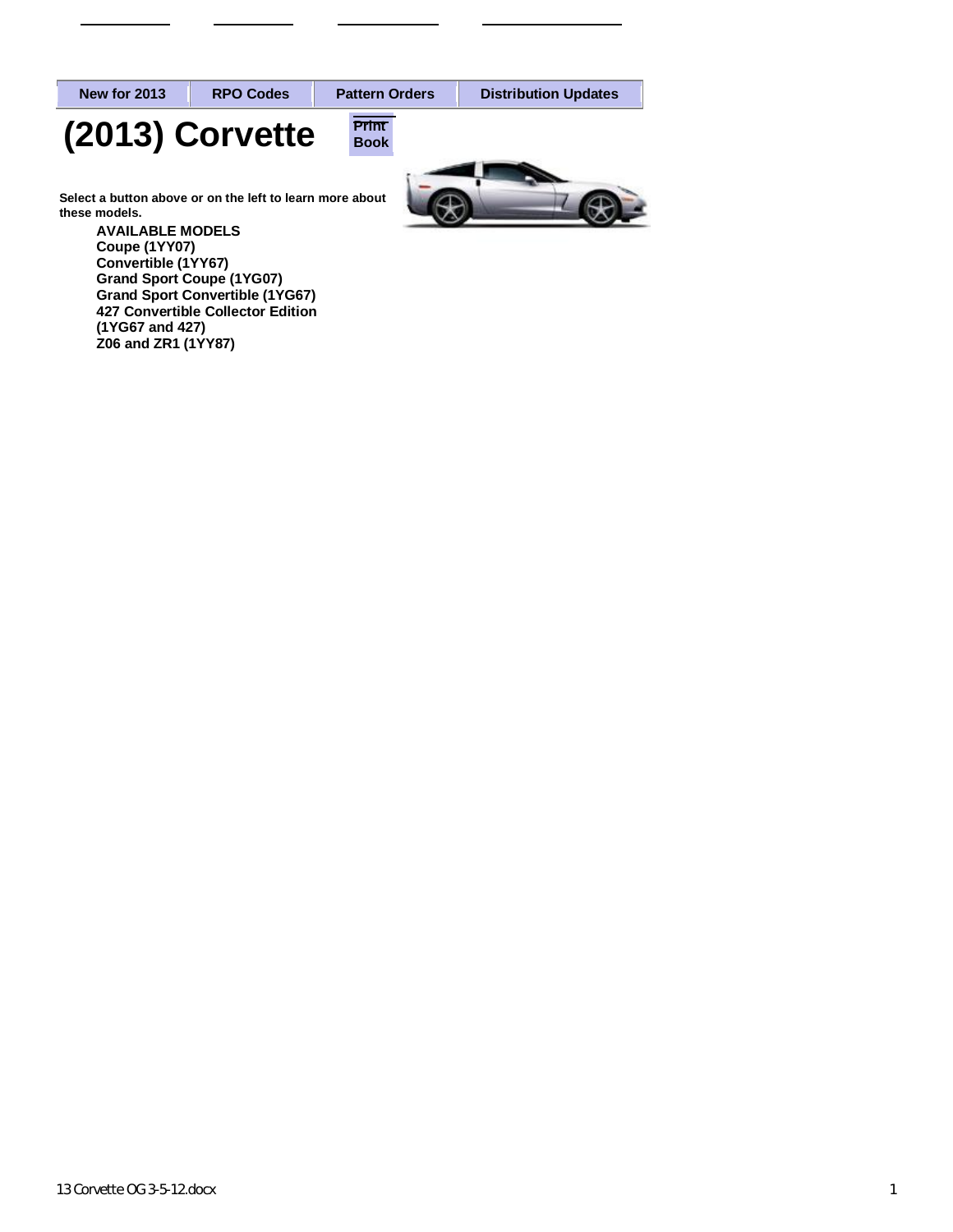#### **Deletions**

- (58U) Carbon Flash Metallic exterior color
- (GLF) Carlisle Blue exterior color
- (ZLC) Chevrolet Centennial Edition
- (VPK) GCA Exterior Package, LPO
- (5V4) GCA Ultimate Package, LPO
- (VPL) GCA Ultimate Package, LPO
- (QX1, PYD, Q44 and Q6J) Competition Gray wheels

### **New Features**

- (41U) Black exterior color
- (GXH) Night Race Blue Metallic exterior color
- 427 Convertible Collector Edition, includes 427 badges, carbon fiber fenders, (B92) carbon fiber hood with raised center, ZR1 spoiler, (F55) Magnetic Selective Ride Control, (Q8K) machined-face cup wheels, (XFG) front P285/30ZR19 and rear P335/25ZR20 Michelin PS2 tires, Gray brake calipers and (LS7) 7.0L (427 ci) LS7 V8 SFI engine with dry sump oil system
- (Z27) 427 Heritage Package, includes Satin Black hood stripe and 427 logo floor mats
- 60th Anniversary exterior badges, sillplates and cluster logos on all models
- (Z25) 60th Anniversary Design Package, includes (10U) Arctic White exterior color, Diamond Blue leather-wrapped interior with Blue stitching, 60th logos on seats and special steering wheel badge, suede steering wheel, shifter and park brake with Blue stitching, (34T) Blue convertible top on convertible models, special 60th wheel caps, (J6D) Dark Gray Metallic brake calipers, body-color door handles and body-color ZR1-style full-width spoiler
- (Z30) 60th Anniversary Stripe Package, includes Pearl Silver Blue dual, full-length body stripes; Also includes tonal stitch  $\bullet$ Blue stripes on Convertible tops (requires Z25)
- (Q8B) 5-spoke, Black-painted aluminum, 18" front and 19" rear wheels (replaces [QX1] Competition Gray wheels)
- (QZW) Grand Sport Black-painted aluminum, 18" front and 19" rear wheels (replaces [PYD] Competition Gray wheels)  $\bullet$
- (Q7Z) Spider design, Z06 Black-painted aluminum, 18" front and 19" rear wheels (replaces [Q44] Competition Gray wheels)
- (Q6U) ZR1 Black-painted aluminum, 19" front and 20" rear wheels (replaces [Q6J] Competition Gray wheels)

### **Changes**

- (AG2) front passenger 6-way power seat adjuster now standard on all models
- (D42) Luggage shade and cargo net now included in 2LT Coupe and 2LT Grand Sport Coupe
- (AP9) Cargo net now included in 2LT Convertible and 2LT Grand Sport Convertible
- (T43) ZR1 spoiler available on all models; included with ZR1 model, 427 Convertible Collector Edition, (CFZ) Z06 Carbon Fiber Package and (Z25) 60th Anniversary Design Package; not available with (Z07) Z06 Ultimate Performance Package or (PDE) ZR1 High Performance Package which include racing spoiler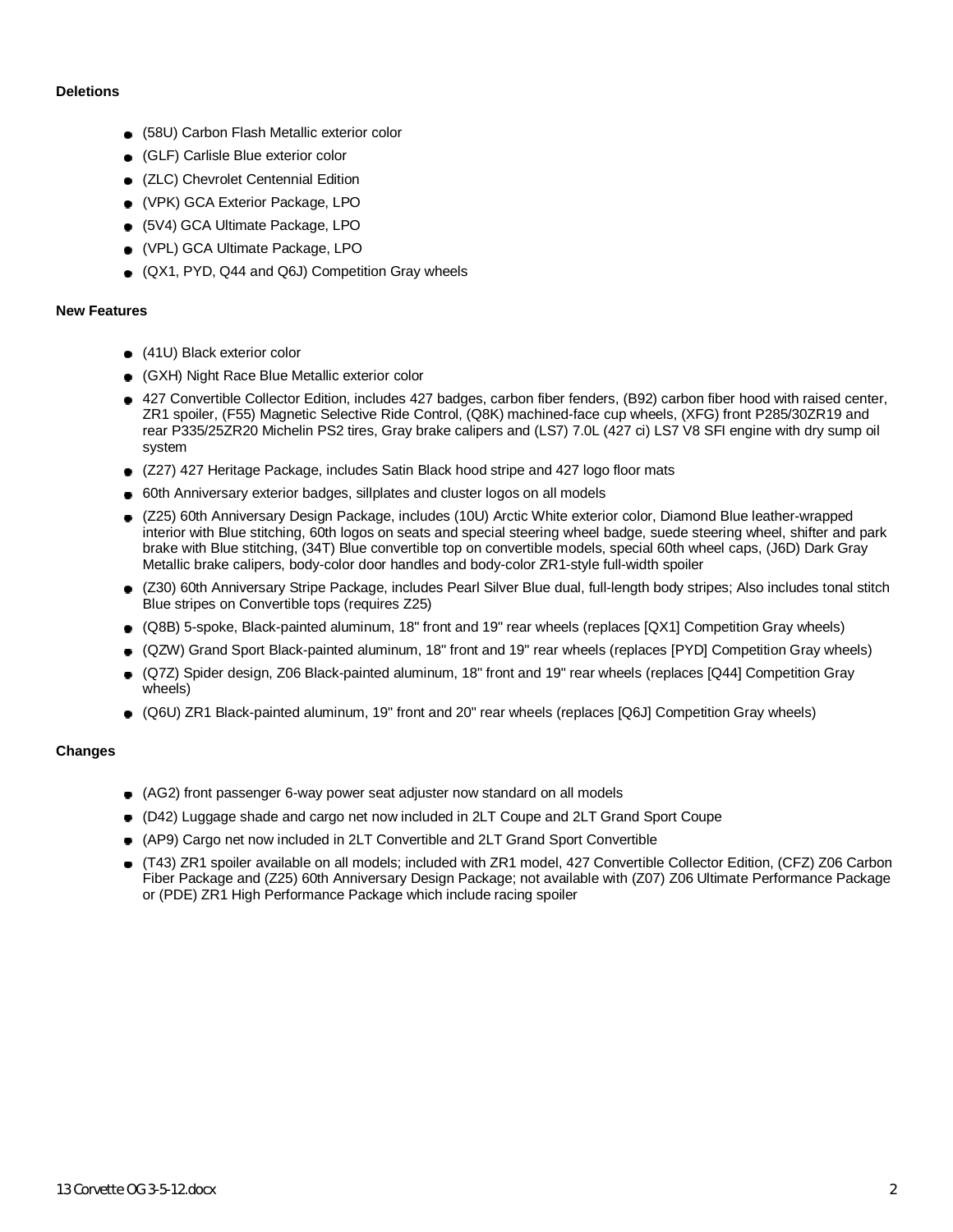$U2K$ 

|              |                         | 2012 (2013) Corvette<br><b>INTERIOR</b>                                                                                                                                                                                                                                                                                                                                                                     |                |                                            |                       |                  |                |                |                      |                |
|--------------|-------------------------|-------------------------------------------------------------------------------------------------------------------------------------------------------------------------------------------------------------------------------------------------------------------------------------------------------------------------------------------------------------------------------------------------------------|----------------|--------------------------------------------|-----------------------|------------------|----------------|----------------|----------------------|----------------|
|              |                         | $S =$ Standard Equipment A = Available -- (dashes) = Not Available D = ADI Available                                                                                                                                                                                                                                                                                                                        |                |                                            | Coupe and Convertible |                  |                |                |                      |                |
|              |                         | $\blacksquare$ = Included in Equipment Group $\square$ = Included in Equipment Group but upgradeable                                                                                                                                                                                                                                                                                                        |                |                                            |                       |                  |                |                |                      |                |
|              |                         | Codes listed in the shaded column titled Ref. Only RPO Code are for internal use only and should not be ordered.                                                                                                                                                                                                                                                                                            |                |                                            |                       |                  |                |                |                      |                |
| Free<br>Flow | Ref.<br>Only            | <b>DESCRIPTION</b>                                                                                                                                                                                                                                                                                                                                                                                          |                |                                            | Coupe<br><b>1YY07</b> |                  |                |                | Convertible<br>1YY67 |                |
| <b>RPO</b>   | <b>RPO</b><br>Code Code |                                                                                                                                                                                                                                                                                                                                                                                                             | 1LT            | 2LT                                        | 3LT                   | 4LT              | 1LT            | 2LT            | 3LT                  | 4LT            |
|              | AJ7                     | Air bags, frontal and side-impact, driver and front<br>passenger with Passenger Sensing System<br>1 - Always use safety belts and the correct child restraint<br>for your child's age and size, even with air bags. See the<br>Owner's Manual or more safety information.                                                                                                                                   | S <sup>1</sup> | S <sup>1</sup>                             | S <sup>1</sup>        | S <sup>1</sup>   | S <sup>1</sup> | S <sup>1</sup> | S <sup>1</sup>       | S <sup>1</sup> |
|              | CJ <sub>2</sub>         | Air conditioning, dual-zone automatic climate<br>control with individual climate settings for driver and<br>right-front passenger and outside temperature<br>display                                                                                                                                                                                                                                        | S              | S                                          | S                     | S                | S              | S              | S                    | S              |
|              |                         | Air filtration system with pollen filter                                                                                                                                                                                                                                                                                                                                                                    | S              | S                                          | S                     | S                | S              | S              | S                    | S              |
|              | US <sub>8</sub>         | Audio system, AM/FM stereo with CD player and<br>MP3 playback, seek-and-scan, digital clock, auto-<br>tone control, Radio Data System (RDS), automatic<br>volume, TheftLock and auxiliary input jack                                                                                                                                                                                                        | ш              | --                                         |                       | ۵.               | H              |                |                      |                |
|              | U3U                     | Audio system with navigation, AM/FM stereo with<br>CD player, MP3 playback and DVD-based touch-<br>screen navigation, USB port, auxiliary input jack,<br>seek-and-scan, digital clock, auto-tone control, Radio<br>Data System (RDS), automatic volume, TheftLock,<br>6.5" LCD color display and voice recognition<br>1 - Map coverage only includes the 48 contiguous United<br>States and most of Canada. |                | П                                          | ┓                     | $\blacksquare^1$ |                | ┓              | $\blacksquare$       |                |
|              | U66                     | Audio system feature, 7-speaker system                                                                                                                                                                                                                                                                                                                                                                      | $\blacksquare$ | $-$                                        | $-$                   | --               | П              | $-$            | --                   |                |
|              | U65                     | Audio system feature, Bose premium 9-speaker<br>system, includes additional 9 months of SiriusXM<br>Satellite Radio service (1 year total)                                                                                                                                                                                                                                                                  |                | <b>In the case of the case of the case</b> | H                     |                  |                |                | $\blacksquare$       |                |
|              |                         | Sirius XM Satellite Radio is standard on nearly all<br>2012 GM models. Enjoy a 3-month trial to the 'XM<br>Select' package, with over 170 channels including<br>commercial-free music, all your favorite sports,<br>exclusive talk and entertainment. And now add<br>premium channels to your trial at no-cost. Welcome<br>to the world of satellite radio.                                                 |                |                                            |                       |                  |                |                |                      |                |

**1 - Includes hidden antenna in outside mirrors. Requires a subscription sold separately by SiriusXM after the trial period. If you decide to continue your service at the end of your subscription, service will automatically renew and bill, at the rates in effect at the time of renewal, until you call SiriusXM at 1-866-635-2349 to cancel. See our Customer Agreement for complete terms at www.siriusxm.com. Available only to those at least 18 and older in the 48 contiguous USA and D.C. Service not available with a shipto of Alaska, Hawaii, Puerto Rico or the Virgin Islands. 2 - 3 trial months replaced with 1-year subscription. Includes hidden antenna in outside mirrors. Requires a subscription sold separately by SiriusXM after the trial period. If you decide to continue your service at the end of your subscription, service will automatically renew and bill, at the rates in effect at the time of renewal, until you call SiriusXM at 1-866-635-2349 to cancel. See our Customer Agreement for complete terms at www.siriusxm.com. Available only to those at least 18 and older in the 48 contiguous USA and D.C. Service not available with a shipto of Alaska, Hawaii, Puerto Rico or the Virgin Islands.** 

UK3 Steering wheel controls, mounted audio controls | S

**Free Flow**

1 2 2 2 2 2 2 2 2 2 2 2 2 2 2 2

S

S

S

S

S

S

S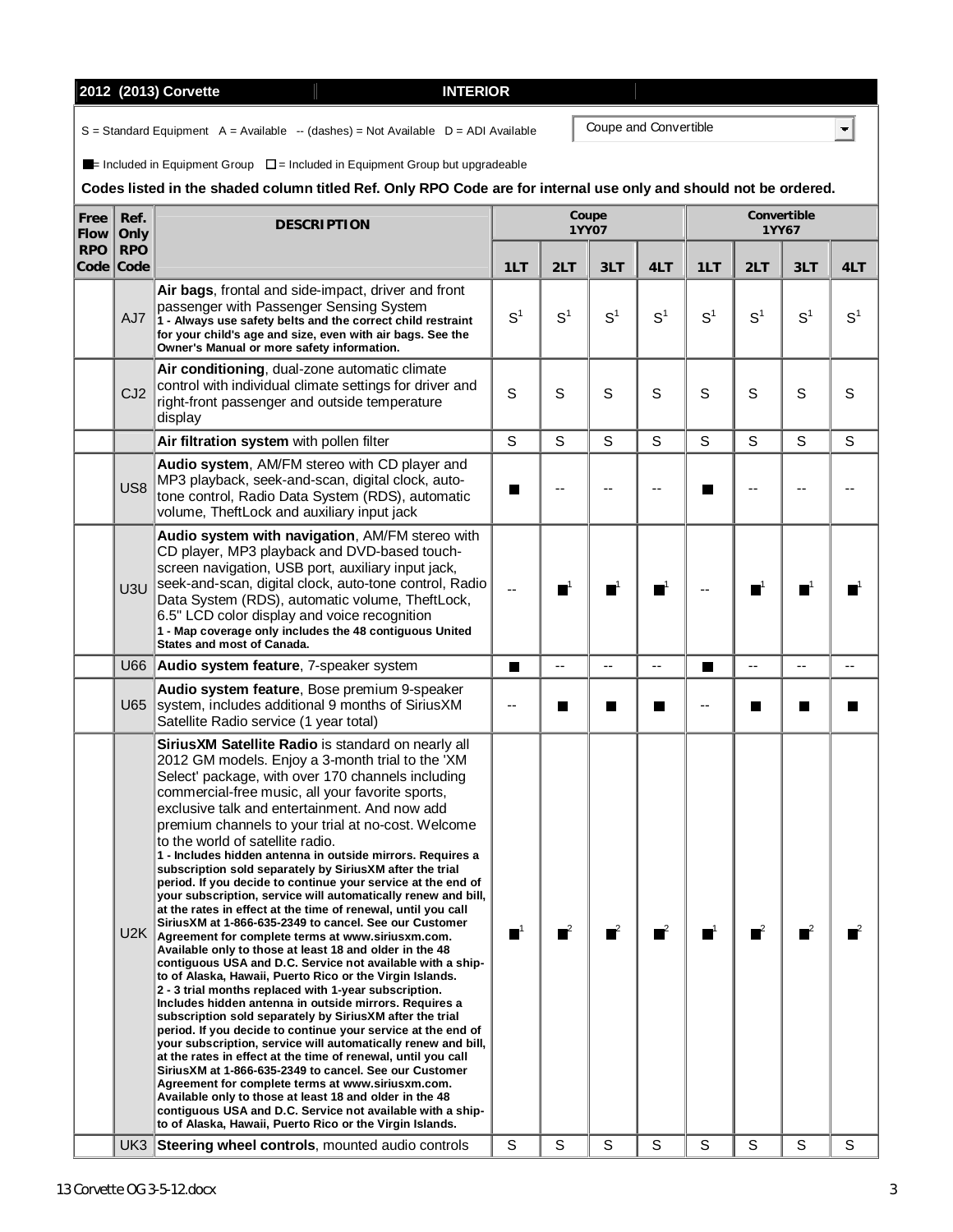|            |                 |                                                                                                                                                                                                                                                                                                                                                                                                                                                                                                       | 1LT              | 2LT              | 3LT                      | 4LT                      | 1LT                      | 2LT              | 3LT              | 4LT              |
|------------|-----------------|-------------------------------------------------------------------------------------------------------------------------------------------------------------------------------------------------------------------------------------------------------------------------------------------------------------------------------------------------------------------------------------------------------------------------------------------------------------------------------------------------------|------------------|------------------|--------------------------|--------------------------|--------------------------|------------------|------------------|------------------|
|            | <b>UPF</b>      | Bluetooth for phone, personal cell phone<br>connectivity to vehicle audio system and HMI<br>(Human Machine Interface), with specific steering<br>wheel controls                                                                                                                                                                                                                                                                                                                                       | --               | <b>Contract</b>  | I.                       | Ш                        | --                       | <b>I</b>         | ш                |                  |
|            | AP <sub>9</sub> | Cargo net, in rear compartment area                                                                                                                                                                                                                                                                                                                                                                                                                                                                   | --               | Ξ.               | $\overline{\phantom{a}}$ | $\overline{\phantom{a}}$ | $\overline{\phantom{a}}$ | П                | Ш                | ш                |
|            | D42             | Cargo net and luggage shade                                                                                                                                                                                                                                                                                                                                                                                                                                                                           | --               | П                | П                        | $\blacksquare$           | $-$                      | Ξ.               | --               |                  |
|            |                 | Console, floor, 2 covered cup holders, ashtray with<br>cigar lighter, auxiliary power outlet and CD storage                                                                                                                                                                                                                                                                                                                                                                                           | S                | S                | S                        | S                        | S                        | S                | S                | S                |
|            |                 | Cruise control, electronic with set and resume<br>speed                                                                                                                                                                                                                                                                                                                                                                                                                                               | S                | S                | S                        | $\mathbb S$              | S                        | S                | S                | S                |
|            |                 | Defogger, rear-window, electric                                                                                                                                                                                                                                                                                                                                                                                                                                                                       | S                | S                | S                        | S                        | S                        | S                | $\mathsf S$      | S                |
|            |                 | Door locks, power programmable with lockout<br>protection                                                                                                                                                                                                                                                                                                                                                                                                                                             | S                | S                | S                        | S                        | S                        | S                | S                | S                |
|            |                 | Floor mats, carpeted                                                                                                                                                                                                                                                                                                                                                                                                                                                                                  | S                | S                | S                        | S                        | S                        | S                | S                | S                |
|            |                 | Hatch release, push button open with power hatch<br>pulldown                                                                                                                                                                                                                                                                                                                                                                                                                                          | S                | S                | S                        | S                        | $-$                      | --               | --               | --               |
|            | UV <sub>6</sub> | Head-Up Display, with dot-matrix readouts for street<br>mode, track mode with g-meter, vehicle speed,<br>engine rpm and readings from key gauges including<br>water temperature and oil pressure                                                                                                                                                                                                                                                                                                      |                  | H                | П                        | H                        | ٠.                       |                  |                  |                  |
|            | <b>U52</b>      | Instrumentation, electronic analog with Driver<br>Information Center and 2-line display                                                                                                                                                                                                                                                                                                                                                                                                               | S                | S                | S                        | S                        | S                        | S                | S                | S                |
|            |                 | Keyless Access, with push button start and 2<br>remote transmitters that enable automatic door<br>unlock and open by touching door switch                                                                                                                                                                                                                                                                                                                                                             | S                | S                | S                        | S                        | S                        | S                | S                | S                |
|            |                 | Lighting, interior with courtesy, cargo and glovebox                                                                                                                                                                                                                                                                                                                                                                                                                                                  | $\mathsf S$      | $\mathsf S$      | S                        | $\mathbb S$              | $\mathsf S$              | S                | S                | S                |
| <b>VEB</b> |                 | LPO, Pedal cover set, Genuine Corvette Accessory<br>1 - Not available with (R8C) Corvette Museum Delivery.                                                                                                                                                                                                                                                                                                                                                                                            | A/D <sup>1</sup> | A/D <sup>1</sup> | A/D <sup>1</sup>         | A/D <sup>1</sup>         | A/D <sup>1</sup>         | A/D <sup>1</sup> | A/D <sup>1</sup> | A/D <sup>1</sup> |
|            | AAB             | Memory Package, recalls 2 driver "presets" for 6-<br>way power seat, outside mirrors and telescoping<br>steering column                                                                                                                                                                                                                                                                                                                                                                               |                  |                  | H                        |                          |                          |                  | Ш                |                  |
|            | DD <sub>8</sub> | Mirror, inside rearview auto-dimming with compass,<br>includes dual reading lights                                                                                                                                                                                                                                                                                                                                                                                                                    | S                | S                | S                        | S                        | S                        | S                | S                | S                |
|            | UE <sub>1</sub> | OnStar, 6 months of Directions and Connections<br>plan, includes Automatic Crash Response,<br>Emergency Services, Crisis Assist, Stolen Vehicle<br>Assistance, Remote Door Unlock, Turn-by-Turn<br>Navigation with OnStar eNav (where available),<br>OnStar Vehicle Diagnostics, Roadside Assistance,<br>Remote Horn and Lights, and Hands Free Calling.<br>1 - Service not available with a ship-to of Puerto Rico or the<br>Virgin Islands. Visit onstar.com for details and system<br>limitations. | S <sup>1</sup>   | S <sup>1</sup>   | S <sup>1</sup>           | S <sup>1</sup>           | $S^1$                    | S <sup>1</sup>   | S <sup>1</sup>   | S <sup>1</sup>   |
|            |                 | <b>Automatic Crash Response</b>                                                                                                                                                                                                                                                                                                                                                                                                                                                                       | S                | S                | S                        | S                        | S                        | S                | S                | S                |
|            |                 | <b>Stolen Vehicle Assistance</b>                                                                                                                                                                                                                                                                                                                                                                                                                                                                      | S                | S                | S                        | S                        | S                        | S                | S                | S                |
|            |                 | <b>OnStar Turn-by-Turn Navigation</b>                                                                                                                                                                                                                                                                                                                                                                                                                                                                 | S                | S                | S                        | $\mathbb S$              | S                        | S                | S                | S                |
|            |                 | Seat adjuster, driver 6-way power                                                                                                                                                                                                                                                                                                                                                                                                                                                                     | S                | S                | S                        | S                        | S                        | S                | S                | S                |
|            | AG <sub>2</sub> | Seat adjuster, front passenger 6-way power                                                                                                                                                                                                                                                                                                                                                                                                                                                            | П                | П                | П                        | П                        | П                        | П                | П                | П                |
|            | <b>AJK</b>      | Seat adjusters, power bolster and power lumbar                                                                                                                                                                                                                                                                                                                                                                                                                                                        | $-$              | $-$              | П                        | $\blacksquare$           | --                       | $-$              | П                | П                |
|            | AR9             | Seats, front bucket with leather seating surfaces,<br>includes back angle adjustment                                                                                                                                                                                                                                                                                                                                                                                                                  | S                | S                | ۰-                       | ۰.                       | S                        | S                | --               | --               |
|            | AQ9             | Seats, Sport front bucket with perforated leather<br>seating surfaces, includes back angle adjustment                                                                                                                                                                                                                                                                                                                                                                                                 |                  | --               | I.                       | H                        | --                       | --               | ш                | ш                |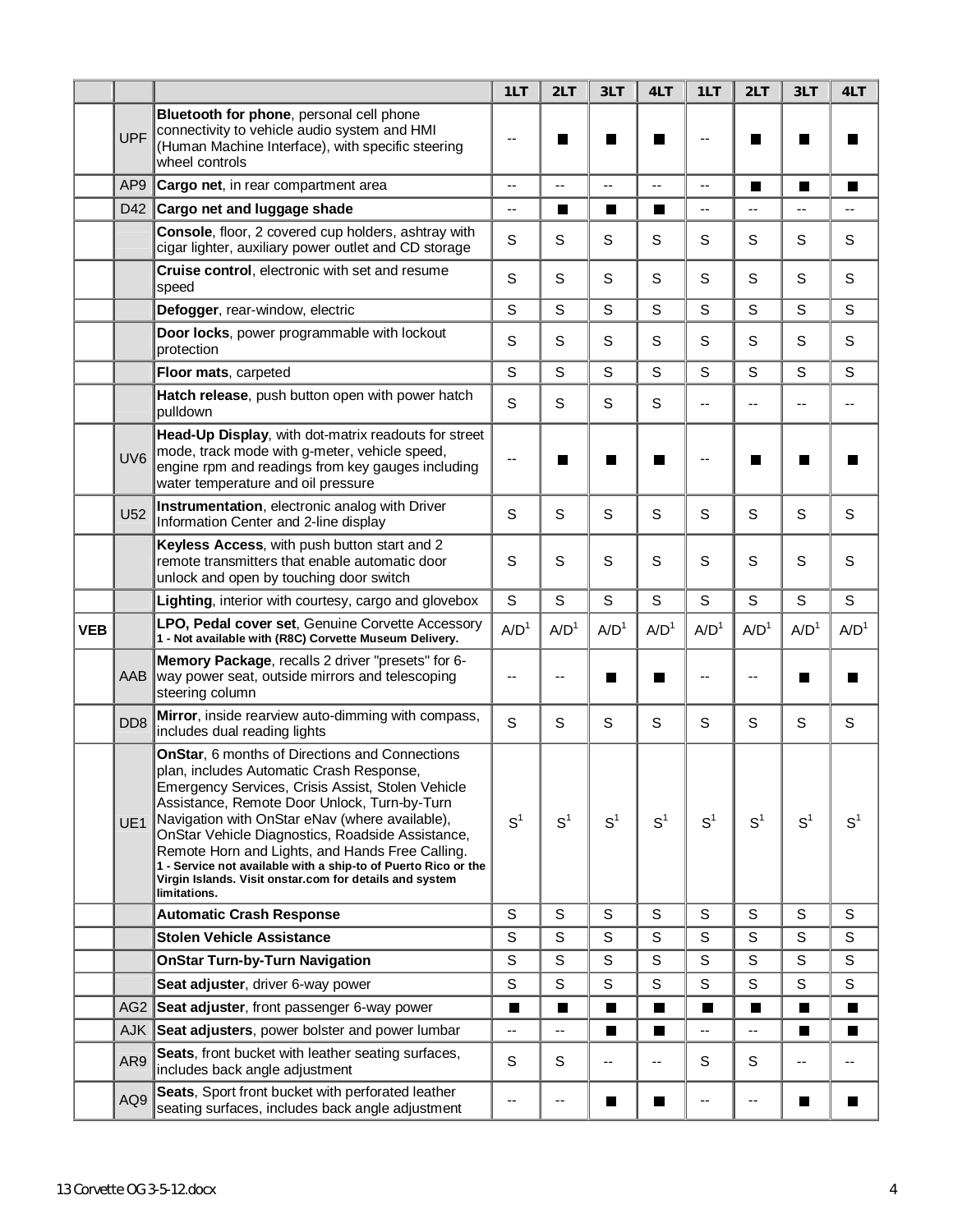|            |                 |                                                                                                                                                                                                                                                                                                                                                                                                                                                                         | 1LT                      | 2LT   | 3LT            | 4LT            | 1LT                      | 2LT         | 3LT                      | 4LT            |
|------------|-----------------|-------------------------------------------------------------------------------------------------------------------------------------------------------------------------------------------------------------------------------------------------------------------------------------------------------------------------------------------------------------------------------------------------------------------------------------------------------------------------|--------------------------|-------|----------------|----------------|--------------------------|-------------|--------------------------|----------------|
| $**6$      |                 | Seat trim, two-tone modified seats with perforated<br>leather seating surfaces, crossed flag embroidery<br>and contrasting stitching<br>1 - Requires trim code (026) Red, (316) Cashmere or (846)<br>Titanium Gray. Refer to Color and Trim chart for color<br>availability.                                                                                                                                                                                            |                          | $A^1$ | A <sup>1</sup> |                |                          | $A^1$       | $A^1$                    |                |
| 0B1        |                 | <b>Seat trim, crossed flag embroidery on headrest</b><br>1 - Requires (**3) solid leather seating surfaces.                                                                                                                                                                                                                                                                                                                                                             | $-$                      | $A^1$ | $A^1$          | $-$            | $\overline{\phantom{a}}$ | $A^1$       | $A^1$                    |                |
| D30        |                 | Color Combination Override, provides the<br>opportunity to individualize vehicle appearance by<br>overriding recommended restrictions to color, trim<br>and convertible top (if equipped) combinations<br>1 - To be used exclusively to override color, trim and<br>convertible top combinations. Should be limited to sold<br>orders only. Refer to separate D30 color and trim chart for<br>application. Not available with (Z25) 60th Anniversary<br>Design Package. |                          | $A^1$ | $A^1$          | $A^1$          | $\overline{\phantom{a}}$ | $A^1$       | $A^1$                    | A <sup>1</sup> |
|            |                 | <b>Custom Leather Wrapped Interior Package,</b><br>features leather-wrapped upper instrument panel,<br>upper door trim panels and console storage cover.<br>Exclusive leather color and two-tone design with<br>suede inserts includes seat headrest crossed flag<br>embroidery and enhanced armrest padding. Special<br>gunmetal pattern console trim plate                                                                                                            |                          |       |                | S              |                          |             |                          | S              |
|            | KA <sub>1</sub> | Seats, heated driver and front passenger                                                                                                                                                                                                                                                                                                                                                                                                                                | $\overline{\phantom{a}}$ | Ш,    | П              | П              | $\overline{\phantom{a}}$ | Ξ.          | П                        | П              |
|            |                 | Steering column, Tilt-Wheel, manual                                                                                                                                                                                                                                                                                                                                                                                                                                     | $\mathbb S$              | S     | S              | S              | S                        | S           | S                        | S              |
|            | <b>N37</b>      | Steering column, power telescopic with manual tilt                                                                                                                                                                                                                                                                                                                                                                                                                      | $\overline{\phantom{a}}$ | --    | П              | $\blacksquare$ | --                       | --          | П                        | $\blacksquare$ |
|            | NK4             | Steering wheel, 3-spoke leather-wrapped                                                                                                                                                                                                                                                                                                                                                                                                                                 | S                        | S     | S              | S              | S                        | S           | S                        | S              |
| 37S        |                 | Blue custom leather stitch, includes seats,<br>instrument panel, doors, console, shifter and boot<br>1 - Not available with (315) Cashmere interior, (Z25) 60th<br>Anniversary Design Package or any other custom leather<br>stitch color.                                                                                                                                                                                                                              | ٠.                       |       | --             | $A^1$          | ۵.                       |             | $\overline{\phantom{a}}$ | $A^1$          |
| <b>38S</b> |                 | Red custom leather stitch, includes seats,<br>instrument panel, doors, console, shifter and boot<br>1 - Not available with (Z25) 60th Anniversary Design<br>Package or any other custom leather stitch color.                                                                                                                                                                                                                                                           |                          |       | --             | A <sup>1</sup> | $\overline{\phantom{a}}$ |             | --                       | A <sup>1</sup> |
| 36S        |                 | Yellow custom leather stitch, includes seats,<br>instrument panel, doors, console, shifter and boot<br>1 - Requires (195) Ebony interior. Not available with (Z25)<br>60th Anniversary Design Package or any other custom<br>leather stitch color.                                                                                                                                                                                                                      |                          |       |                | $A^1$          |                          |             |                          | A <sup>1</sup> |
|            |                 | Storage, with lockable glovebox, center console and<br>2 rear compartments with covers                                                                                                                                                                                                                                                                                                                                                                                  | $\mathbf S$              | S     | S              | S              | S                        | S           | S                        | S              |
|            |                 | Theft-deterrent system, vehicle, push button start,<br>immobilizer and audible visual alarm                                                                                                                                                                                                                                                                                                                                                                             | $\mathsf S$              | S     | S              | S              | $\mathsf S$              | S           | S                        | S              |
|            | UJM.            | Tire Pressure Monitor System, air pressure<br>sensors in each tire with pressure display in Driver<br><b>Information Center</b>                                                                                                                                                                                                                                                                                                                                         | $\mathbb S$              | S     | S              | S              | $\mathsf S$              | S           | S                        | S              |
|            |                 | Trunk release, push button open                                                                                                                                                                                                                                                                                                                                                                                                                                         | $-$                      | --    | --             | Ξ.             | S                        | S           | S                        | $\mathbb S$    |
|            | UG1             | Universal Home Remote, includes garage door<br>opener, 3-channel programmable, located on driver<br>visor                                                                                                                                                                                                                                                                                                                                                               | --                       | --    | ш              | ш              | $-$                      | --          | I.                       |                |
|            |                 | Visors, driver and front passenger illuminated vanity<br>mirrors                                                                                                                                                                                                                                                                                                                                                                                                        | $\mathsf S$              | S     | S              | S              | S                        | S           | S                        | S              |
|            |                 | Windows, power with driver and passenger Express-<br>Down                                                                                                                                                                                                                                                                                                                                                                                                               | S                        | S     | S              | S              | S                        | $\mathsf S$ | S                        | S              |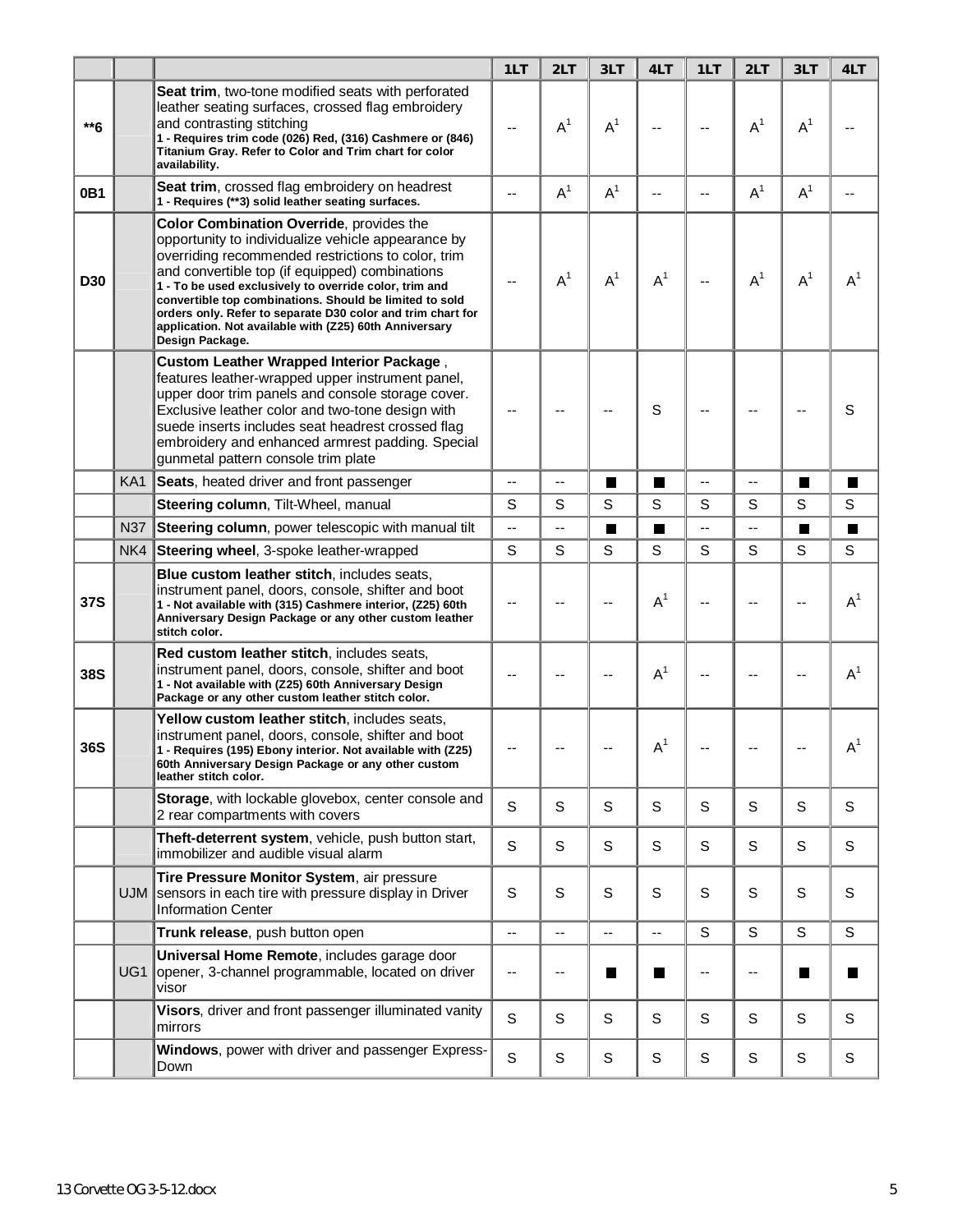$U2K$ 

|                     |                         | 2012 (2013) Corvette<br><b>INTERIOR</b>                                                                                                                                                                                                                                                                                                                                                                                                                                              |                        |                        |                                   |                        |            |                        |                                         |                      |
|---------------------|-------------------------|--------------------------------------------------------------------------------------------------------------------------------------------------------------------------------------------------------------------------------------------------------------------------------------------------------------------------------------------------------------------------------------------------------------------------------------------------------------------------------------|------------------------|------------------------|-----------------------------------|------------------------|------------|------------------------|-----------------------------------------|----------------------|
|                     |                         | $S =$ Standard Equipment A = Available -- (dashes) = Not Available D = ADI Available                                                                                                                                                                                                                                                                                                                                                                                                 |                        |                        | Grand Sport Coupe and Convertible |                        |            |                        |                                         |                      |
|                     |                         | $\blacksquare$ = Included in Equipment Group $\square$ = Included in Equipment Group but upgradeable<br>Codes listed in the shaded column titled Ref. Only RPO Code are for internal use only and should not be ordered.                                                                                                                                                                                                                                                             |                        |                        |                                   |                        |            |                        |                                         |                      |
| Free<br><b>Flow</b> | Ref.<br>Only            | <b>DESCRIPTION</b>                                                                                                                                                                                                                                                                                                                                                                                                                                                                   |                        |                        | <b>Grand Sport Coupe</b><br>1YG07 |                        |            |                        | <b>Grand Sport Convertible</b><br>1YG67 |                      |
| <b>RPO</b>          | <b>RPO</b><br>Code Code |                                                                                                                                                                                                                                                                                                                                                                                                                                                                                      | Z <sub>16</sub><br>1LT | Z <sub>16</sub><br>2LT | Z <sub>16</sub><br>3LT            | Z <sub>16</sub><br>4LT | Z16<br>1LT | Z <sub>16</sub><br>2LT | Z <sub>16</sub><br>3LT                  | Z <sub>1</sub><br>4l |
|                     | AJ7                     | Air bags, frontal and side-impact, driver and front<br>passenger with Passenger Sensing System<br>1 - Always use safety belts and the correct child restraint<br>for your child's age and size, even with air bags. See the<br>Owner's Manual or more safety information.                                                                                                                                                                                                            | S <sup>1</sup>         | S <sup>1</sup>         | S <sup>1</sup>                    | S <sup>1</sup>         | $S^1$      | S <sup>1</sup>         | S <sup>1</sup>                          | S                    |
|                     | CJ2                     | Air conditioning, dual-zone automatic climate<br>control with individual climate settings for driver and<br>right-front passenger and outside temperature<br>display                                                                                                                                                                                                                                                                                                                 | S                      | S                      | S                                 | S                      | S          | S                      | S                                       | S                    |
|                     |                         | Air filtration system with pollen filter                                                                                                                                                                                                                                                                                                                                                                                                                                             | S                      | S                      | S                                 | S                      | S          | S                      | S                                       | S                    |
|                     | US <sub>8</sub>         | Audio system, AM/FM stereo with CD player and<br>MP3 playback, seek-and-scan, digital clock, auto-<br>tone control, Radio Data System (RDS), automatic<br>volume, TheftLock and auxiliary input jack                                                                                                                                                                                                                                                                                 |                        |                        |                                   |                        |            |                        |                                         |                      |
|                     | U3U                     | Audio system with navigation, AM/FM stereo with<br>CD player, MP3 playback and DVD-based touch-<br>screen navigation, USB port, auxiliary input jack,<br>seek-and-scan, digital clock, auto-tone control, Radio<br>Data System (RDS), automatic volume, TheftLock,<br>6.5" LCD color display and voice recognition<br>1 - Map coverage only includes the 48 contiguous United<br>States and most of Canada.                                                                          |                        |                        |                                   | $\blacksquare^1$       |            |                        |                                         |                      |
|                     | U66                     | Audio system feature, 7-speaker system                                                                                                                                                                                                                                                                                                                                                                                                                                               | ш                      | --                     | $-$                               | --                     |            | $-1$                   | --                                      |                      |
|                     | U65                     | Audio system feature, Bose premium 9-speaker<br>system, includes additional 9 months of SiriusXM<br>Satellite Radio service (1 year total)                                                                                                                                                                                                                                                                                                                                           | --                     | ш                      | H                                 |                        |            |                        | ш                                       |                      |
|                     |                         | SiriusXM Satellite Radio is standard on nearly all<br>2012 GM models. Enjoy a 3-month trial to the 'XM<br>Select' package, with over 170 channels including<br>commercial-free music, all your favorite sports,<br>exclusive talk and entertainment. And now add<br>premium channels to your trial at no-cost. Welcome<br>to the world of satellite radio.<br>1 - Includes hidden antenna in outside mirrors. Requires a<br>subscription sold separately by SiriusXM after the trial |                        |                        |                                   |                        |            |                        |                                         |                      |

**Free Flow**

**period. If you decide to continue your service at the end of your subscription, service will automatically renew and bill, at the rates in effect at the time of renewal, until you call SiriusXM at 1-866-635-2349 to cancel. See our Customer Agreement for complete terms at www.siriusxm.com. Available only to those at least 18 and older in the 48 contiguous USA and D.C. Service not available with a shipto of Alaska, Hawaii, Puerto Rico or the Virgin Islands. 2 - 3 trial months replaced with 1-year subscription. Includes hidden antenna in outside mirrors. Requires a subscription sold separately by SiriusXM after the trial period. If you decide to continue your service at the end of your subscription, service will automatically renew and bill, at the rates in effect at the time of renewal, until you call SiriusXM at 1-866-635-2349 to cancel. See our Customer Agreement for complete terms at www.siriusxm.com. Available only to those at least 18 and older in the 48 contiguous USA and D.C. Service not available with a shipto of Alaska, Hawaii, Puerto Rico or the Virgin Islands.** 

UK3 Steering wheel controls, mounted audio controls | S

 $\blacksquare$ 

**Z16 4LT** 

S

--

 $\blacksquare$ 

> $S<sup>1</sup>$  $\mathsf{I}$  |  $\mathsf{S}^1$

 $\blacksquare^1$   $\blacksquare$   $\blacksquare^1$   $\blacksquare$   $\blacksquare^1$ 

1 2 2 2 2 2 2 2 2 2 2 2 2 2 2 2

S

S

S

S

S

S

S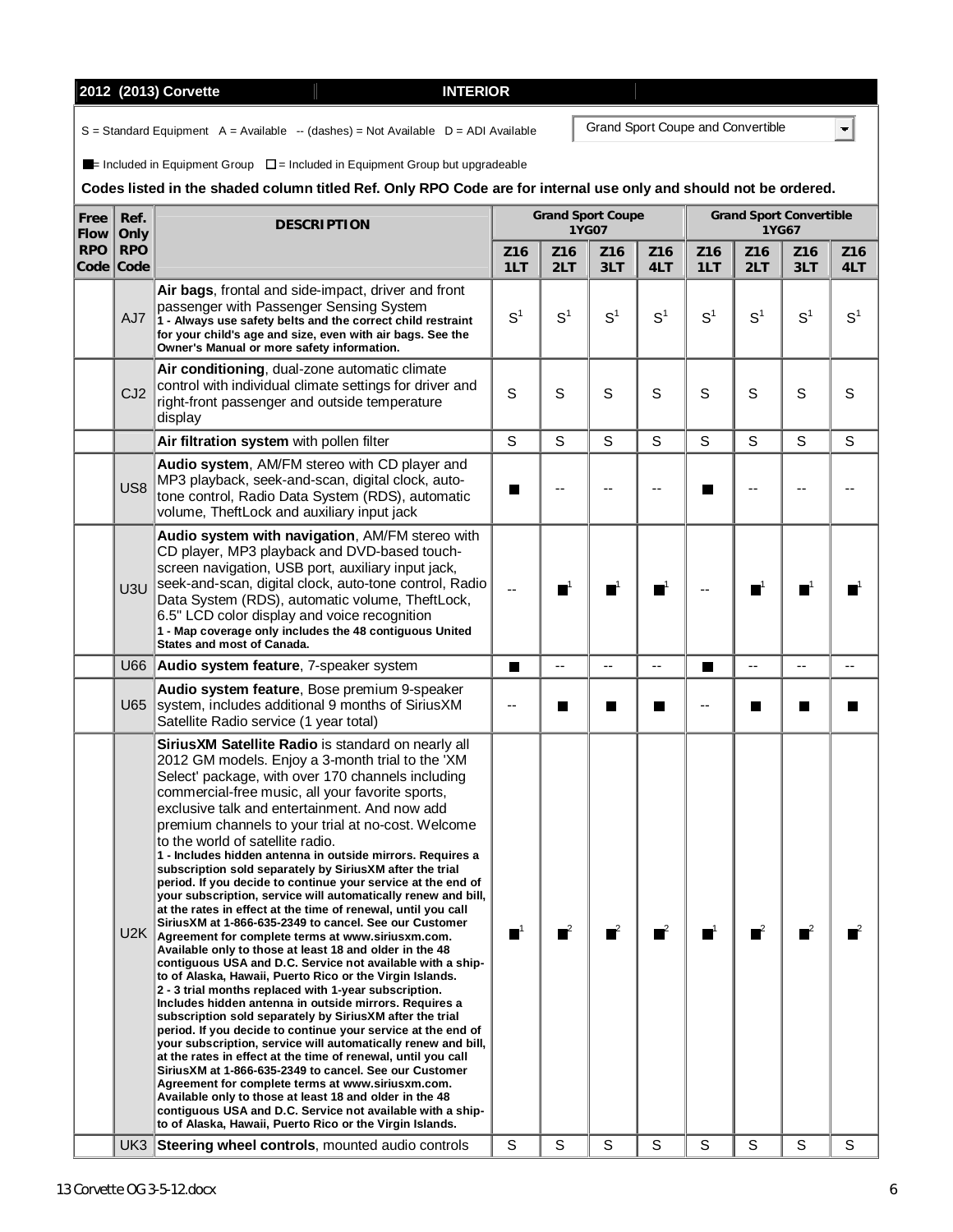|            |                  |                                                                                                                                                                                                                                                                                                                                                                                                                                                                                                       | Z16<br>1LT       | Z <sub>16</sub><br>2LT | Z16<br>3LT               | Z16<br>4LT       | Z16<br>1LT               | Z16<br>2LT                 | Z16<br>3LT       | Z <sub>16</sub><br>4LT |
|------------|------------------|-------------------------------------------------------------------------------------------------------------------------------------------------------------------------------------------------------------------------------------------------------------------------------------------------------------------------------------------------------------------------------------------------------------------------------------------------------------------------------------------------------|------------------|------------------------|--------------------------|------------------|--------------------------|----------------------------|------------------|------------------------|
|            | <b>UPF</b>       | Bluetooth for phone, personal cell phone<br>connectivity to vehicle audio system and HMI<br>(Human Machine Interface), with specific steering<br>wheel controls                                                                                                                                                                                                                                                                                                                                       |                  |                        |                          |                  |                          |                            |                  |                        |
|            | AP <sub>9</sub>  | Cargo net, in rear compartment area                                                                                                                                                                                                                                                                                                                                                                                                                                                                   | --               | $\qquad \qquad -$      | $\overline{\phantom{a}}$ | --               | $\overline{\phantom{a}}$ | П                          | H.               | I.                     |
|            | D42              | Cargo net and luggage shade                                                                                                                                                                                                                                                                                                                                                                                                                                                                           | --               | П                      | П                        | П                | --                       | Ξ.                         | --               | --                     |
|            |                  | Console, floor, 2 covered cup holders, ashtray with<br>cigar lighter, auxiliary power outlet and CD storage                                                                                                                                                                                                                                                                                                                                                                                           | S                | S                      | S                        | S                | S                        | S                          | S                | S                      |
|            |                  | Cruise control, electronic with set and resume<br>speed                                                                                                                                                                                                                                                                                                                                                                                                                                               | S                | $\mathbf S$            | S                        | S                | S                        | S                          | S                | S                      |
|            |                  | Defogger, rear-window, electric                                                                                                                                                                                                                                                                                                                                                                                                                                                                       | S                | S                      | S                        | S                | S                        | S                          | S                | S                      |
|            |                  | Door locks, power programmable with lockout<br>protection                                                                                                                                                                                                                                                                                                                                                                                                                                             | S                | S                      | S                        | S                | S                        | S                          | S                | S                      |
|            |                  | Floor mats, carpeted                                                                                                                                                                                                                                                                                                                                                                                                                                                                                  | S                | S                      | S                        | S                | S                        | S                          | S                | S                      |
|            |                  | Hatch release, push button open with power hatch<br>pulldown                                                                                                                                                                                                                                                                                                                                                                                                                                          | S                | S                      | S                        | S                | $-$                      | $-$                        | --               | --                     |
|            | UV <sub>6</sub>  | Head-Up Display, with dot-matrix readouts for street<br>mode, track mode with g-meter, vehicle speed,<br>engine rpm and readings from key gauges including<br>water temperature and oil pressure                                                                                                                                                                                                                                                                                                      | --               | H                      | <b>I</b>                 | Ш                | --                       | <b>In the Second State</b> |                  |                        |
|            | U <sub>52</sub>  | Instrumentation, electronic analog with Driver<br>Information Center and 2-line display                                                                                                                                                                                                                                                                                                                                                                                                               | S                | S                      | S                        | S                | S                        | S                          | S                | S                      |
|            |                  | Keyless Access, with push button start and 2<br>remote transmitters that enable automatic door<br>unlock and open by touching door switch                                                                                                                                                                                                                                                                                                                                                             | S                | S                      | S                        | S                | S                        | S                          | S                | S                      |
|            |                  | Lighting, interior with courtesy, cargo and glovebox                                                                                                                                                                                                                                                                                                                                                                                                                                                  | $\mathsf S$      | S                      | S                        |                  |                          |                            |                  |                        |
|            |                  |                                                                                                                                                                                                                                                                                                                                                                                                                                                                                                       |                  |                        |                          | S                | S                        | S                          | S                | S                      |
| <b>VEB</b> |                  | LPO, Pedal cover set, Genuine Corvette Accessory<br>1 - Not available with (R8C) Corvette Museum Delivery.                                                                                                                                                                                                                                                                                                                                                                                            | A/D <sup>1</sup> | A/D <sup>1</sup>       | A/D <sup>1</sup>         | A/D <sup>1</sup> | A/D <sup>1</sup>         | A/D <sup>1</sup>           | A/D <sup>1</sup> | A/D <sup>1</sup>       |
|            | AAB              | Memory Package, recalls 2 driver "presets" for 6-<br>way power seat, outside mirrors and telescoping<br>steering column                                                                                                                                                                                                                                                                                                                                                                               |                  |                        | I.                       | ×.               |                          |                            | H.               |                        |
|            | D <sub>D</sub> 8 | Mirror, inside rearview auto-dimming with compass,<br>includes dual reading lights                                                                                                                                                                                                                                                                                                                                                                                                                    | S                | S                      | S                        | S                | S                        | S                          | S                | S                      |
|            | UE1              | OnStar, 6 months of Directions and Connections<br>plan, includes Automatic Crash Response,<br>Emergency Services, Crisis Assist, Stolen Vehicle<br>Assistance, Remote Door Unlock, Turn-by-Turn<br>Navigation with OnStar eNav (where available),<br>OnStar Vehicle Diagnostics, Roadside Assistance,<br>Remote Horn and Lights, and Hands Free Calling.<br>1 - Service not available with a ship-to of Puerto Rico or the<br>Virgin Islands. Visit onstar.com for details and system<br>limitations. | S <sup>1</sup>   | S <sup>1</sup>         | S <sup>1</sup>           | S <sup>1</sup>   | $S^1$                    | S <sup>1</sup>             | S <sup>1</sup>   | S <sup>1</sup>         |
|            |                  | <b>Automatic Crash Response</b>                                                                                                                                                                                                                                                                                                                                                                                                                                                                       | S                | S                      | S                        | $\mathbb S$      | S                        | S                          | S                | S                      |
|            |                  | <b>Stolen Vehicle Assistance</b>                                                                                                                                                                                                                                                                                                                                                                                                                                                                      | $\mathbf S$      | $\mathsf S$            | $\mathbb S$              | $\mathbb S$      | S                        | S                          | S                | S                      |
|            |                  | <b>OnStar Turn-by-Turn Navigation</b>                                                                                                                                                                                                                                                                                                                                                                                                                                                                 | $\mathbb S$      | $\mathsf S$            | S                        | $\mathbb S$      | S                        | S                          | S                | S                      |
|            |                  | Seat adjuster, driver 6-way power                                                                                                                                                                                                                                                                                                                                                                                                                                                                     | S                | S                      | S                        | $\mathbb S$      | S                        | S                          | S                | S                      |
|            | AG <sub>2</sub>  | Seat adjuster, front passenger 6-way power                                                                                                                                                                                                                                                                                                                                                                                                                                                            | ш                | П                      | ш                        | Ш                | ш                        | П                          | ш                | ш                      |
|            | <b>AJK</b>       | Seat adjusters, power bolster and power lumbar                                                                                                                                                                                                                                                                                                                                                                                                                                                        | --               | --                     | П                        | $\blacksquare$   | $\overline{\phantom{a}}$ | --                         | H                | ш                      |
|            | AR9              | Seats, front bucket with leather seating surfaces,<br>includes back angle adjustment                                                                                                                                                                                                                                                                                                                                                                                                                  | S                | S                      | --                       | --               | S                        | S                          | --               | --                     |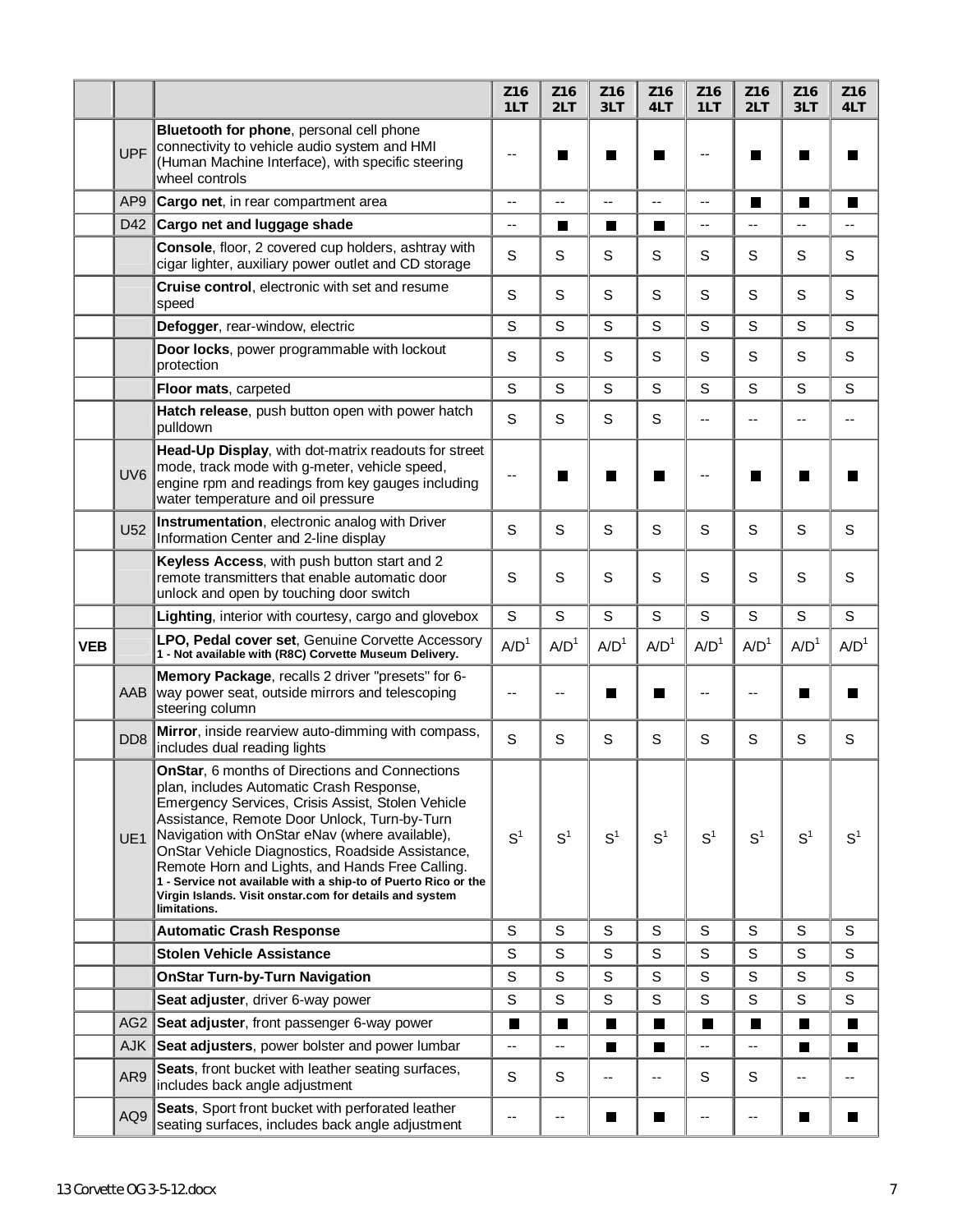|                 |                 |                                                                                                                                                                                                                                                                                                                                                                                                                                                                         | Z16<br>1LT               | Z <sub>16</sub><br>2LT | Z <sub>16</sub><br>3LT   | Z <sub>16</sub><br>4LT | Z16<br>1LT  | Z <sub>16</sub><br>2LT | Z16<br>3LT     | Z16<br>4LT     |
|-----------------|-----------------|-------------------------------------------------------------------------------------------------------------------------------------------------------------------------------------------------------------------------------------------------------------------------------------------------------------------------------------------------------------------------------------------------------------------------------------------------------------------------|--------------------------|------------------------|--------------------------|------------------------|-------------|------------------------|----------------|----------------|
| $**6$           |                 | Seat trim, two-tone modified seats with perforated<br>leather seating surfaces, crossed flag embroidery<br>and contrasting stitching<br>1 - Requires trim code (026) Red, (316) Cashmere or (846)<br>Titanium Gray. Refer to Color and Trim chart for color<br>availability.                                                                                                                                                                                            |                          | $A^1$                  | A <sup>1</sup>           | --                     | $-$         | $A^1$                  | $A^1$          |                |
| 0 <sub>B1</sub> |                 | Seat trim, crossed flag embroidery on headrest<br>1 - Requires (**3) solid leather seating surfaces. Not<br>available with (Z15) Grand Sport Heritage Package.                                                                                                                                                                                                                                                                                                          | $-$                      | $A^1$                  | $A^1$                    |                        | --          | $A^1$                  | $A^1$          |                |
| <b>D30</b>      |                 | Color Combination Override, provides the<br>opportunity to individualize vehicle appearance by<br>overriding recommended restrictions to color, trim<br>and convertible top (if equipped) combinations<br>1 - To be used exclusively to override color, trim and<br>convertible top combinations. Should be limited to sold<br>orders only. Refer to separate D30 color and trim chart for<br>application. Not available with (Z25) 60th Anniversary<br>Design Package. | --                       | $A^1$                  | $A^1$                    | $A^1$                  | $-$         | $A^1$                  | $A^1$          | $A^1$          |
|                 |                 | <b>Custom Leather Wrapped Interior Package,</b><br>features leather-wrapped upper instrument panel,<br>upper door trim panels and console storage cover.<br>Exclusive leather color and two-tone design with<br>suede inserts includes seat headrest crossed flag<br>embroidery and enhanced armrest padding. Special<br>gunmetal pattern console trim plate                                                                                                            |                          |                        | --                       | S                      |             |                        |                | S              |
|                 | KA <sub>1</sub> | Seats, heated driver and front passenger                                                                                                                                                                                                                                                                                                                                                                                                                                | $-$                      | Ш,                     | П                        | $\blacksquare$         | Ξ.          | ۰.                     | $\blacksquare$ | П              |
|                 |                 | <b>Steering column, Tilt-Wheel, manual</b>                                                                                                                                                                                                                                                                                                                                                                                                                              | S                        | S                      | S                        | S                      | S           | S                      | S              | S              |
|                 | <b>N37</b>      | Steering column, power telescopic with manual tilt                                                                                                                                                                                                                                                                                                                                                                                                                      | $\overline{\phantom{a}}$ | Ш,                     | П                        | П                      | Ξ.          | Ξ.                     | $\blacksquare$ | П              |
|                 | NK4             | Steering wheel, 3-spoke leather-wrapped                                                                                                                                                                                                                                                                                                                                                                                                                                 | $\mathbb S$              | S                      | S                        | S                      | S           | S                      | S              | S              |
| 37S             |                 | Blue custom leather stitch, includes seats,<br>instrument panel, doors, console, shifter and boot<br>1 - Not available with (315) Cashmere interior, (Z25) 60th<br>Anniversary Design Package or any other custom leather<br>stitch color.                                                                                                                                                                                                                              |                          |                        | --                       | $A^1$                  |             |                        |                | $A^1$          |
| 38S             |                 | Red custom leather stitch, includes seats,<br>instrument panel, doors, console, shifter and boot<br>1 - Not available with (Z25) 60th Anniversary Design<br>Package or any other custom leather stitch color.                                                                                                                                                                                                                                                           | --                       |                        | --                       | $A^1$                  |             |                        | --             | A <sup>1</sup> |
| <b>36S</b>      |                 | Yellow custom leather stitch, includes seats,<br>instrument panel, doors, console, shifter and boot<br>1 - Requires (195) Ebony interior. Not available with (Z25)<br>60th Anniversary Design Package or any other custom<br>leather stitch color.                                                                                                                                                                                                                      | $-$                      |                        | $\overline{\phantom{a}}$ | $A^1$                  | $-$         |                        | --             | $A^1$          |
|                 |                 | Storage, with lockable glovebox, center console and<br>2 rear compartments with covers<br>1 - Only includes 1 rear storage compartment with manual<br>transmission.                                                                                                                                                                                                                                                                                                     | S <sup>1</sup>           | S <sup>1</sup>         | S <sup>1</sup>           | S <sup>1</sup>         | S           | S                      | S              | S              |
|                 |                 | Theft-deterrent system, vehicle, push button start,<br>immobilizer and audible visual alarm                                                                                                                                                                                                                                                                                                                                                                             | S                        | S                      | S                        | S                      | S           | S                      | S              | S              |
|                 | <b>UJM</b>      | Tire Pressure Monitor System, air pressure<br>sensors in each tire with pressure display in Driver<br><b>Information Center</b>                                                                                                                                                                                                                                                                                                                                         | S                        | S                      | S                        | S                      | $\mathbb S$ | S                      | S              | S              |
|                 |                 | Trunk release, push button open                                                                                                                                                                                                                                                                                                                                                                                                                                         | --                       | --                     | --                       | --                     | $\mathbf S$ | S                      | S              | S              |
|                 | UG1             | Universal Home Remote, includes garage door<br>opener, 3-channel programmable, located on driver<br>visor                                                                                                                                                                                                                                                                                                                                                               | --                       | --                     | <b>The Second Second</b> | Ш                      | --          | --                     | H              | H              |
|                 |                 | Visors, driver and front passenger illuminated vanity<br>mirrors                                                                                                                                                                                                                                                                                                                                                                                                        | S                        | S                      | S                        | S                      | S           | S                      | S              | S              |
|                 |                 | Windows, power with driver and passenger Express-<br>Down                                                                                                                                                                                                                                                                                                                                                                                                               | S                        | S                      | S                        | S                      | S           | S                      | S              | S              |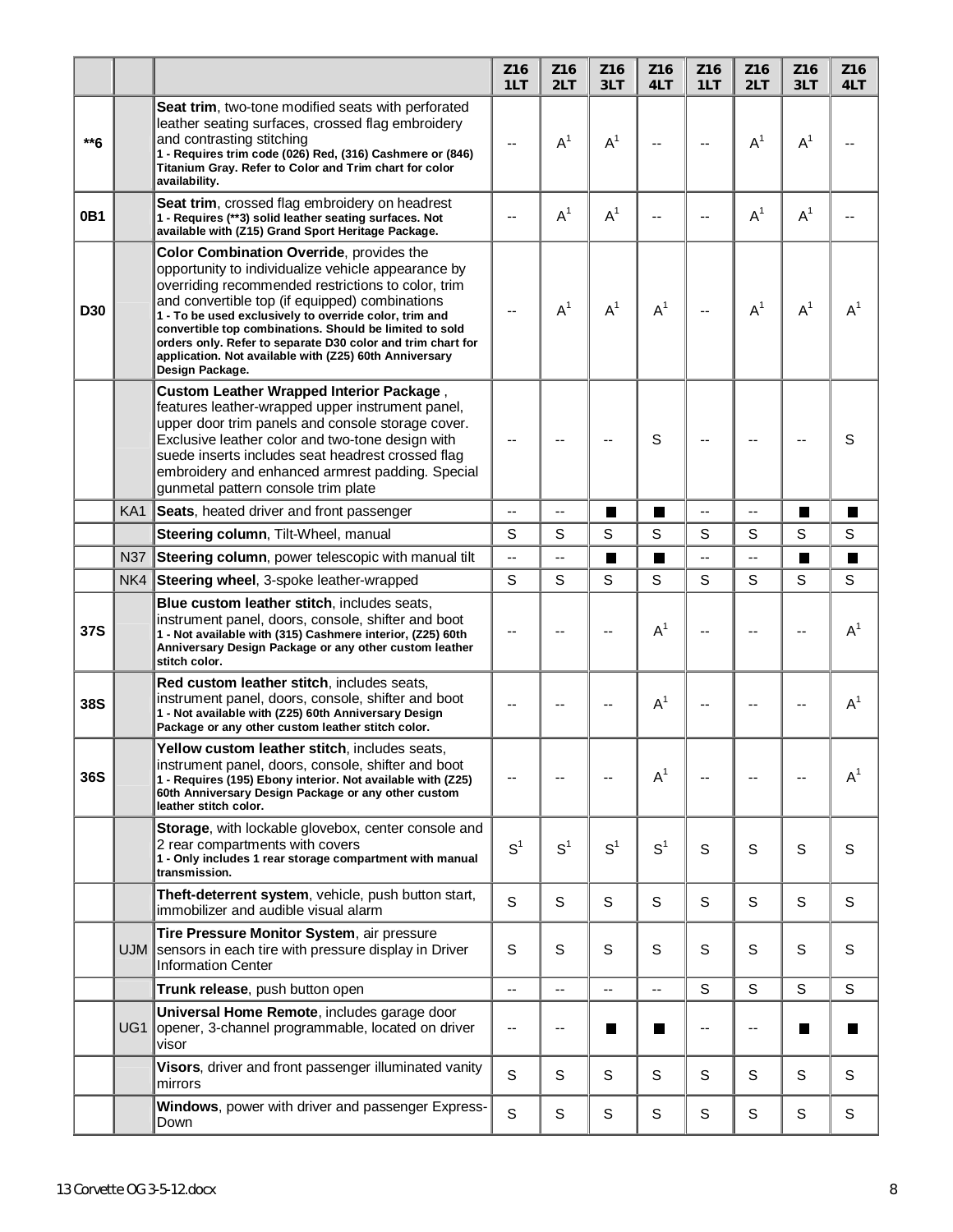|                         |                 | 2012 (2013) Corvette<br><b>INTERIOR</b>                                                                                                                                                                                                                                                                                                                                       |                  |                          |                  |                |  |
|-------------------------|-----------------|-------------------------------------------------------------------------------------------------------------------------------------------------------------------------------------------------------------------------------------------------------------------------------------------------------------------------------------------------------------------------------|------------------|--------------------------|------------------|----------------|--|
|                         |                 | $S =$ Standard Equipment A = Available -- (dashes) = Not Available D = ADI Available                                                                                                                                                                                                                                                                                          |                  |                          | 427, Z06 and ZR1 |                |  |
|                         |                 | $\blacksquare$ Included in Equipment Group $\square$ = Included in Equipment Group but upgradeable<br>Codes listed in the shaded column titled Ref. Only RPO Code are for internal use only and s                                                                                                                                                                             |                  |                          |                  |                |  |
| Free<br>Flow            | Ref.<br>Only    | <b>DESCRIPTION</b>                                                                                                                                                                                                                                                                                                                                                            |                  | 427 Convertible<br>1YG67 |                  |                |  |
| <b>RPO</b><br>Code Code | <b>RPO</b>      |                                                                                                                                                                                                                                                                                                                                                                               | 427<br>1SA       | 427<br>1SB               | 427<br>1SC       | Z06<br>1LZ     |  |
|                         | AJ7             | Air bags, frontal and side-impact, driver and front<br>passenger with Passenger Sensing System<br>1 - Always use safety belts and the correct child restraint<br>for your child's age and size, even with air bags. See the<br>Owner's Manual or more safety information.                                                                                                     | $S^1$            | $S^1$                    | S <sup>1</sup>   | S <sup>1</sup> |  |
|                         | CJ <sub>2</sub> | Air conditioning, dual-zone automatic climate<br>control with individual climate settings for driver and<br>right-front passenger and outside temperature<br>display                                                                                                                                                                                                          | S                | S                        | S                | S              |  |
|                         |                 | Air filtration system with pollen filter                                                                                                                                                                                                                                                                                                                                      | S                | S                        | S                | S              |  |
|                         | US <sub>8</sub> | <b>Audio system, AM/FM stereo with CD player and</b><br>MP3 playback, seek-and-scan, digital clock, auto-<br>tone control, Radio Data System (RDS), automatic<br>volume, TheftLock and auxiliary input jack                                                                                                                                                                   |                  |                          |                  |                |  |
|                         | U3U             | Audio system with navigation, AM/FM stereo with<br>CD player, MP3 playback and DVD-based touch-<br>screen navigation, USB port, auxiliary input jack,<br>seek-and-scan, digital clock, auto-tone control, Radio<br>Data System (RDS), automatic volume, TheftLock,<br>6.5" LCD color display and voice recognition<br>1 - Man coverage only includes the 48 contiguous United | $\blacksquare^1$ |                          |                  |                |  |

## only and should not be ordered.

| Flow       | Only                    | <b>DESURIPTIUN</b>                                                                                                                                                                                                                                                                                                                                                                                                                                                                                                                                                                                                                                                                                                                                                                                                                                                                                                                                                                                                                                                                                                                                                                                                                                                                                                                                                                                                                                                                                                                                                                                                                                                                   |                  | 1YG67          |                |                | 1YY87          |                  | 1YY87          |                |
|------------|-------------------------|--------------------------------------------------------------------------------------------------------------------------------------------------------------------------------------------------------------------------------------------------------------------------------------------------------------------------------------------------------------------------------------------------------------------------------------------------------------------------------------------------------------------------------------------------------------------------------------------------------------------------------------------------------------------------------------------------------------------------------------------------------------------------------------------------------------------------------------------------------------------------------------------------------------------------------------------------------------------------------------------------------------------------------------------------------------------------------------------------------------------------------------------------------------------------------------------------------------------------------------------------------------------------------------------------------------------------------------------------------------------------------------------------------------------------------------------------------------------------------------------------------------------------------------------------------------------------------------------------------------------------------------------------------------------------------------|------------------|----------------|----------------|----------------|----------------|------------------|----------------|----------------|
| <b>RPO</b> | <b>RPO</b><br>Code Code |                                                                                                                                                                                                                                                                                                                                                                                                                                                                                                                                                                                                                                                                                                                                                                                                                                                                                                                                                                                                                                                                                                                                                                                                                                                                                                                                                                                                                                                                                                                                                                                                                                                                                      | 427<br>1SA       | 427<br>1SB     | 427<br>1SC     | Z06<br>1LZ     | Z06<br>2LZ     | Z06<br>3LZ       | ZR1<br>1ZR     | ZR1<br>3ZR     |
|            | AJ7                     | Air bags, frontal and side-impact, driver and front<br>passenger with Passenger Sensing System<br>1 - Always use safety belts and the correct child restraint<br>for your child's age and size, even with air bags. See the<br>Owner's Manual or more safety information.                                                                                                                                                                                                                                                                                                                                                                                                                                                                                                                                                                                                                                                                                                                                                                                                                                                                                                                                                                                                                                                                                                                                                                                                                                                                                                                                                                                                            | S <sup>1</sup>   | S <sup>1</sup> | S <sup>1</sup> | S <sup>1</sup> | S <sup>1</sup> | S <sup>1</sup>   | S <sup>1</sup> | S <sup>1</sup> |
|            | CJ2                     | Air conditioning, dual-zone automatic climate<br>control with individual climate settings for driver and<br>right-front passenger and outside temperature<br>display                                                                                                                                                                                                                                                                                                                                                                                                                                                                                                                                                                                                                                                                                                                                                                                                                                                                                                                                                                                                                                                                                                                                                                                                                                                                                                                                                                                                                                                                                                                 | S                | S              | S              | S              | S              | S                | S              | S              |
|            |                         | Air filtration system with pollen filter                                                                                                                                                                                                                                                                                                                                                                                                                                                                                                                                                                                                                                                                                                                                                                                                                                                                                                                                                                                                                                                                                                                                                                                                                                                                                                                                                                                                                                                                                                                                                                                                                                             | S                | S              | S              | S              | S              | S                | S              | S              |
|            | US <sub>8</sub>         | Audio system, AM/FM stereo with CD player and<br>MP3 playback, seek-and-scan, digital clock, auto-<br>tone control, Radio Data System (RDS), automatic<br>volume, TheftLock and auxiliary input jack                                                                                                                                                                                                                                                                                                                                                                                                                                                                                                                                                                                                                                                                                                                                                                                                                                                                                                                                                                                                                                                                                                                                                                                                                                                                                                                                                                                                                                                                                 |                  |                |                |                |                |                  |                |                |
|            | U3U                     | Audio system with navigation, AM/FM stereo with<br>CD player, MP3 playback and DVD-based touch-<br>screen navigation, USB port, auxiliary input jack,<br>seek-and-scan, digital clock, auto-tone control, Radio<br>Data System (RDS), automatic volume, TheftLock,<br>6.5" LCD color display and voice recognition<br>1 - Map coverage only includes the 48 contiguous United<br>States and most of Canada.                                                                                                                                                                                                                                                                                                                                                                                                                                                                                                                                                                                                                                                                                                                                                                                                                                                                                                                                                                                                                                                                                                                                                                                                                                                                          | $\blacksquare^1$ | ПΪ             |                |                |                | $\blacksquare^1$ |                |                |
|            | U66                     | Audio system feature, 7-speaker system                                                                                                                                                                                                                                                                                                                                                                                                                                                                                                                                                                                                                                                                                                                                                                                                                                                                                                                                                                                                                                                                                                                                                                                                                                                                                                                                                                                                                                                                                                                                                                                                                                               | --               |                |                | П              |                | --               | H              |                |
|            | U65                     | Audio system feature, Bose premium 9-speaker<br>system, includes additional 9 months of SiriusXM<br>Satellite Radio service (1 year total)                                                                                                                                                                                                                                                                                                                                                                                                                                                                                                                                                                                                                                                                                                                                                                                                                                                                                                                                                                                                                                                                                                                                                                                                                                                                                                                                                                                                                                                                                                                                           | ш                | H              | a l            | --             | п              | П                | --             |                |
|            |                         | SiriusXM Satellite Radio is standard on nearly all<br>2012 GM models. Enjoy a 3-month trial to the 'XM<br>Select' package, with over 170 channels including<br>commercial-free music, all your favorite sports,<br>exclusive talk and entertainment. And now add<br>premium channels to your trial at no-cost. Welcome<br>to the world of satellite radio.<br>1 - 3 trial months replaced with 1-year subscription.<br>Includes hidden antenna in outside mirrors. Requires a<br>subscription sold separately by SiriusXM after the trial<br>period. If you decide to continue your service at the end of<br>your subscription, service will automatically renew and bill,<br>at the rates in effect at the time of renewal, until you call<br>U2K SiriusXM at 1-866-635-2349 to cancel. See our Customer<br>Agreement for complete terms at www.siriusxm.com.<br>Available only to those at least 18 and older in the 48<br>contiguous USA and D.C. Service not available with a ship-<br>to of Alaska, Hawaii, Puerto Rico or the Virgin Islands.<br>2 - Includes hidden antenna in outside mirrors. Requires a<br>subscription sold separately by SiriusXM after the trial<br>period. If you decide to continue your service at the end of<br>your subscription, service will automatically renew and bill,<br>at the rates in effect at the time of renewal, until you call<br>Sirius XM at 1-866-635-2349 to cancel. See our Customer<br>Agreement for complete terms at www.siriusxm.com.<br>Available only to those at least 18 and older in the 48<br>contiguous USA and D.C. Service not available with a ship-<br>to of Alaska, Hawaii, Puerto Rico or the Virgin Islands. | т                | п              |                |                |                | ш                |                |                |
|            |                         | UK3 Steering wheel controls, mounted audio controls                                                                                                                                                                                                                                                                                                                                                                                                                                                                                                                                                                                                                                                                                                                                                                                                                                                                                                                                                                                                                                                                                                                                                                                                                                                                                                                                                                                                                                                                                                                                                                                                                                  | S                | S              | S              | S              | S              | S                | S              | S              |

 $\overline{\mathbf{E}}$ 

**ZR1** 

**Z06**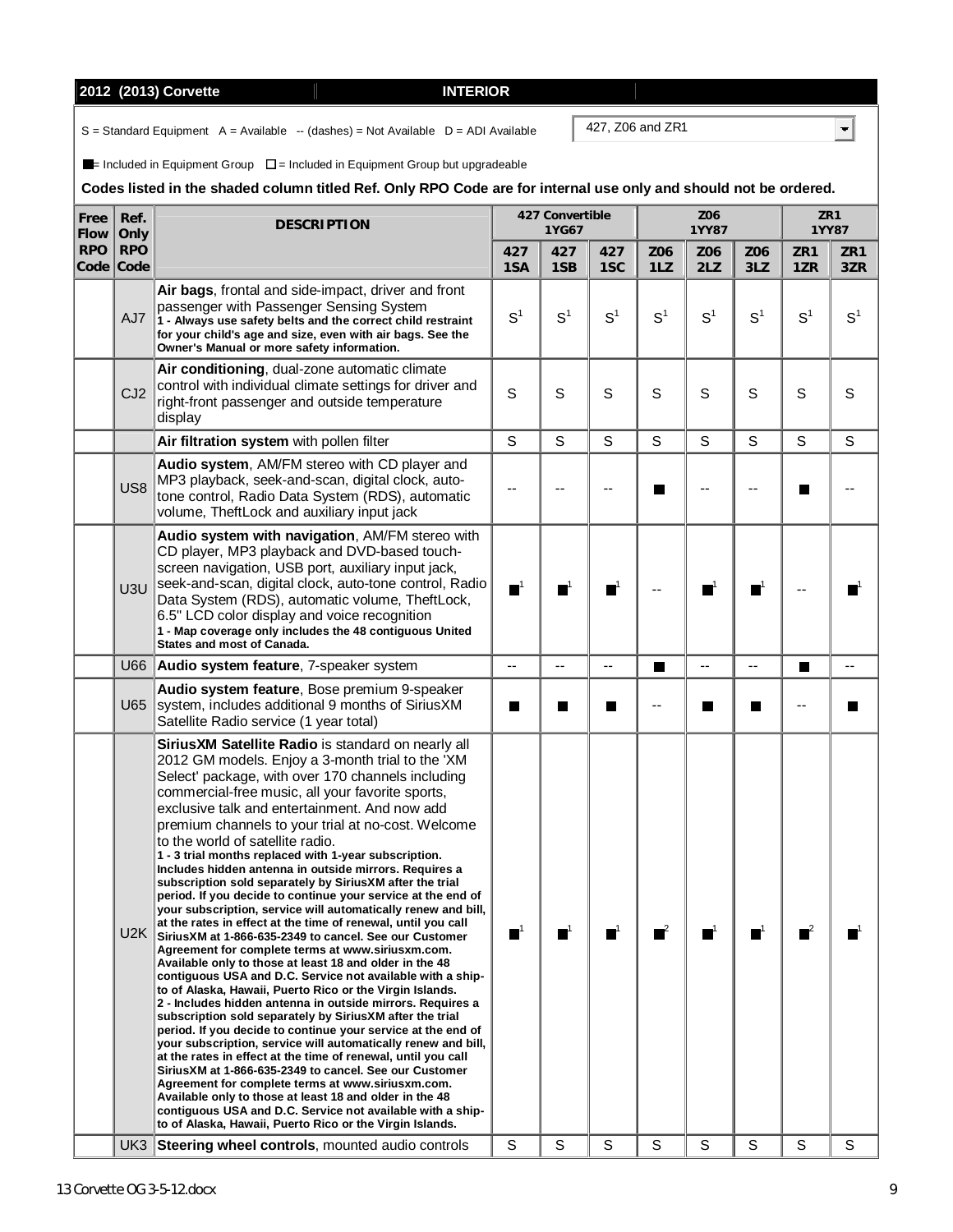|            |                 |                                                                                                                                                                                                                                                                                                                                                                                                                                                                                                       | 427<br>1SA               | 427<br>1SB        | 427<br>1SC               | Z06<br>1LZ       | Z06<br>2LZ       | Z06<br>3LZ       | ZR1<br>1ZR       | ZR1<br>3ZR       |
|------------|-----------------|-------------------------------------------------------------------------------------------------------------------------------------------------------------------------------------------------------------------------------------------------------------------------------------------------------------------------------------------------------------------------------------------------------------------------------------------------------------------------------------------------------|--------------------------|-------------------|--------------------------|------------------|------------------|------------------|------------------|------------------|
|            | <b>UPF</b>      | Bluetooth for phone, personal cell phone<br>connectivity to vehicle audio system and HMI<br>(Human Machine Interface), with specific steering<br>wheel controls                                                                                                                                                                                                                                                                                                                                       |                          |                   |                          |                  |                  |                  |                  |                  |
|            | AP <sub>9</sub> | Cargo net, in rear compartment area                                                                                                                                                                                                                                                                                                                                                                                                                                                                   | П                        | П                 | П                        | --               | --               | $-$              | --               | --               |
|            | D42             | Cargo net and luggage shade                                                                                                                                                                                                                                                                                                                                                                                                                                                                           | --                       | $\qquad \qquad -$ | $\overline{\phantom{a}}$ | --               | П                | П                | --               | $\blacksquare$   |
|            |                 | Console, floor, 2 covered cup holders, ashtray with<br>cigar lighter, auxiliary power outlet and CD storage                                                                                                                                                                                                                                                                                                                                                                                           | S                        | S                 | S                        | S                | S                | S                | S                | S                |
|            |                 | Cruise control, electronic with set and resume<br>speed                                                                                                                                                                                                                                                                                                                                                                                                                                               | S                        | S                 | S                        | S                | S                | S                | S                | $\mathbf S$      |
|            |                 | Defogger, rear-window, electric                                                                                                                                                                                                                                                                                                                                                                                                                                                                       | S                        | S                 | S                        | S                | S                | S                | S                | $\mathbf S$      |
|            |                 | Door locks, power programmable with lockout<br>protection                                                                                                                                                                                                                                                                                                                                                                                                                                             | S                        | S                 | S                        | S                | S                | S                | S                | $\mathbf S$      |
|            |                 | Floor mats, carpeted                                                                                                                                                                                                                                                                                                                                                                                                                                                                                  | S                        | S                 | S                        | S                | S                | S                | S                | $\mathbf S$      |
|            |                 | Hatch release, push button open with power hatch<br>pulldown                                                                                                                                                                                                                                                                                                                                                                                                                                          | $\overline{\phantom{a}}$ | --                | $\overline{\phantom{a}}$ | S                | S                | S                | S                | S                |
|            | UV <sub>6</sub> | Head-Up Display, with dot-matrix readouts for street<br>mode, track mode with q-meter, vehicle speed,<br>engine rpm and readings from key gauges including<br>water temperature and oil pressure                                                                                                                                                                                                                                                                                                      | S                        | S                 | S                        | S                | S                | S                | S                | S                |
|            | U <sub>52</sub> | Instrumentation, electronic analog with Driver<br>Information Center and 2-line display                                                                                                                                                                                                                                                                                                                                                                                                               | S                        | S                 | S                        | S                | S                | S                | S                | S                |
|            |                 | Keyless Access, with push button start and 2<br>remote transmitters that enable automatic door<br>unlock and open by touching door switch                                                                                                                                                                                                                                                                                                                                                             | S                        | S                 | S                        | S                | S                | S                | S                | $\mathbf S$      |
|            |                 |                                                                                                                                                                                                                                                                                                                                                                                                                                                                                                       |                          |                   |                          |                  |                  |                  |                  |                  |
|            |                 | Lighting, interior with courtesy, cargo and glovebox                                                                                                                                                                                                                                                                                                                                                                                                                                                  | S                        | S                 | S                        | S                | S                | S                | S                | S                |
| <b>VEB</b> |                 | LPO, Pedal cover set, Genuine Corvette Accessory<br>1 - Not available with (R8C) Corvette Museum Delivery.                                                                                                                                                                                                                                                                                                                                                                                            | A/D <sup>1</sup>         | A/D <sup>1</sup>  | A/D <sup>1</sup>         | A/D <sup>1</sup> | A/D <sup>1</sup> | A/D <sup>1</sup> | A/D <sup>1</sup> | A/D <sup>1</sup> |
|            | AAB             | Memory Package, recalls 2 driver "presets" for 6-<br>way power seat, outside mirrors and telescoping<br>steering column                                                                                                                                                                                                                                                                                                                                                                               | --                       | a s               | ш                        |                  |                  |                  | --               |                  |
|            | DD <sub>8</sub> | Mirror, inside rearview auto-dimming with compass,<br>includes dual reading lights                                                                                                                                                                                                                                                                                                                                                                                                                    | S                        | S                 | S                        | S                | S                | S                | S                | S                |
|            | UE1             | OnStar, 6 months of Directions and Connections<br>plan, includes Automatic Crash Response,<br>Emergency Services, Crisis Assist, Stolen Vehicle<br>Assistance, Remote Door Unlock, Turn-by-Turn<br>Navigation with OnStar eNav (where available),<br>OnStar Vehicle Diagnostics, Roadside Assistance,<br>Remote Horn and Lights, and Hands Free Calling.<br>1 - Service not available with a ship-to of Puerto Rico or the<br>Virgin Islands. Visit onstar.com for details and system<br>limitations. | S <sup>1</sup>           | S <sup>1</sup>    | S <sup>1</sup>           | $S^1$            | S <sup>1</sup>   | S <sup>1</sup>   | S <sup>1</sup>   | S <sup>1</sup>   |
|            |                 | <b>Automatic Crash Response</b>                                                                                                                                                                                                                                                                                                                                                                                                                                                                       | S                        | $\mathsf S$       | S                        | S                | S                | S                | $\mathsf S$      | $\mathbb S$      |
|            |                 | <b>Stolen Vehicle Assistance</b>                                                                                                                                                                                                                                                                                                                                                                                                                                                                      | $\mathbb S$              | S                 | $\mathsf S$              | $\mathbf S$      | S                | S                | $\mathsf S$      | S                |
|            |                 | <b>OnStar Turn-by-Turn Navigation</b>                                                                                                                                                                                                                                                                                                                                                                                                                                                                 | S                        | $\mathsf S$       | S                        | S                | S                | S                | S                | $\mathbb S$      |
|            |                 | Seat adjuster, driver 6-way power                                                                                                                                                                                                                                                                                                                                                                                                                                                                     | S                        | S                 | S                        | S                | S                | S                | S                | S                |
|            | AG <sub>2</sub> | Seat adjuster, front passenger 6-way power                                                                                                                                                                                                                                                                                                                                                                                                                                                            | Ш                        | Ш                 | ш                        | П                | П                | ш                | Ш                | ш                |
|            | <b>AJK</b>      | Seat adjusters, power bolster and power lumbar                                                                                                                                                                                                                                                                                                                                                                                                                                                        | --                       | П                 | H.                       | --               | --               | H.               | --               | a s              |
|            | AR9             | Seats, front bucket with leather seating surfaces,<br>includes back angle adjustment                                                                                                                                                                                                                                                                                                                                                                                                                  | S                        | --                | --                       | --               | --               | --               | --               | --               |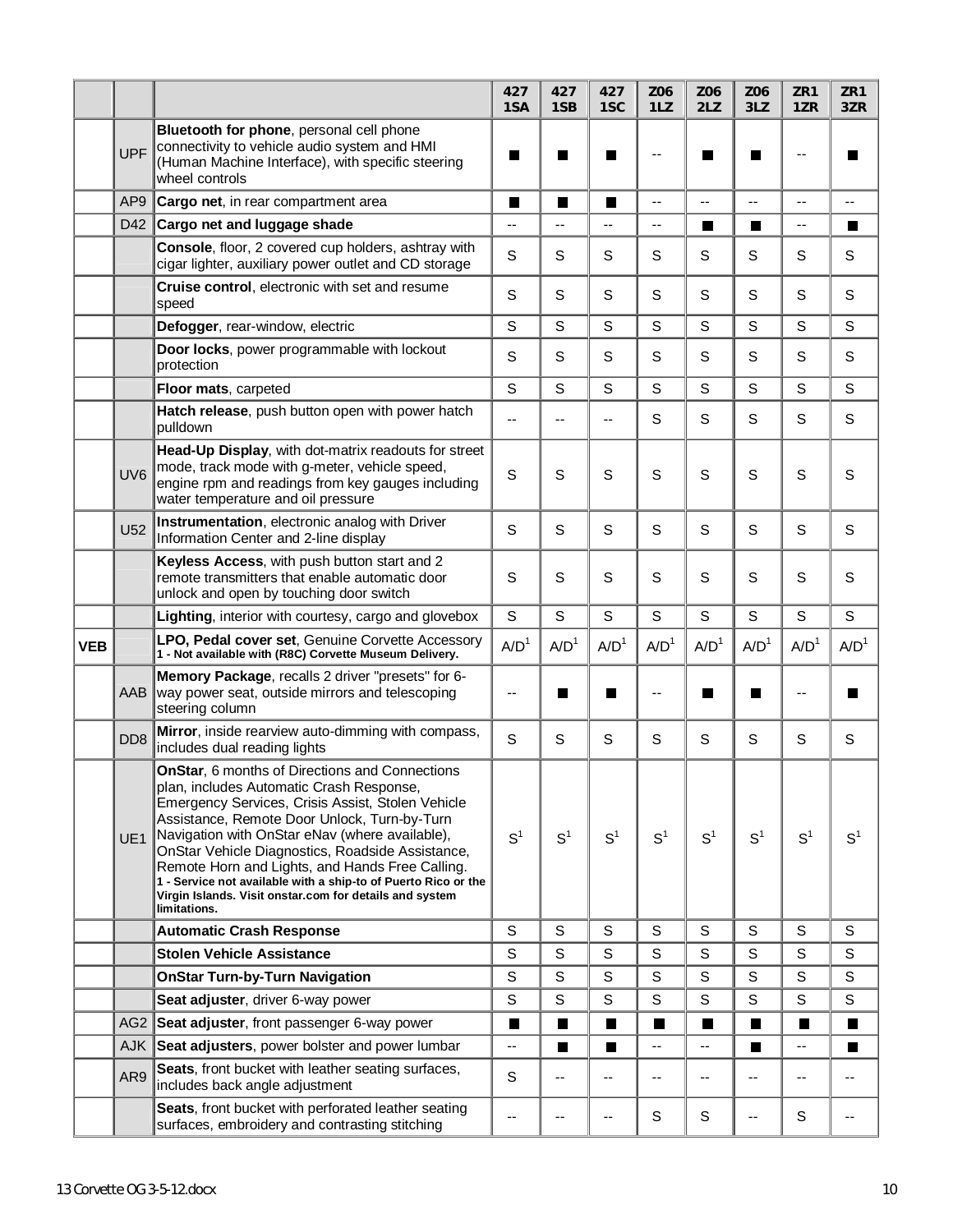|            |            |                                                                                                                                                                                                                                                                                                                                                                                                                                                                                                                                                                                                                                                       | 427<br>1SA     | 427<br>1SB     | 427<br>1SC     | Z06<br>1LZ               | Z06<br>2LZ     | Z06<br>3LZ                 | ZR1<br>1ZR | ZR1<br>3ZR     |
|------------|------------|-------------------------------------------------------------------------------------------------------------------------------------------------------------------------------------------------------------------------------------------------------------------------------------------------------------------------------------------------------------------------------------------------------------------------------------------------------------------------------------------------------------------------------------------------------------------------------------------------------------------------------------------------------|----------------|----------------|----------------|--------------------------|----------------|----------------------------|------------|----------------|
|            | AQ9        | Seats, Sport front bucket with perforated leather<br>seating surfaces, includes back angle adjustment                                                                                                                                                                                                                                                                                                                                                                                                                                                                                                                                                 | $-$            | H              | H              | $\overline{\phantom{a}}$ | $-$            | --                         | --         | $-$            |
|            | AQ9        | Seats, Sport front bucket with perforated leather<br>seating surfaces, includes back angle adjustment,<br>embroidery and contrasting stitching                                                                                                                                                                                                                                                                                                                                                                                                                                                                                                        | --             |                | --             | --                       |                | <b>In the Second State</b> | --         |                |
| **6        |            | Seat trim, two-tone modified seats with perforated<br>leather seating surfaces, crossed flag embroidery<br>and contrasting stitching<br>1 - Requires trim code (026) Red, (316) Cashmere or (846)<br>Titanium Gray. Refer to Color and Trim chart for color<br>availability.                                                                                                                                                                                                                                                                                                                                                                          | $A^1$          | A <sup>1</sup> | --             |                          |                |                            |            |                |
| 0B1        |            | Seat trim, crossed flag embroidery on headrest<br>1 - Requires (**3) solid leather seating surfaces.                                                                                                                                                                                                                                                                                                                                                                                                                                                                                                                                                  | $A^1$          | $A^1$          | $-$            |                          | --             | --                         | --         |                |
| <b>D30</b> |            | Color Combination Override, provides the<br>opportunity to individualize vehicle appearance by<br>overriding recommended restrictions to color, trim<br>and convertible top (if equipped) combinations<br>1 - To be used exclusively to override color, trim and<br>convertible top combinations. Should be limited to sold<br>orders only. Refer to separate D30 color and trim chart for<br>application. Not available with (Z25) 60th Anniversary<br>Design Package.<br>2 - To be used exclusively to override color and trim<br>combinations. Should be limited to sold orders only. Not<br>available with (Z25) 60th Anniversary Design Package. | $A^1$          | A <sup>1</sup> | $A^1$          | $A^2$                    | $A^2$          | $A^2$                      | $A^2$      | $A^2$          |
|            |            | <b>Custom Leather Wrapped Interior Package,</b><br>features leather-wrapped upper instrument panel,<br>upper door trim panels and console storage cover.<br>Exclusive leather color and two-tone design with<br>suede inserts includes seat headrest crossed flag<br>embroidery and enhanced armrest padding. Special<br>gunmetal pattern console trim plate                                                                                                                                                                                                                                                                                          |                |                | S              |                          |                |                            |            |                |
|            |            | <b>Custom Leather Wrapped Interior Package,</b><br>features leather-wrapped upper instrument panel,<br>upper door trim panels and console storage cover.<br>Exclusive leather color and two-tone design with<br>suede inserts includes seat headrest model-specific<br>embroidery and enhanced armrest padding. Special<br>gunmetal pattern console trim plate                                                                                                                                                                                                                                                                                        |                |                |                |                          |                | S                          |            | S              |
|            |            | KA1 Seats, heated driver and front passenger                                                                                                                                                                                                                                                                                                                                                                                                                                                                                                                                                                                                          |                | ٠              | ▅              |                          |                |                            |            |                |
|            |            | Steering column, Tilt-Wheel, manual                                                                                                                                                                                                                                                                                                                                                                                                                                                                                                                                                                                                                   | S              | S              | S              | S                        | S              | S                          | S          | S              |
|            | <b>N37</b> | Steering column, power telescopic with manual tilt                                                                                                                                                                                                                                                                                                                                                                                                                                                                                                                                                                                                    | --             | П              | П              | Ξ.                       | П              | $\blacksquare$             | --         | $\blacksquare$ |
|            | NK4        | Steering wheel, 3-spoke leather-wrapped                                                                                                                                                                                                                                                                                                                                                                                                                                                                                                                                                                                                               | S              | S              | S              | S                        | S              | S                          | S          | S              |
| 37S        |            | Blue custom leather stitch, includes seats,<br>instrument panel, doors, console, shifter and boot<br>1 - Not available with (315) Cashmere interior, (Z25) 60th<br>Anniversary Design Package or any other custom leather<br>stitch color.                                                                                                                                                                                                                                                                                                                                                                                                            | --             | --             | A <sup>1</sup> | --                       | --             | $A^1$                      | --         | A <sup>1</sup> |
| 38S        |            | Red custom leather stitch, includes seats,<br>instrument panel, doors, console, shifter and boot<br>1 - Not available with (Z25) 60th Anniversary Design<br>Package or any other custom leather stitch color.                                                                                                                                                                                                                                                                                                                                                                                                                                         | --             |                | A <sup>1</sup> |                          |                | $A^1$                      | --         | A <sup>1</sup> |
| 36S        |            | Yellow custom leather stitch, includes seats,<br>instrument panel, doors, console, shifter and boot<br>1 - Requires (195) Ebony interior. Not available with (Z25)<br>60th Anniversary Design Package or any other custom<br>leather stitch color.                                                                                                                                                                                                                                                                                                                                                                                                    | --             |                | A <sup>1</sup> |                          | --             | $A^1$                      | --         | A <sup>1</sup> |
|            |            | Storage, with lockable glovebox and center console<br>1 - Also includes 1 rear storage compartment with cover.                                                                                                                                                                                                                                                                                                                                                                                                                                                                                                                                        | S <sup>1</sup> | S <sup>1</sup> | S <sup>1</sup> | S <sup>1</sup>           | S <sup>1</sup> | S <sup>1</sup>             | S          | S              |
|            |            | Theft-deterrent system, vehicle, push button start,<br>immobilizer and audible visual alarm                                                                                                                                                                                                                                                                                                                                                                                                                                                                                                                                                           | S              | S              | S              | $\mathsf S$              | S              | S                          | S          | S              |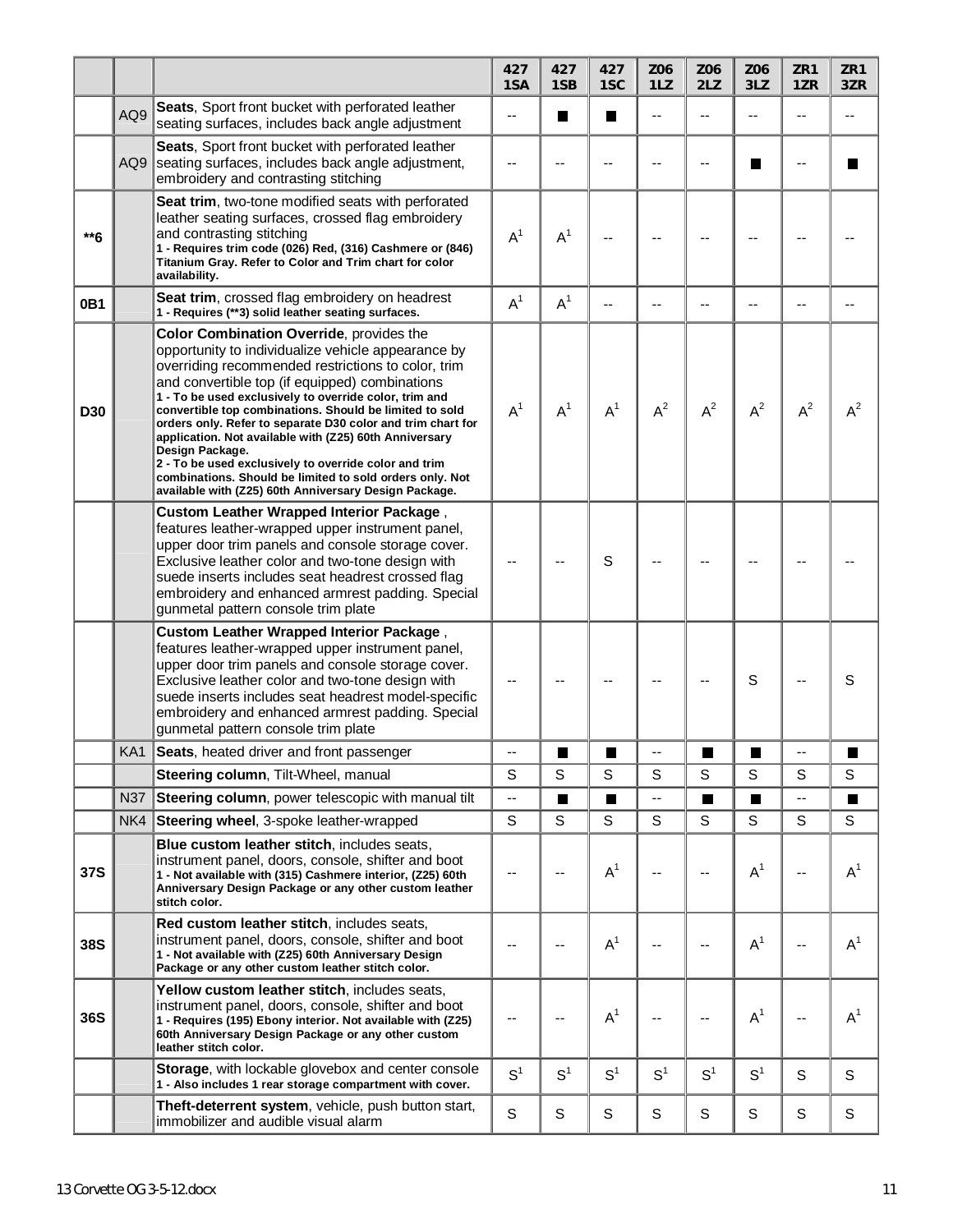|                 |                                                                                                                          | 427<br>1SA | 427<br>1SB | 427<br>1SC | Z06<br>1LZ | Z06<br>2LZ | Z06<br>3LZ | ZR <sub>1</sub><br>1ZR | ZR1<br>3ZR |
|-----------------|--------------------------------------------------------------------------------------------------------------------------|------------|------------|------------|------------|------------|------------|------------------------|------------|
| UJM             | Tire Pressure Monitor System, air pressure<br>sensors in each tire with pressure display in Driver<br>Information Center | S          | S          | S          | S          | S          | S          | S                      | S          |
|                 | Trunk release, push button open                                                                                          | S          | S          | S          | --         | --         | --         | --                     | --         |
| UG <sub>1</sub> | Universal Home Remote, includes garage door<br>opener, 3-channel programmable, located on driver<br>visor                |            |            |            | --         |            |            | --                     |            |
|                 | Visors, driver and front passenger illuminated vanity<br>mirrors                                                         | S          | S          | S          | S          | S          | S          | S                      | S          |
|                 | <b>Windows</b> , power with driver and passenger Express-<br>Down                                                        | S          | S          | S          | S          | S          | S          | S                      | S          |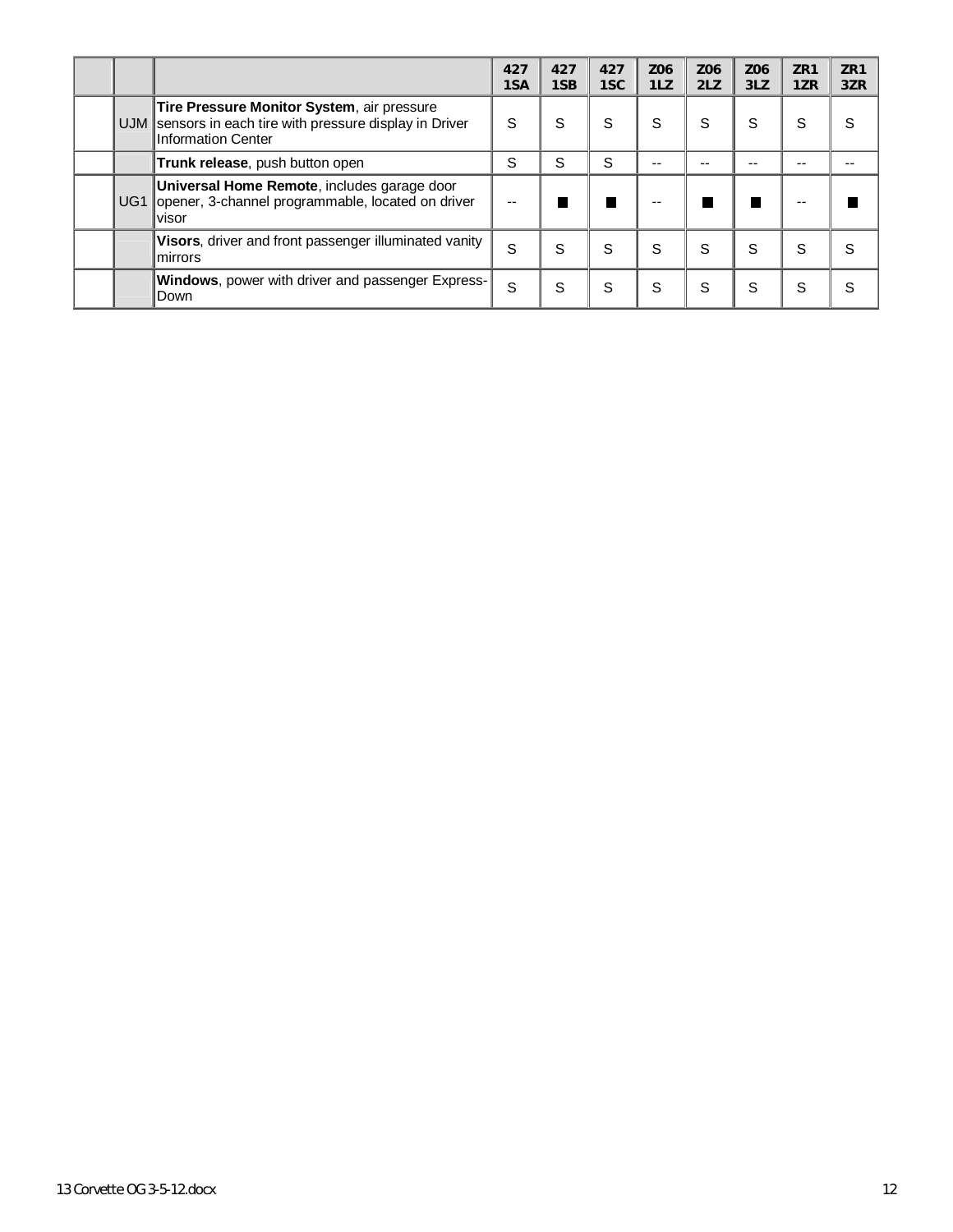# **2012 (2013) Corvette EXTERIOR**

 $S =$  Standard Equipment  $A =$  Available  $-$  (dashes) = Not Available  $D =$  ADI Available

 $\blacksquare$ = Included in Equipment Group  $\square$  = Included in Equipment Group but upgradeable

# **Codes listed in the shaded column titled Ref. Only RPO Code are for internal use only and should not be ordered.**

| Free<br>Flow | Ref.<br>Only            | <b>DESCRIPTION</b>                                                                                                                                                                                                                                                                                                                                                                                                                                                                                                                                                                                                                                                                                                                                                                                           |       |                | Coupe<br>1YY07 |       | Convertible<br>1YY67 |       |       |             |  |
|--------------|-------------------------|--------------------------------------------------------------------------------------------------------------------------------------------------------------------------------------------------------------------------------------------------------------------------------------------------------------------------------------------------------------------------------------------------------------------------------------------------------------------------------------------------------------------------------------------------------------------------------------------------------------------------------------------------------------------------------------------------------------------------------------------------------------------------------------------------------------|-------|----------------|----------------|-------|----------------------|-------|-------|-------------|--|
| <b>RPO</b>   | <b>RPO</b><br>Code Code |                                                                                                                                                                                                                                                                                                                                                                                                                                                                                                                                                                                                                                                                                                                                                                                                              | 1LT   | 2LT            | 3LT            | 4LT   | 1LT                  | 2LT   | 3LT   | 4LT         |  |
| Z25          |                         | NEW! 60th Anniversary Design Package, includes<br>Arctic White exterior color, Diamond Blue interior<br>trim, 60th logos on seats and special steering wheel<br>badge, suede steering wheel, shifter and park brake<br>with Blue stitching, special 60th wheel caps, (J6D)<br>Dark Gray Metallic brake calipers, body-color door<br>handles, and body-color ZR1-style full-width spoiler;<br>NOTE: Package does NOT include Stripes unless<br>ordered with (Z30) 60th Anniversary Stripe Package<br>1 - Requires (10U) Arctic White exterior and (205) Diamond<br>Blue interior. Not available with (D30) Color Combination<br>Override.<br>2 - Requires (10U) Arctic White exterior, (205) Diamond<br>Blue interior and (34T) Blue convertible top. Not available<br>with (D30) Color Combination Override. |       |                |                | $A^1$ |                      |       | --    | $A^2$       |  |
| Z30          |                         | NEW! 60th Anniversary Stripe Package, includes<br>Pearl Silver Blue dual, full-length body stripes<br>1 - Requires (Z25) 60th Anniversary Design Package.<br>2 - Also includes tonal stitch Blue stripes on Convertible<br>tops. Requires (Z25) 60th Anniversary Design Package.                                                                                                                                                                                                                                                                                                                                                                                                                                                                                                                             |       |                |                | $A^1$ |                      |       | --    | $A^2$       |  |
|              |                         | Antenna, integral, hidden                                                                                                                                                                                                                                                                                                                                                                                                                                                                                                                                                                                                                                                                                                                                                                                    | S     | S              | S              | S     | S                    | S     | S     | S           |  |
|              | C <sub>05</sub>         | Convertible top, manual folding, includes glass rear<br>window with integral defogger                                                                                                                                                                                                                                                                                                                                                                                                                                                                                                                                                                                                                                                                                                                        |       | --             | $-$            | --    | S                    | S     | --    |             |  |
|              | CM <sub>7</sub>         | Convertible top, power folding, includes glass rear<br>window with integral defogger                                                                                                                                                                                                                                                                                                                                                                                                                                                                                                                                                                                                                                                                                                                         |       | $-$            | $-$            | $-$   |                      | --    | S     | S           |  |
| R8C          |                         | Corvette Museum Delivery, acknowledgement form<br>required                                                                                                                                                                                                                                                                                                                                                                                                                                                                                                                                                                                                                                                                                                                                                   | A     | Α              | A              | Α     | A                    | A     | A     | Α           |  |
| <b>PIN</b>   |                         | <b>Customer selectable VIN</b><br>1 - This option is subject to restrictions and approval. NOT<br>AVAILABLE on all VINs. Available on SOLD orders only.                                                                                                                                                                                                                                                                                                                                                                                                                                                                                                                                                                                                                                                      | $A^1$ | $A^1$          | $A^1$          | $A^1$ | $A^1$                | $A^1$ | $A^1$ | $A^1$       |  |
|              |                         | <b>Daytime Running Lamps</b>                                                                                                                                                                                                                                                                                                                                                                                                                                                                                                                                                                                                                                                                                                                                                                                 | S     | S              | S              | S     | S                    | S     | S     | $\mathbf S$ |  |
|              |                         | Engine access, rear-opening hood                                                                                                                                                                                                                                                                                                                                                                                                                                                                                                                                                                                                                                                                                                                                                                             | S     | S              | S              | S     | S                    | S     | S     | $\mathbb S$ |  |
|              |                         | Fog lamps, front, integral in front fascia                                                                                                                                                                                                                                                                                                                                                                                                                                                                                                                                                                                                                                                                                                                                                                   | S     | S              | S              | S     | S                    | S     | S     | $\mathbf S$ |  |
|              |                         | Glass, Solar-Ray light-tinted                                                                                                                                                                                                                                                                                                                                                                                                                                                                                                                                                                                                                                                                                                                                                                                | S     | S              | S              | S     | S                    | S     | S     | $\mathbf S$ |  |
|              |                         | Headlamps, dual projector lamps, Xenon, High-<br>Intensity Discharge (HID) low-beam, tungsten-<br>halogen high-beam with automatic exterior lamp<br>control                                                                                                                                                                                                                                                                                                                                                                                                                                                                                                                                                                                                                                                  | S     | S              | S              | S     | S                    | S     | S     | S           |  |
| H34          |                         | Blade Silver Metallic headlamp color override,<br>substitute body-color headlamps for contrasting color<br>1 - Not available with (17U) Blade Silver Metallic or any<br>other headlamp color override.                                                                                                                                                                                                                                                                                                                                                                                                                                                                                                                                                                                                       | $A^1$ | $A^1$          | $A^1$          | $A^1$ | $A^1$                | $A^1$ | $A^1$ | $A^1$       |  |
| H35          |                         | Black headlamp color override, substitute body-<br>color headlamps for contrasting color<br>1 - Not available with (41U) Black or any other headlamp<br>color override.                                                                                                                                                                                                                                                                                                                                                                                                                                                                                                                                                                                                                                      | $A^1$ | $A^1$          | $A^1$          | $A^1$ | $A^1$                | $A^1$ | $A^1$ | $A^1$       |  |
| H33          |                         | Cyber Gray Metallic headlamp color override,<br>substitute body-color headlamps for contrasting color<br>1 - Not available with (57U) Cyber Gray Metallic or any other<br>headlamp color override.                                                                                                                                                                                                                                                                                                                                                                                                                                                                                                                                                                                                           | $A^1$ | A <sup>1</sup> | $A^1$          | $A^1$ | $A^1$                | $A^1$ | $A^1$ | $A^1$       |  |

Coupe and Convertible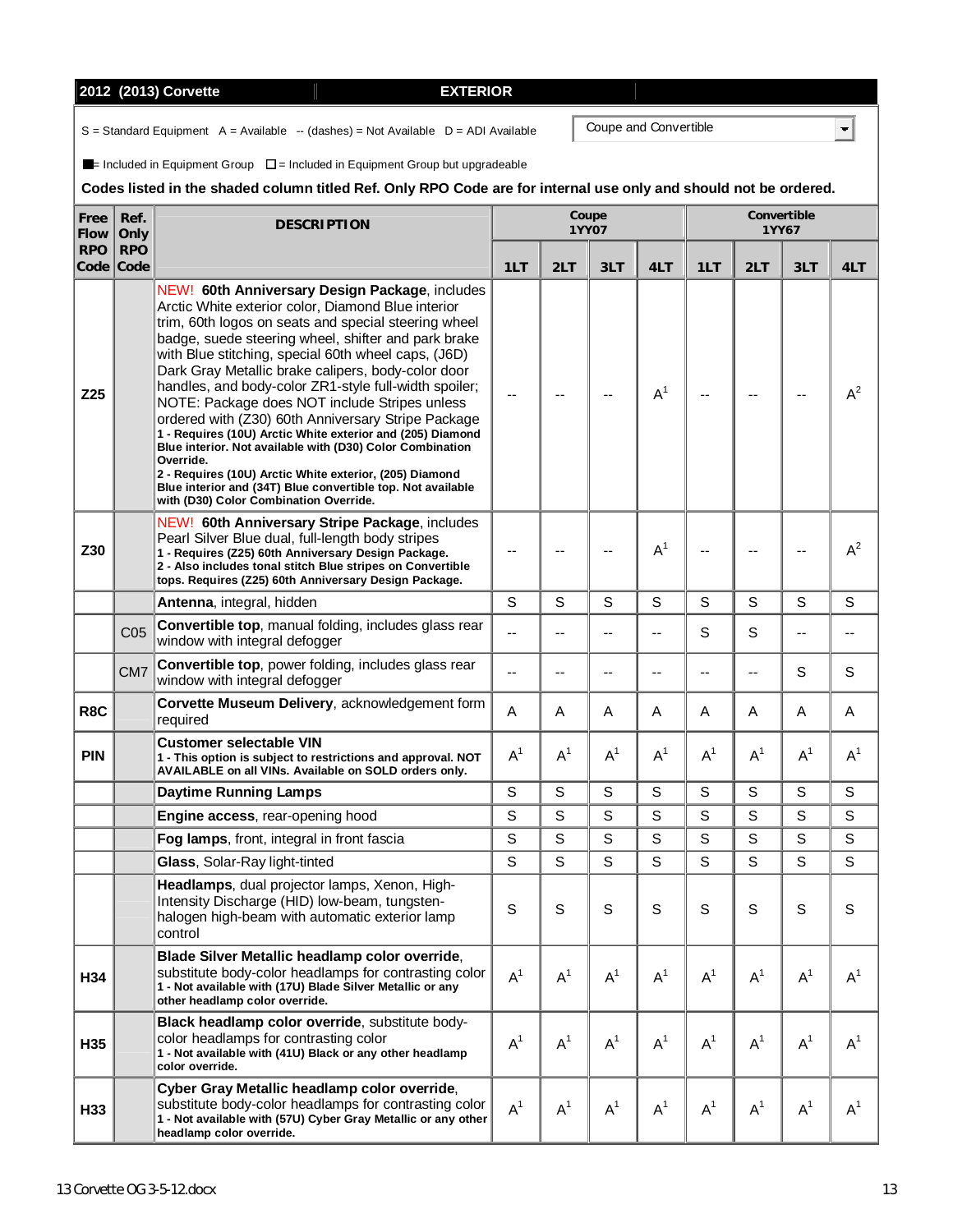|                  |                             |                                                                                                                                                                                                                                                                                                                                                      | 1LT              | 2LT              | 3LT              | 4LT              | 1LT              | 2LT              | 3LT              | 4LT              |
|------------------|-----------------------------|------------------------------------------------------------------------------------------------------------------------------------------------------------------------------------------------------------------------------------------------------------------------------------------------------------------------------------------------------|------------------|------------------|------------------|------------------|------------------|------------------|------------------|------------------|
| VK3              |                             | <b>License plate bracket, front</b><br>1 - Will be forced on orders with ship-to states that require<br>a front license plate.                                                                                                                                                                                                                       | A <sup>1</sup>   | $A^1$            | A <sup>1</sup>   | $A^1$            | A <sup>1</sup>   | $A^1$            | $A^1$            | A <sup>1</sup>   |
| <b>VDA</b>       |                             | <b>LPO, Mesh Package</b> for side coves and grille.<br>Genuine Corvette Accessory<br>1 - Not available with (R8C) Corvette Museum Delivery.                                                                                                                                                                                                          | A/D <sup>1</sup> | A/D <sup>1</sup> | A/D <sup>1</sup> | A/D <sup>1</sup> | A/D <sup>1</sup> | A/D <sup>1</sup> | A/D <sup>1</sup> | A/D <sup>1</sup> |
| 5V <sub>5</sub>  |                             | LPO, Full-Width Spoiler Kit, Genuine Corvette<br>Accessory<br>1 - Not available with (T43) full-width ZR1-style body-color<br>spoiler, (R8C) Corvette Museum Delivery, (10U) Arctic<br>White or (28U) Inferno Orange Metallic.                                                                                                                       | A/D <sup>1</sup> | A/D <sup>1</sup> | A/D <sup>1</sup> | A/D <sup>1</sup> | A/D <sup>1</sup> | A/D <sup>1</sup> | A/D <sup>1</sup> | A/D <sup>1</sup> |
| <b>VDN</b>       |                             | <b>LPO, Indoor vehicle cover, Black with flag logo.</b><br><b>Genuine Corvette Accessory</b><br>1 - Not available with (R8C) Corvette Museum Delivery.                                                                                                                                                                                               | A/D <sup>1</sup> | A/D <sup>1</sup> | A/D <sup>1</sup> | A/D <sup>1</sup> | A/D <sup>1</sup> | A/D <sup>1</sup> | A/D <sup>1</sup> | A/D <sup>1</sup> |
| VJ5              |                             | LPO, Outdoor vehicle cover, Gray with flag logo.<br>Genuine Corvette Accessory<br>1 - Not available with (R8C) Corvette Museum Delivery.                                                                                                                                                                                                             | A/D <sup>1</sup> | A/D <sup>1</sup> | A/D <sup>1</sup> | A/D <sup>1</sup> | A/D <sup>1</sup> | A/D <sup>1</sup> | A/D <sup>1</sup> | A/D <sup>1</sup> |
| <b>VFS</b>       |                             | LPO, 7-spoke chrome 18" (45.7 cm) front and 19"<br>(48.3 cm) rear wheels, includes wheels, center<br>caps, lug nuts and caps and wheel lock kit. Genuine<br>Corvette Accessory<br>1 - Not available with (R8C) Corvette Museum Delivery or<br>(VEU) 15-spoke polished 18" front and 19" rear wheels,<br>LPO.                                         | A/D <sup>1</sup> | A/D <sup>1</sup> | A/D <sup>1</sup> | A/D <sup>1</sup> | A/D <sup>1</sup> | A/D <sup>1</sup> | A/D <sup>1</sup> | A/D <sup>1</sup> |
| <b>VEU</b>       |                             | LPO, 15-spoke polished 18" (45.7 cm) front and<br>19" (48.3 cm) rear wheels, includes wheels, center<br>caps, lug nuts and caps and wheel lock kit. Genuine<br>Corvette Accessory<br>1 - Not available with (R8C) Corvette Museum Delivery or<br>(VFS) 7-spoke chrome 18" front and 19" rear wheels, LPO.                                            | A/D <sup>1</sup> | A/D <sup>1</sup> | A/D <sup>1</sup> | A/D <sup>1</sup> | A/D <sup>1</sup> | A/D <sup>1</sup> | A/D <sup>1</sup> | A/D <sup>1</sup> |
| <b>VLN</b>       |                             | <b>LPO, Windscreen, Genuine Corvette Accessory</b><br>1 - Not available with (R8C) Corvette Museum Delivery.                                                                                                                                                                                                                                         | $-$              | --               | --               | $-$              | A/D <sup>1</sup> | A/D <sup>1</sup> | A/D <sup>1</sup> | A/D <sup>1</sup> |
|                  | D <sub>D</sub> <sub>0</sub> | Mirrors, outside heated power-adjustable and driver-<br>side auto-dimming, body-color                                                                                                                                                                                                                                                                | S                | S                | S                | S                | S                | S                | S                | S                |
|                  | CF7                         | Roof panel, 1-piece body-color, removable                                                                                                                                                                                                                                                                                                            | S                | S                | S                | S                | --               | Ξ.               | --               | --               |
| CC <sub>3</sub>  |                             | Roof panel, 1-piece transparent, removable<br>1 - Included with (C2L) Roof Package. Not available with<br>(Z30) 60th Anniversary Stripe Package.                                                                                                                                                                                                     | $A^1$            | $A^1$            | $A^1$            | $A^1$            | $-$              | --               | --               | --               |
| C <sub>2</sub> L |                             | Roof Package, includes 1-piece body-color roof<br>panel and 1-piece transparent roof panel<br>1 - Includes (CC3) 1-piece transparent roof panel.                                                                                                                                                                                                     | $\mathsf{A}^1$   | $\mathsf{A}^1$   | $A^1$            | $A^1$            |                  |                  |                  |                  |
| T43              |                             | Spoiler, full-width, ZR1-style, body-color<br>1 - Not available with (5V5) Full-Width Spoiler Kit, LPO.<br>2 - Not available with (Z25) 60th Anniversary Design<br>Package (included) or (5V5) Full-Width Spoiler Kit, LPO.                                                                                                                          | A <sup>1</sup>   | $A^1$            | A <sup>1</sup>   | $A^2$            | $A^1$            | A <sup>1</sup>   | $A^1$            | $A^2$            |
|                  | <b>XBH</b>                  | Tires, front P245/40ZR18 Eagle F1 and rear<br>P285/35ZR19 Eagle F1, run flat                                                                                                                                                                                                                                                                         | $\mathbb S$      | S                | S                | S                | $\mathsf S$      | S                | S                | S                |
|                  |                             | Wheels, 5-spoke, Silver-painted aluminum, 18" x<br>QG6 8.5" (45.7 cm x 21.6 cm), front and 19" x 10.0 " (48.3<br>cm x 25.4 cm), rear                                                                                                                                                                                                                 | S                | S                | S                | S                | S                | S                | S                | S                |
| QX3              |                             | Wheels, 5-spoke, chrome aluminum, 18" x 8.5" (45.7)<br>cm x 21.6 cm) front and 19" x 10.0" (48.3 cm x 25.4<br>cm) rear<br>1 - If ordered with any of these LPO's (VFS or VEU), please<br>NOTE: Car is being ordered with 2 complete sets of<br>optional wheels. Please make sure customer desires both<br>sets of optional wheels before proceeding. | $A^1$            | $A^1$            | $A^1$            | $\mathsf{A}^1$   | $A^1$            | $A^1$            | $A^1$            | $A^1$            |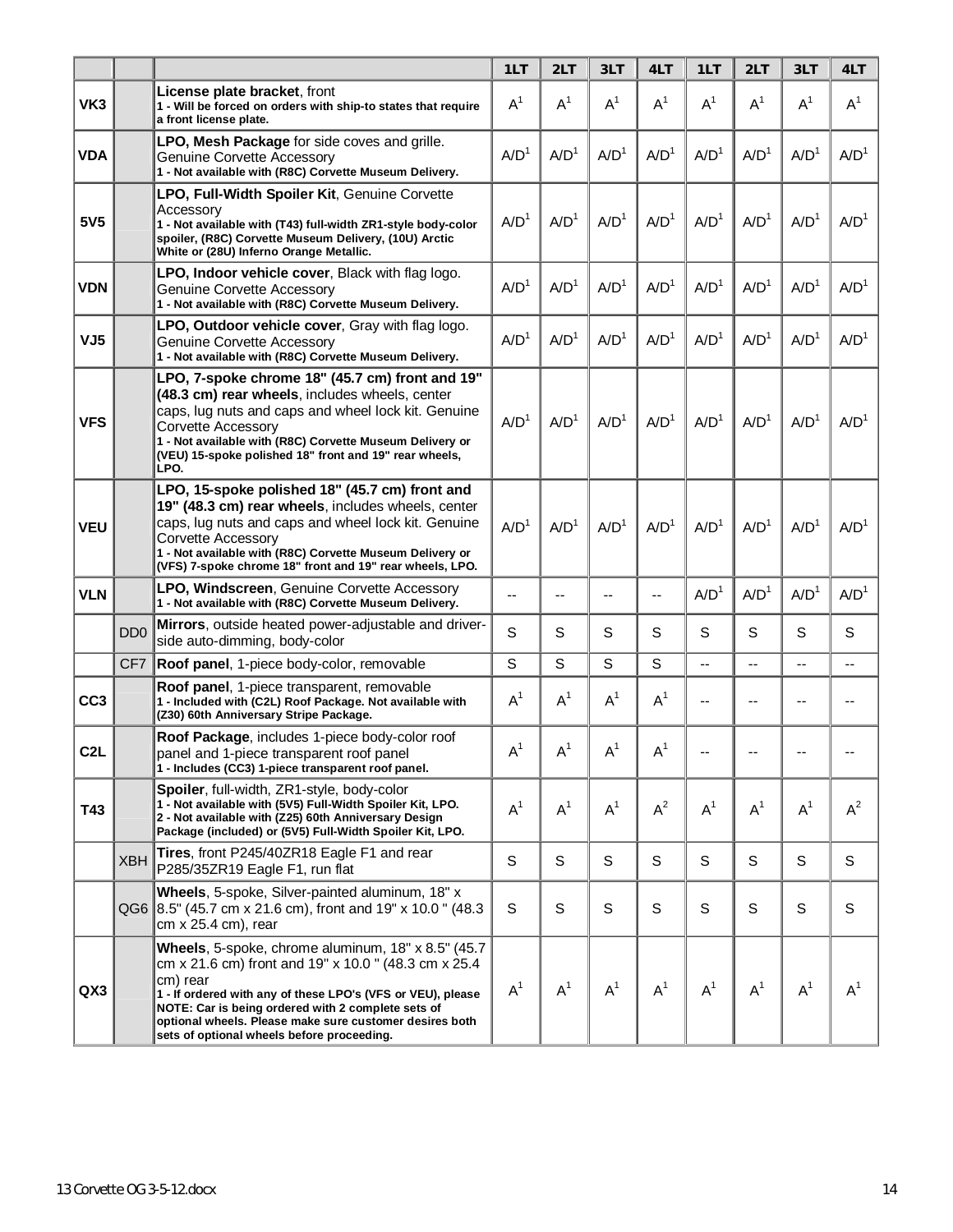|     |                                                                                                                                                                                                                                                                                                                                                                                 | 1LT | 2LT   | 3LT   | 4LT   | 1LT                       | 2LT | 3LT   | 4LT |
|-----|---------------------------------------------------------------------------------------------------------------------------------------------------------------------------------------------------------------------------------------------------------------------------------------------------------------------------------------------------------------------------------|-----|-------|-------|-------|---------------------------|-----|-------|-----|
| RQ1 | Wheels, 5-spoke, machined-face aluminum, 18" x<br>8.5" (45.7 cm x 21.6 cm) front and 19" x 10.0 " (48.3<br>∥cm x 25.4 cm) rear<br>1 - If ordered with any of these LPO's (VFS or VEU), please<br>NOTE: Car is being ordered with 2 complete sets of<br>optional wheels. Please make sure customer desires both<br>sets of optional wheels before proceeding.                    | A   | $A^1$ | $A^1$ | $A^1$ | $\mathsf{A}^{\mathsf{c}}$ |     | $A^1$ |     |
| Q8B | NEW! Wheels, 5-spoke, Black aluminum, 18" x 8.5"<br>$(45.7 \text{ cm} \times 21.6 \text{ cm})$ front and 19" x 10" (48.3 cm x)<br>  25.4 cm) rear<br>1 - If ordered with any of these LPO's (VFS or VEU), please<br>NOTE: Car is being ordered with 2 complete sets of<br>optional wheels. Please make sure customer desires both<br>sets of optional wheels before proceeding. | А   | AÍ    | $A^1$ | $A^1$ | $\mathsf{A}$              |     | $A^1$ |     |
|     | <b>Wipers</b> , front intermittent                                                                                                                                                                                                                                                                                                                                              | S   | S.    | S     | S     | S                         | S.  | S.    | S   |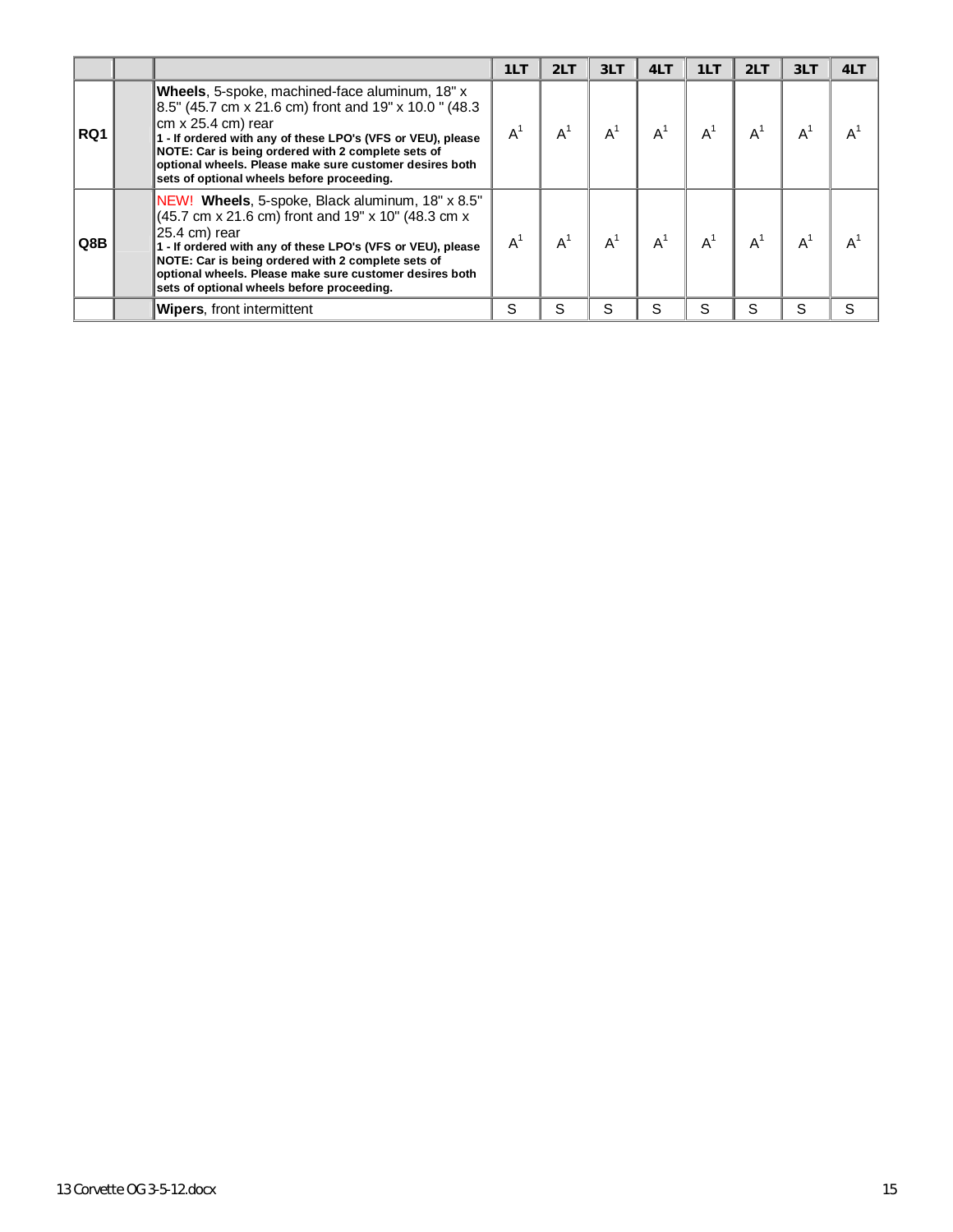# **2012 (2013) Corvette EXTERIOR**

 $S =$  Standard Equipment  $A =$  Available  $-$  (dashes) = Not Available  $D =$  ADI Available

 $\blacksquare$ = Included in Equipment Group  $\square$  = Included in Equipment Group but upgradeable

# **Codes listed in the shaded column titled Ref. Only RPO Code are for internal use only and should not be ordered.**

| Free<br><b>Flow</b> | Ref.<br>Only            | <b>DESCRIPTION</b>                                                                                                                                                                                                                                                                                                                                                                                                                                                                                                                                                                                                                                                                                                                                                                                                                                                                          |             | <b>Grand Sport Coupe</b> | 1YG07      |                |                        |             | <b>Grand Sport Convertible</b><br>1YG67 |                        |
|---------------------|-------------------------|---------------------------------------------------------------------------------------------------------------------------------------------------------------------------------------------------------------------------------------------------------------------------------------------------------------------------------------------------------------------------------------------------------------------------------------------------------------------------------------------------------------------------------------------------------------------------------------------------------------------------------------------------------------------------------------------------------------------------------------------------------------------------------------------------------------------------------------------------------------------------------------------|-------------|--------------------------|------------|----------------|------------------------|-------------|-----------------------------------------|------------------------|
| <b>RPO</b>          | <b>RPO</b><br>Code Code |                                                                                                                                                                                                                                                                                                                                                                                                                                                                                                                                                                                                                                                                                                                                                                                                                                                                                             | Z16<br>1LT  | Z16<br>2LT               | Z16<br>3LT | Z16<br>4LT     | Z <sub>16</sub><br>1LT | Z16<br>2LT  | Z <sub>16</sub><br>3LT                  | Z <sub>16</sub><br>4LT |
| Z25                 |                         | NEW! 60th Anniversary Design Package, includes<br>Arctic White exterior color, Diamond Blue interior<br>trim, 60th logos on seats and special steering wheel<br>badge, suede steering wheel, shifter and park brake<br>with Blue stitching, special 60th wheel caps, (J6D)<br>Dark Gray Metallic brake calipers, body-color door<br>handles, and body-color ZR1-style full-width spoiler;<br>NOTE: Package does NOT include Stripes unless<br>ordered with (Z30) 60th Anniversary Stripe Package<br>1 - Requires (10U) Arctic White exterior and (205) Diamond<br>Blue interior. Not available with (D30) Color Combination<br>Override or (Z15) Grand Sport Heritage Package.<br>2 - Requires (10U) Arctic White exterior, (205) Diamond<br>Blue interior and (34T) Blue convertible top. Not available<br>with (D30) Color Combination Override or (Z15) Grand<br>Sport Heritage Package. |             |                          |            | A <sup>1</sup> |                        |             |                                         | $A^2$                  |
| Z30                 |                         | NEW! 60th Anniversary Stripe Package, includes<br>Pearl Silver Blue dual, full-length body stripes<br>1 - Requires (Z25) 60th Anniversary Design Package.<br>2 - Also includes tonal stitch Blue stripes on Convertible<br>tops. Requires (Z25) 60th Anniversary Design Package.                                                                                                                                                                                                                                                                                                                                                                                                                                                                                                                                                                                                            |             |                          |            | $A^1$          |                        |             |                                         | $A^2$                  |
|                     |                         | Antenna, integral, hidden                                                                                                                                                                                                                                                                                                                                                                                                                                                                                                                                                                                                                                                                                                                                                                                                                                                                   | S           | S                        | S          | S              | S                      | S           | S                                       | S                      |
|                     | CO <sub>5</sub>         | Convertible top, manual folding, includes glass rear<br>window with integral defogger                                                                                                                                                                                                                                                                                                                                                                                                                                                                                                                                                                                                                                                                                                                                                                                                       |             |                          |            | --             | S                      | S           |                                         |                        |
|                     | CM <sub>7</sub>         | Convertible top, power folding, includes glass rear<br>window with integral defogger                                                                                                                                                                                                                                                                                                                                                                                                                                                                                                                                                                                                                                                                                                                                                                                                        |             |                          |            |                |                        |             | S                                       | S                      |
| R8C                 |                         | Corvette Museum Delivery, acknowledgement form<br>required                                                                                                                                                                                                                                                                                                                                                                                                                                                                                                                                                                                                                                                                                                                                                                                                                                  | A           | Α                        | A          | Α              | A                      | A           | A                                       | Α                      |
| <b>PIN</b>          |                         | <b>Customer selectable VIN</b><br>1 - This option is subject to restrictions and approval. NOT<br>AVAILABLE on all VINs. Available on SOLD orders only.                                                                                                                                                                                                                                                                                                                                                                                                                                                                                                                                                                                                                                                                                                                                     | $A^1$       | $A^1$                    | $A^1$      | $A^1$          | $A^1$                  | $A^1$       | $A^1$                                   | $A^1$                  |
|                     |                         | <b>Daytime Running Lamps</b>                                                                                                                                                                                                                                                                                                                                                                                                                                                                                                                                                                                                                                                                                                                                                                                                                                                                | $\mathbf S$ | S                        | S          | S              | S                      | S           | S                                       | S                      |
|                     |                         | <b>Engine access, rear-opening hood</b>                                                                                                                                                                                                                                                                                                                                                                                                                                                                                                                                                                                                                                                                                                                                                                                                                                                     | S           | S                        | S          | S              | S                      | S           | $\mathsf S$                             | S                      |
|                     |                         | Fog lamps, front, integral in front fascia                                                                                                                                                                                                                                                                                                                                                                                                                                                                                                                                                                                                                                                                                                                                                                                                                                                  | S           | S                        | S          | $\mathbf S$    | S                      | S           | S                                       | S                      |
|                     |                         | Glass, Solar-Ray light-tinted                                                                                                                                                                                                                                                                                                                                                                                                                                                                                                                                                                                                                                                                                                                                                                                                                                                               | S           | S                        | S          | $\mathbf S$    | S                      | $\mathbf S$ | S                                       | S                      |
| Z <sub>15</sub>     |                         | Grand Sport Heritage Package, includes two-tone<br>leather seats (solid color with (193/195) Ebony),<br>Grand Sport logo seat headrest embroidery and<br>fender stripe hash mark design in (17A) Light Silver<br>Metallic, (40A) Pearl White, (75A) Victory Red or<br>(90A) Cyber Gray<br>1 - Must specify (193) Ebony leather seating surfaces, or<br>(026) Red, (316) Cashmere or (846) Titanium Gray two-tone<br>leather seating surfaces. Must specify fender stripe color.<br>Not available with (0B1) crossed flag embroidery headrest<br>seat trim.<br>2 - Must specify fender stripe color. Not available with (Z25)<br>60th Anniversary Design Package.                                                                                                                                                                                                                            |             | $A^1$                    | $A^1$      | $A^2$          |                        | $A^1$       | $A^1$                                   | $A^2$                  |
| 17A                 |                         | Light Silver Metallic fender stripe<br>1 - Requires (Z15) Grand Sport Heritage Package. Not<br>available with (17U) Blade Silver Metallic exterior color.                                                                                                                                                                                                                                                                                                                                                                                                                                                                                                                                                                                                                                                                                                                                   | $-$         | $A^1$                    | $A^1$      | $A^1$          |                        | $A^1$       | $A^1$                                   | $A^1$                  |

Grand Sport Coupe and Convertible

 $\blacksquare$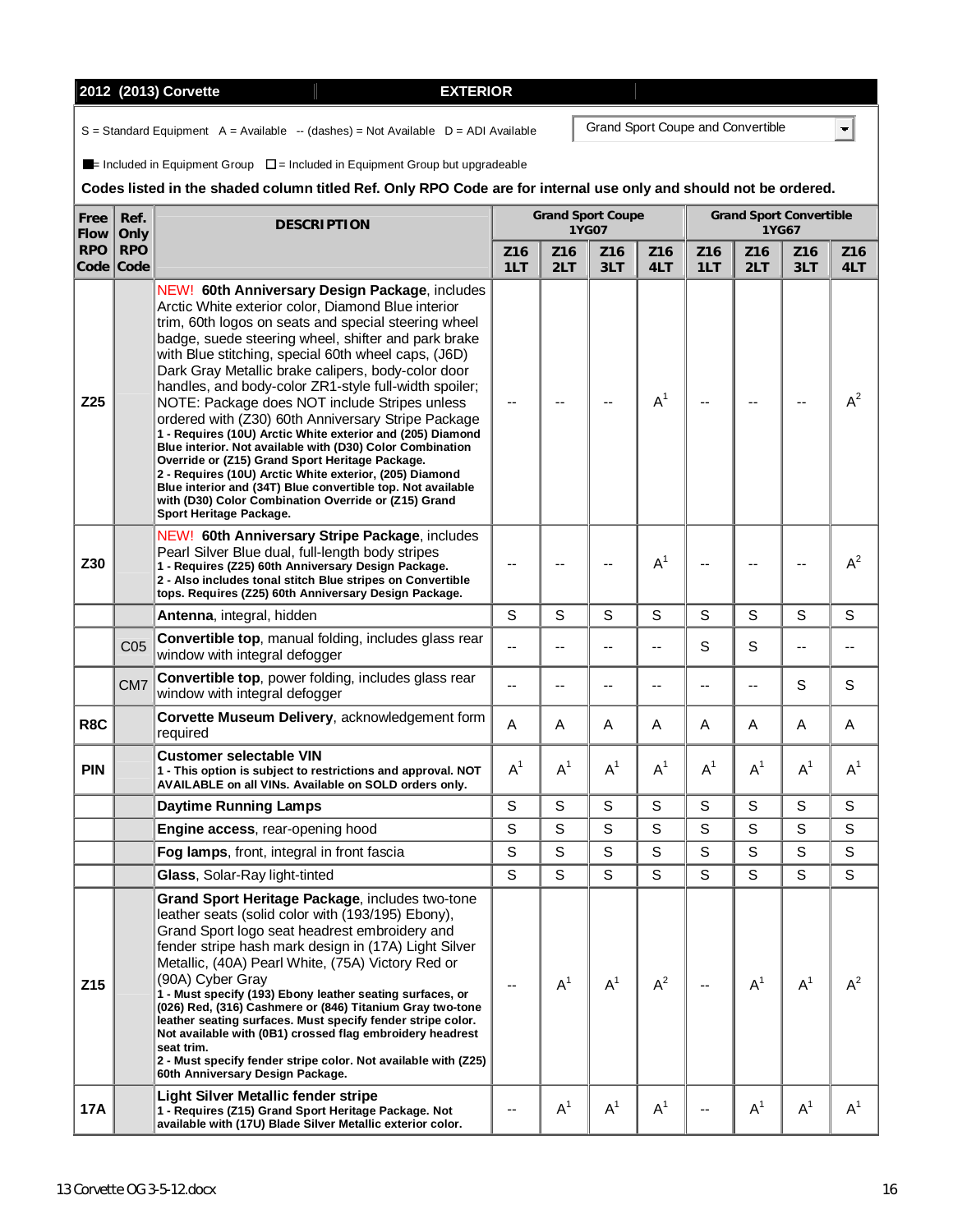|                  |                             |                                                                                                                                                                                                                                | Z <sub>16</sub><br>1LT | Z <sub>16</sub><br>2LT | Z <sub>16</sub><br>3LT   | Z16<br>4LT        | Z16<br>1LT               | Z <sub>16</sub><br>2LT | Z16<br>3LT       | Z <sub>16</sub><br>4LT |
|------------------|-----------------------------|--------------------------------------------------------------------------------------------------------------------------------------------------------------------------------------------------------------------------------|------------------------|------------------------|--------------------------|-------------------|--------------------------|------------------------|------------------|------------------------|
| 40A              |                             | <b>Pearl White fender stripe</b><br>1 - Requires (Z15) Grand Sport Heritage Package. Not<br>available with (10U) Arctic White exterior color.                                                                                  | ٠.                     | $A^1$                  | $A^1$                    | $A^1$             | --                       | $A^1$                  | $A^1$            | A <sup>1</sup>         |
| <b>75A</b>       |                             | <b>Victory Red fender stripe</b><br>1 - Requires (Z15) Grand Sport Heritage Package. Not<br>available with (28U) Inferno Orange Metallic, (70U) Torch<br>Red or (89U) Crystal Red Tintcoat exterior colors.                    | ٠.                     | A <sup>1</sup>         | $A^1$                    | $A^1$             | $-$                      | $A^1$                  | $A^1$            | $A^1$                  |
| 90A              |                             | <b>Cyber Gray fender stripe</b><br>1 - Requires (Z15) Grand Sport Heritage Package. Not<br>available with (57U) Cyber Gray Metallic exterior color.                                                                            | --                     | $A^1$                  | $A^1$                    | $A^1$             | $\overline{a}$           | $A^1$                  | $A^1$            | $A^1$                  |
| <b>BA5</b>       |                             | <b>Black Grand Sport fender badges</b>                                                                                                                                                                                         | A                      | Α                      | A                        | A                 | A                        | A                      | A                | A                      |
|                  |                             | Headlamps, dual projector lamps, Xenon, High-<br>Intensity Discharge (HID) low-beam, tungsten-<br>halogen high-beam with automatic exterior lamp<br>control                                                                    | S                      | S                      | S                        | S                 | S                        | S                      | S                | S                      |
| H34              |                             | Blade Silver Metallic headlamp color override,<br>substitute body-color headlamps for contrasting color<br>1 - Not available with (17U) Blade Silver Metallic or any<br>other headlamp color override.                         | $A^1$                  | $A^1$                  | A <sup>1</sup>           | $A^1$             | A <sup>1</sup>           | $A^1$                  | $A^1$            | $A^1$                  |
| H35              |                             | Black headlamp color override, substitute body-<br>color headlamps for contrasting color<br>1 - Not available with (41U) Black or any other headlamp<br>color override.                                                        | $A^1$                  | $A^1$                  | $A^1$                    | $A^1$             | $A^1$                    | $A^1$                  | $A^1$            | $A^1$                  |
| H33              |                             | Cyber Gray Metallic headlamp color override,<br>substitute body-color headlamps for contrasting color<br>1 - Not available with (57U) Cyber Gray Metallic or any other<br>headlamp color override.                             | $A^1$                  | $A^1$                  | A <sup>1</sup>           | $A^1$             | $A^1$                    | $A^1$                  | $A^1$            | $A^1$                  |
| VK3              |                             | License plate bracket, front<br>1 - Will be forced on orders with ship-to states that require<br>a front license plate.                                                                                                        | $A^1$                  | $A^1$                  | $A^1$                    | $A^1$             | $A^1$                    | $A^1$                  | $A^1$            | $A^1$                  |
| 5V5              |                             | LPO, Full-Width Spoiler Kit, Genuine Corvette<br>Accessory<br>1 - Not available with (T43) full-width ZR1-style body-color<br>spoiler, (R8C) Corvette Museum Delivery, (10U) Arctic<br>White or (28U) Inferno Orange Metallic. | A/D <sup>1</sup>       | A/D <sup>1</sup>       | A/D <sup>1</sup>         | A/D <sup>1</sup>  | A/D <sup>1</sup>         | A/D <sup>1</sup>       | A/D <sup>1</sup> | A/D <sup>1</sup>       |
| <b>VDN</b>       |                             | LPO, Indoor vehicle cover, Black with flag logo.<br><b>Genuine Corvette Accessory</b><br>1 - Not available with (R8C) Corvette Museum Delivery.                                                                                | A/D <sup>1</sup>       | A/D <sup>1</sup>       | A/D <sup>1</sup>         | A/D <sup>1</sup>  | A/D <sup>1</sup>         | A/D <sup>1</sup>       | A/D <sup>1</sup> | A/D <sup>1</sup>       |
| <b>VRX</b>       |                             | LPO, Grand Sport indoor vehicle cover, Genuine<br>Corvette Accessory<br>1 - Not available with (R8C) Corvette Museum Delivery.                                                                                                 | A/D <sup>1</sup>       | A/D <sup>1</sup>       | A/D <sup>1</sup>         | A/D <sup>1</sup>  | A/D <sup>1</sup>         | A/D <sup>1</sup>       | A/D <sup>1</sup> | A/D <sup>1</sup>       |
| VJ <sub>5</sub>  |                             | <b>LPO, Outdoor vehicle cover</b> , Gray with flag logo.<br>Genuine Corvette Accessory<br>1 - Not available with (R8C) Corvette Museum Delivery.                                                                               | A/D <sup>1</sup>       | A/D <sup>1</sup>       | A/D <sup>1</sup>         | A/D <sup>1</sup>  | A/D <sup>1</sup>         | A/D <sup>1</sup>       | A/D <sup>1</sup> | A/D <sup>1</sup>       |
| <b>VRY</b>       |                             | LPO, Grand Sport outdoor vehicle cover, Genuine<br>Corvette Accessory<br>1 - Not available with (R8C) Corvette Museum Delivery.                                                                                                | A/D <sup>1</sup>       | A/D <sup>1</sup>       | A/D <sup>1</sup>         | A/D <sup>1</sup>  | A/D <sup>1</sup>         | A/D <sup>1</sup>       | A/D <sup>1</sup> | A/D <sup>1</sup>       |
| <b>VLN</b>       |                             | LPO, Windscreen, Genuine Corvette Accessory<br>1 - Not available with (R8C) Corvette Museum Delivery.                                                                                                                          | --                     | --                     | $\overline{\phantom{a}}$ | $\qquad \qquad -$ | A/D <sup>1</sup>         | A/D <sup>1</sup>       | A/D <sup>1</sup> | A/D <sup>1</sup>       |
|                  | D <sub>D</sub> <sub>0</sub> | Mirrors, outside heated power-adjustable and driver-<br>side auto-dimming, body-color                                                                                                                                          | S                      | S                      | S                        | S                 | S                        | S                      | S                | S                      |
|                  | CF <sub>7</sub>             | Roof panel, 1-piece body-color, removable                                                                                                                                                                                      | S                      | S                      | S                        | S                 | $\overline{\phantom{a}}$ | $-$                    | --               | --                     |
| CC <sub>3</sub>  |                             | Roof panel, 1-piece transparent, removable<br>1 - Included with (C2L) Roof Package. Not available with<br>(Z30) 60th Anniversary Stripe Package.                                                                               | $A^1$                  | $A^1$                  | A <sup>1</sup>           | $A^1$             | $\overline{\phantom{a}}$ |                        | --               | --                     |
| C <sub>2</sub> L |                             | Roof Package, includes 1-piece body-color roof<br>panel and 1-piece transparent roof panel<br>1 - Includes (CC3) 1-piece transparent roof panel.                                                                               | $A^1$                  | $A^1$                  | A <sup>1</sup>           | $A^1$             | --                       | --                     | --               | --                     |
| T43              |                             | Spoiler, full-width, ZR1-style, body-color<br>1 - Not available with (5V5) Full-Width Spoiler Kit, LPO.<br>2 - Not available with (Z25) 60th Anniversary Design<br>Package (included) or (5V5) Full-Width Spoiler Kit, LPO.    | A <sup>1</sup>         | $A^1$                  | $A^1$                    | $A^2$             | $A^1$                    | $A^1$                  | $A^1$            | $A^2$                  |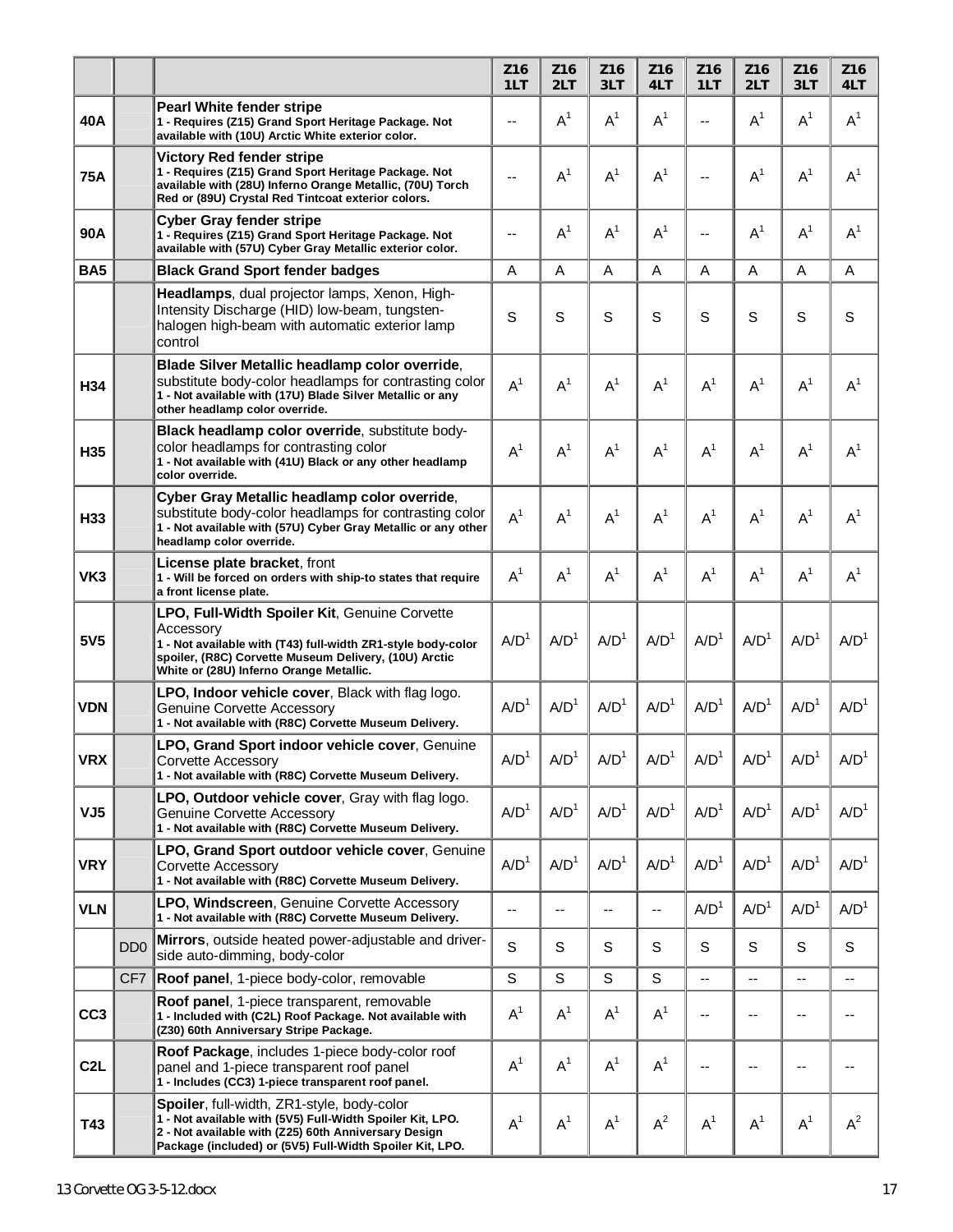|            |            |                                                                                                                                                                                                                                    | Z <sub>16</sub><br>1LT | Z <sub>16</sub><br>2LT | Z <sub>16</sub><br>3LT | Z <sub>16</sub><br>4LT | Z <sub>16</sub><br>1LT | Z <sub>16</sub><br>2LT | Z <sub>16</sub><br>3LT | Z <sub>16</sub><br>4LT |
|------------|------------|------------------------------------------------------------------------------------------------------------------------------------------------------------------------------------------------------------------------------------|------------------------|------------------------|------------------------|------------------------|------------------------|------------------------|------------------------|------------------------|
|            | <b>XFA</b> | <b>Tires, front P275/35ZR18 Eagle F1 Supercar and</b><br>rear P325/30ZR19 Eagle F1 Supercar, run flat                                                                                                                              |                        |                        |                        |                        |                        |                        |                        |                        |
|            |            | Tires, front P275/35ZR18 Eagle F1 Supercar GEN2<br>and P325/30ZR19 Eagle F1 Supercar GEN2, run flat<br>ZNX 1 - Included and only available with (F55) Magnetic<br>Selective Ride Control and (MZ6) 6-speed manual<br>transmission. | $A^1$                  | A <sup>1</sup>         | $A^1$                  | $A^1$                  | $A^1$                  | $A^1$                  | $A^1$                  |                        |
|            |            | <b>Wheels, Grand Sport Silver painted aluminum, 18" x</b><br>PYC 9.5" (45.7 cm x 24.1 cm) front and 19" x 12" (48.3 cm<br>∥x 30.48 cm) rear                                                                                        | S                      | S                      | S                      | S                      | S                      | S                      | S                      | S                      |
| <b>PYE</b> |            | Wheels, Grand Sport chrome aluminum, 18" x 9.5"<br>$\left  (45.7 \text{ cm} \times 24.1 \text{ cm}) \right $ front and 19" x 12" (48.3 cm x<br>30.48 cm) rear                                                                      | A                      | A                      | A                      | A                      | A                      | A                      | A                      | A                      |
| ∣QZW       |            | NEW! Wheels, Grand Sport Black aluminum, 18" x<br>$\parallel$ 9.5" (45.7 cm x 24.1 cm) front and 19" x 12" (48.3 cm $\parallel$<br>∥x 30.48 cm) rear                                                                               | A                      | A                      | A                      | A                      | A                      | A                      | A                      | Α                      |
|            |            | <b>Wipers, front intermittent</b>                                                                                                                                                                                                  | S                      | S                      | S                      | S                      | S                      | S                      | S                      | S                      |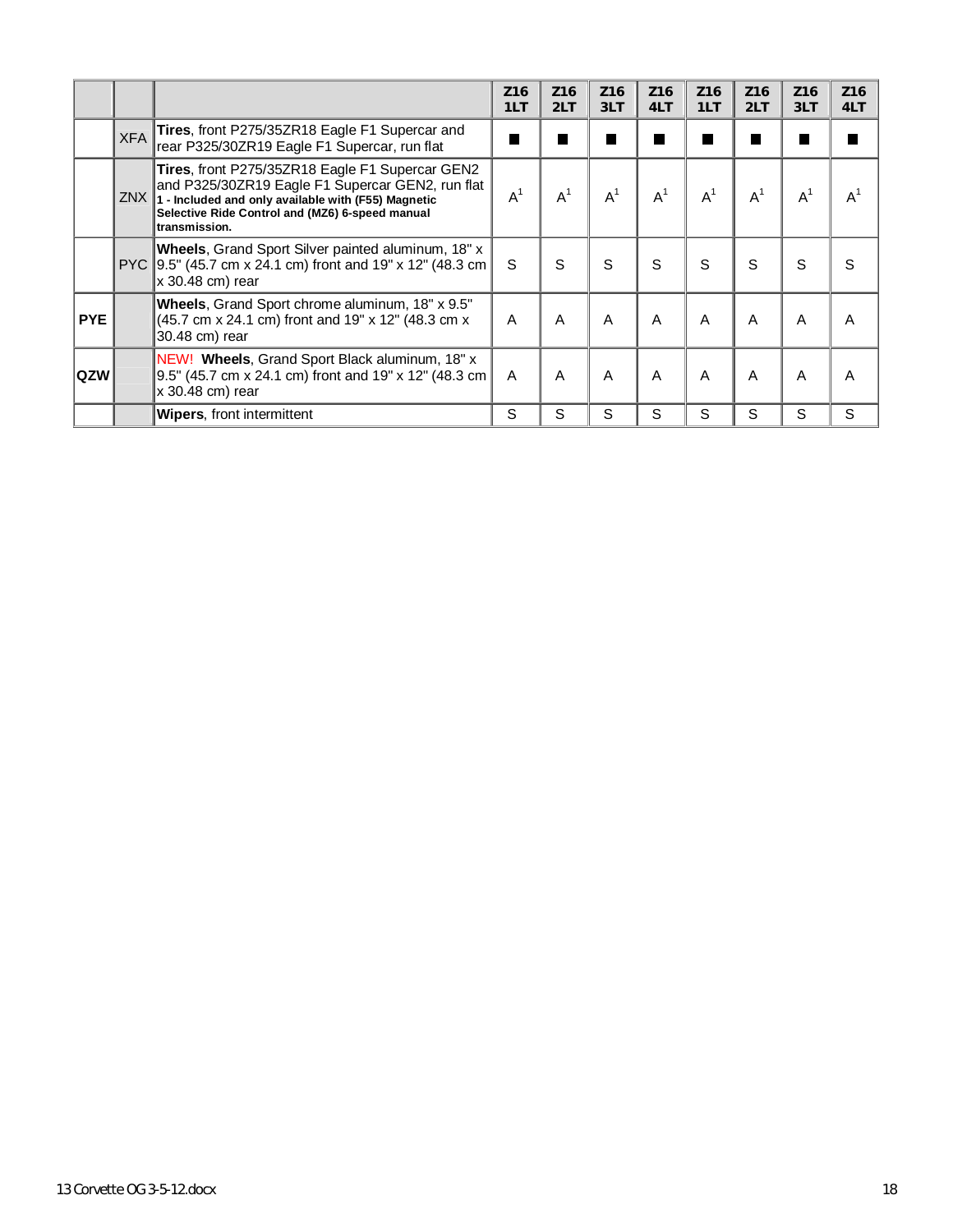# **2012 (2013) Corvette EXTERIOR**

 $S =$  Standard Equipment  $A =$  Available  $-$  (dashes) = Not Available  $D =$  ADI Available

 $\blacksquare$ = Included in Equipment Group  $\square$  = Included in Equipment Group but upgradeable

### **Codes listed in the shaded column titled Ref. Only RPO Code are for internal use only and should not be ordered.**

| Free<br>Flow | Ref.<br>Only            | <b>DESCRIPTION</b>                                                                                                                                                                                                                                                                                                                                                                                                                                                                                                                                                                                                                                                                                                                                                                                                                                                                                                                  |             | 427 Convertible<br>1YG67 |                |             | Z06<br><b>1YY87</b> |             |             | ZR1<br><b>1YY87</b>    |
|--------------|-------------------------|-------------------------------------------------------------------------------------------------------------------------------------------------------------------------------------------------------------------------------------------------------------------------------------------------------------------------------------------------------------------------------------------------------------------------------------------------------------------------------------------------------------------------------------------------------------------------------------------------------------------------------------------------------------------------------------------------------------------------------------------------------------------------------------------------------------------------------------------------------------------------------------------------------------------------------------|-------------|--------------------------|----------------|-------------|---------------------|-------------|-------------|------------------------|
| <b>RPO</b>   | <b>RPO</b><br>Code Code |                                                                                                                                                                                                                                                                                                                                                                                                                                                                                                                                                                                                                                                                                                                                                                                                                                                                                                                                     | 427<br>1SA  | 427<br>1SB               | 427<br>1SC     | Z06<br>1LZ  | Z06<br>2LZ          | Z06<br>3LZ  | ZR1<br>1ZR  | ZR <sub>1</sub><br>3ZR |
|              | 427                     | 427 Convertible Collector Edition, includes 427<br>badges, carbon fiber fenders, (B92) carbon fiber<br>raised hood, ZR1 spoiler, (F55) Magnetic Selective<br>Ride Control, (Q8K) machined-face cup wheels,<br>(XFG) front P285/30ZR19 and rear P335/25ZR20<br>Michelin PS2 tires, Gray brake calipers and (LS7)<br>7.0L (427 ci) LS7 V8 SFI engine with dry sump oil<br>system                                                                                                                                                                                                                                                                                                                                                                                                                                                                                                                                                      | S           | S                        | S              |             |                     |             |             |                        |
| Z27          |                         | NEW! 427 Heritage Package, includes Satin Black<br>hood stripe and 427 logo floor mats<br>1 - Not available with (Z25) 60th Anniversary Design<br>Package.                                                                                                                                                                                                                                                                                                                                                                                                                                                                                                                                                                                                                                                                                                                                                                          | $A^1$       | $A^1$                    | $A^1$          |             |                     |             |             |                        |
| Z25          |                         | NEW! 60th Anniversary Design Package, includes<br>Arctic White exterior color, Diamond Blue interior<br>trim, 60th logos on seats and special steering wheel<br>badge, suede steering wheel, shifter and park brake<br>with Blue stitching, special 60th wheel caps, (J6D)<br>Dark Gray Metallic brake calipers, body-color door<br>handles, and body-color ZR1-style full-width spoiler;<br>NOTE: Package does NOT include Stripes unless<br>ordered with (Z30) 60th Anniversary Stripe Package<br>1 - Requires (10U) Arctic White exterior, (205) Diamond<br>Blue interior, (34T) Blue convertible top, (H33) Cyber Gray<br>Metallic headlamp color override and (CFZ) Z06 Carbon<br>Fiber Package. Not available with (Z27) 427 Heritage<br>Package or (D30) Color Combination Override.<br>2 - Requires (10U) Arctic White exterior and (205) Diamond<br>Blue interior. Not available with (D30) Color Combination<br>Override. |             |                          | A <sup>1</sup> |             |                     | $A^2$       |             | $A^2$                  |
| Z30          |                         | NEW! 60th Anniversary Stripe Package, includes<br>Pearl Silver Blue dual, full-length body stripes<br>1 - Also includes tonal stitch Blue stripes on Convertible<br>tops. Requires (Z25) 60th Anniversary Design Package.<br>2 - Requires (Z25) 60th Anniversary Design Package.                                                                                                                                                                                                                                                                                                                                                                                                                                                                                                                                                                                                                                                    |             | --                       | $A^1$          | $-$         |                     | $A^2$       | $-$         | $A^2$                  |
|              |                         | Antenna, integral, hidden                                                                                                                                                                                                                                                                                                                                                                                                                                                                                                                                                                                                                                                                                                                                                                                                                                                                                                           | S           | S                        | S              | S           | S                   | S           | S           | $\mathsf S$            |
|              | C <sub>05</sub>         | Convertible top, manual folding, includes glass rear<br>window with integral defogger                                                                                                                                                                                                                                                                                                                                                                                                                                                                                                                                                                                                                                                                                                                                                                                                                                               | S           | --                       | --             | --          |                     | --          | $- -$       |                        |
|              | CM7                     | Convertible top, power folding, includes glass rear<br>window with integral defogger                                                                                                                                                                                                                                                                                                                                                                                                                                                                                                                                                                                                                                                                                                                                                                                                                                                |             | S                        | S              |             |                     |             |             |                        |
| R8C          |                         | Corvette Museum Delivery, acknowledgement form<br>required                                                                                                                                                                                                                                                                                                                                                                                                                                                                                                                                                                                                                                                                                                                                                                                                                                                                          | A           | A                        | Α              | A           | A                   | A           | A           | A                      |
| <b>PIN</b>   |                         | <b>Customer selectable VIN</b><br>1 - This option is subject to restrictions and approval. NOT<br>AVAILABLE on all VINs. Available on SOLD orders only.                                                                                                                                                                                                                                                                                                                                                                                                                                                                                                                                                                                                                                                                                                                                                                             | $A^1$       | $A^1$                    | $A^1$          | $A^1$       | $A^1$               | $A^1$       | $A^1$       | $A^1$                  |
|              |                         | <b>Daytime Running Lamps</b>                                                                                                                                                                                                                                                                                                                                                                                                                                                                                                                                                                                                                                                                                                                                                                                                                                                                                                        | S           | S                        | S              | $\mathbb S$ | $\mathsf S$         | $\mathbf S$ | S           | $\mathbb S$            |
|              |                         | Engine access, rear-opening hood                                                                                                                                                                                                                                                                                                                                                                                                                                                                                                                                                                                                                                                                                                                                                                                                                                                                                                    | S           | $\mathbf S$              | $\mathbf S$    | $\mathsf S$ | $\mathsf S$         | S           | $\mathsf S$ | $\mathsf S$            |
|              |                         | Fog lamps, front, integral in front fascia                                                                                                                                                                                                                                                                                                                                                                                                                                                                                                                                                                                                                                                                                                                                                                                                                                                                                          | $\mathsf S$ | S                        | S              | $\mathsf S$ | $\mathsf S$         | S           | S           | $\mathbb S$            |
|              |                         | Glass, Solar-Ray light-tinted                                                                                                                                                                                                                                                                                                                                                                                                                                                                                                                                                                                                                                                                                                                                                                                                                                                                                                       | $\mathsf S$ | S                        | S              | S           | S                   | S           | S           | $\mathsf{S}$           |
|              |                         | Headlamps, dual projector lamps, Xenon, High-<br>Intensity Discharge (HID) low-beam, tungsten-<br>halogen high-beam with automatic exterior lamp<br>control                                                                                                                                                                                                                                                                                                                                                                                                                                                                                                                                                                                                                                                                                                                                                                         | $\mathsf S$ | $\mathsf S$              | $\mathsf S$    | $\mathsf S$ | $\mathbb S$         | $\mathbf S$ | $\mathbf S$ | $\mathbf S$            |

427, Z06 and ZR1

 $\overline{\mathbf{F}}$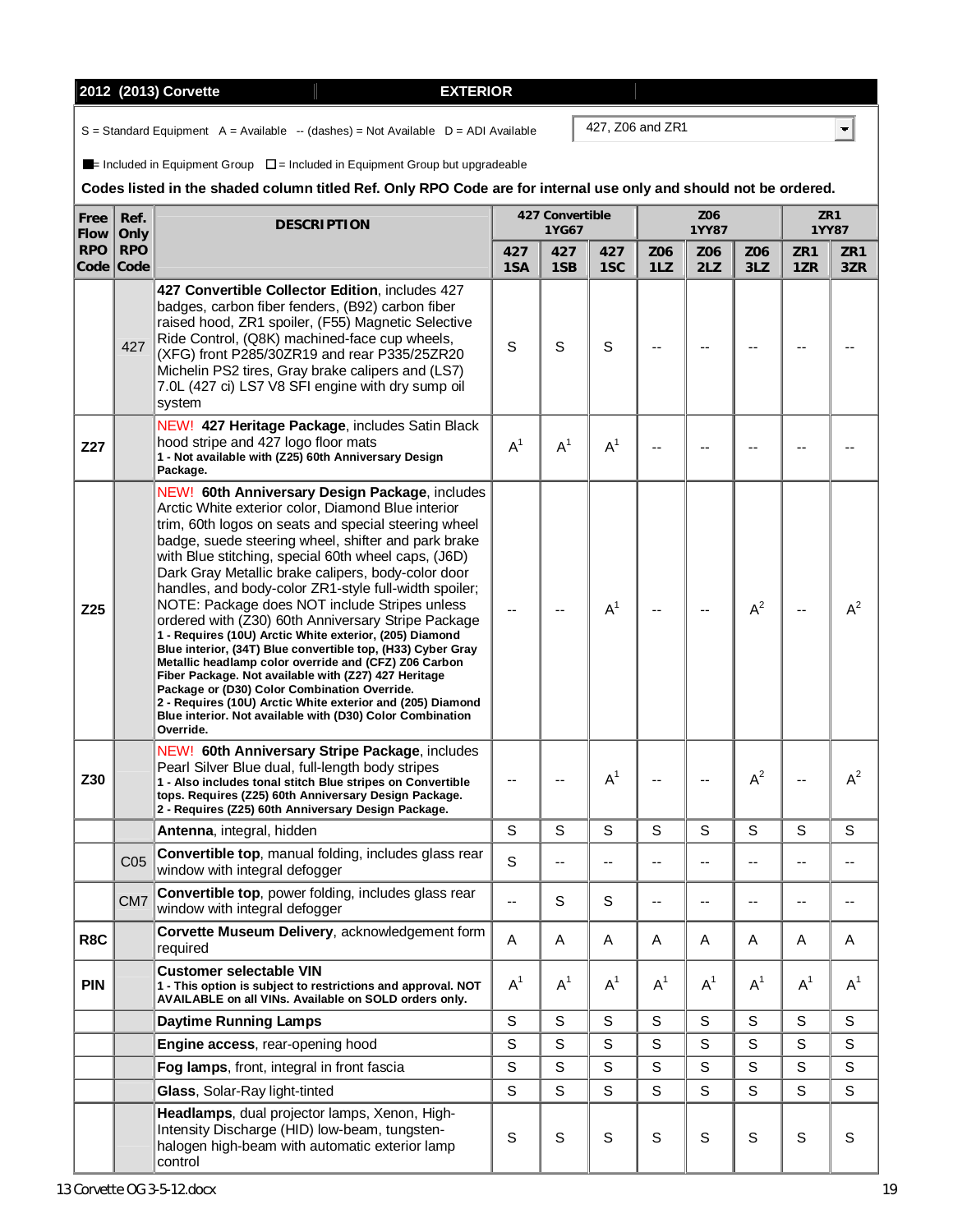|                 |                             |                                                                                                                                                                                                                                                                                                                                                                                                                                                                                                                                                                                                                                              | 427<br>1SA       | 427<br>1SB       | 427<br>1SC       | Z06<br>1LZ       | Z06<br>2LZ       | Z06<br>3LZ       | ZR1<br>1ZR       | ZR1<br>3ZR       |
|-----------------|-----------------------------|----------------------------------------------------------------------------------------------------------------------------------------------------------------------------------------------------------------------------------------------------------------------------------------------------------------------------------------------------------------------------------------------------------------------------------------------------------------------------------------------------------------------------------------------------------------------------------------------------------------------------------------------|------------------|------------------|------------------|------------------|------------------|------------------|------------------|------------------|
| H34             |                             | Blade Silver Metallic headlamp color override,<br>substitute body-color headlamps for contrasting color<br>1 - Not available with (17U) Blade Silver Metallic or any<br>other headlamp color override.                                                                                                                                                                                                                                                                                                                                                                                                                                       | $A^1$            | $A^1$            | $A^1$            | $A^1$            | $A^1$            | $A^1$            | $A^1$            | A <sup>1</sup>   |
| H <sub>35</sub> |                             | Black headlamp color override, substitute body-<br>color headlamps for contrasting color<br>1 - Not available with (41U) Black or any other headlamp<br>color override.                                                                                                                                                                                                                                                                                                                                                                                                                                                                      | $A^1$            | $A^1$            | $A^1$            | $A^1$            | $A^1$            | $A^1$            | $A^1$            | A <sup>1</sup>   |
| H33             |                             | Cyber Gray Metallic headlamp color override,<br>substitute body-color headlamps for contrasting color<br>1 - Not available with (57U) Cyber Gray Metallic or any other<br>headlamp color override.                                                                                                                                                                                                                                                                                                                                                                                                                                           | $A^1$            | $A^1$            | $A^1$            | $A^1$            | $A^1$            | $A^1$            | $A^1$            | $A^1$            |
| <b>B92</b>      |                             | Hood, Carbon Fiber with raised center                                                                                                                                                                                                                                                                                                                                                                                                                                                                                                                                                                                                        | H.               | $\blacksquare$   | ш                | Α                | A                | A                | $-$              | $-$              |
| VK3             |                             | License plate bracket, front<br>1 - Will be forced on orders with ship-to states that require<br>a front license plate.                                                                                                                                                                                                                                                                                                                                                                                                                                                                                                                      | $A^1$            | A <sup>1</sup>   | $A^1$            | $A^1$            | A <sup>1</sup>   | A <sup>1</sup>   | A <sup>1</sup>   | $A^1$            |
| 5V5             |                             | LPO, Full-Width Spoiler Kit, Genuine Corvette<br>Accessory<br>1 - Not available with (T43) full-width ZR1-style body-color<br>spoiler, (R8C) Corvette Museum Delivery, (CFZ) Z06 Carbon<br>Fiber Package, (10U) Arctic White or (28U) Inferno Orange<br>Metallic.                                                                                                                                                                                                                                                                                                                                                                            |                  |                  | --               | A/D <sup>1</sup> | A/D <sup>1</sup> | A/D <sup>1</sup> | --               |                  |
| <b>VDN</b>      |                             | LPO, Indoor vehicle cover, Black with flag logo.<br><b>Genuine Corvette Accessory</b><br>1 - Not available with (R8C) Corvette Museum Delivery.                                                                                                                                                                                                                                                                                                                                                                                                                                                                                              | A/D <sup>1</sup> | A/D <sup>1</sup> | A/D <sup>1</sup> | A/D <sup>1</sup> | A/D <sup>1</sup> | A/D <sup>1</sup> | A/D <sup>1</sup> | A/D <sup>1</sup> |
| <b>VRZ</b>      |                             | LPO, ZR1 indoor vehicle cover, Genuine Corvette<br>Accessory<br>1 - Not available with (R8C) Corvette Museum Delivery.                                                                                                                                                                                                                                                                                                                                                                                                                                                                                                                       |                  |                  |                  |                  |                  |                  | A/D <sup>1</sup> | A/D <sup>1</sup> |
| VJ <sub>5</sub> |                             | LPO, Outdoor vehicle cover, Gray with flag logo.<br>Genuine Corvette Accessory<br>1 - Not available with (R8C) Corvette Museum Delivery.<br>2 - Not available with (R8C) Corvette Museum Delivery,<br>(CFZ) Z06 Carbon Fiber Package or (Z07) Z06 Ultimate<br>Performance Package.                                                                                                                                                                                                                                                                                                                                                           | A/D <sup>1</sup> | A/D <sup>1</sup> | A/D <sup>1</sup> | A/D <sup>2</sup> | A/D <sup>2</sup> | $A/D^2$          |                  |                  |
| <b>VLN</b>      |                             | LPO, Windscreen, Genuine Corvette Accessory<br>1 - Not available with (R8C) Corvette Museum Delivery.                                                                                                                                                                                                                                                                                                                                                                                                                                                                                                                                        | A/D <sup>1</sup> | A/D <sup>1</sup> | A/D <sup>1</sup> | --               | $-$              | $-$              | $-$              | --               |
|                 | D <sub>D</sub> <sub>0</sub> | Mirrors, outside heated power-adjustable and driver-<br>side auto-dimming, body-color                                                                                                                                                                                                                                                                                                                                                                                                                                                                                                                                                        | S                | S                | S                | S                | S                | S                | S                | S                |
| T43             |                             | Spoiler, full-width, ZR1-style, body-color<br>1 - Not available with (CFZ) Z06 Carbon Fiber Package.<br>2 - Not available with (CFZ) Z06 Carbon Fiber Package or<br>(Z25) 60th Anniversary Design Package (included).<br>3 - Not available with (Z07) Z06 Ultimate Performance<br>Package, (CFZ) Z06 Carbon Fiber Package or (5V5) Full-<br>Width Spoiler Kit, LPO.<br>4 - Not available with (Z07) Z06 Ultimate Performance<br>Package, (CFZ) Z06 Carbon Fiber Package, (5V5) Full-Width<br>Spoiler Kit, LPO or (Z25) 60th Anniversary Design Package<br>∣(included).<br>5 - Deleted when (PDE) ZR1 High Performance Package is<br>ordered. | $A^1$            | $A^1$            | $A^2$            | $A^3$            | $A^3$            | A <sup>4</sup>   | $\blacksquare^5$ |                  |
|                 | ZNX                         | Tires, front P275/35ZR18 Eagle F1 Supercar GEN2<br>and P325/30ZR19 Eagle F1 Supercar GEN2, run flat                                                                                                                                                                                                                                                                                                                                                                                                                                                                                                                                          |                  | --               | --               | П                | Ш                | П                | --               |                  |
|                 | <b>XFG</b>                  | Tires, front P285/30ZR19 Michelin PS2 and rear<br>P335/25ZR20 Michelin PS2, run flat<br>1 - Included and only available with (F55) Magnetic<br>Selective Ride Control.                                                                                                                                                                                                                                                                                                                                                                                                                                                                       | H                | a l              | ш                | $A^1$            | $A^1$            | $A^1$            | ш                |                  |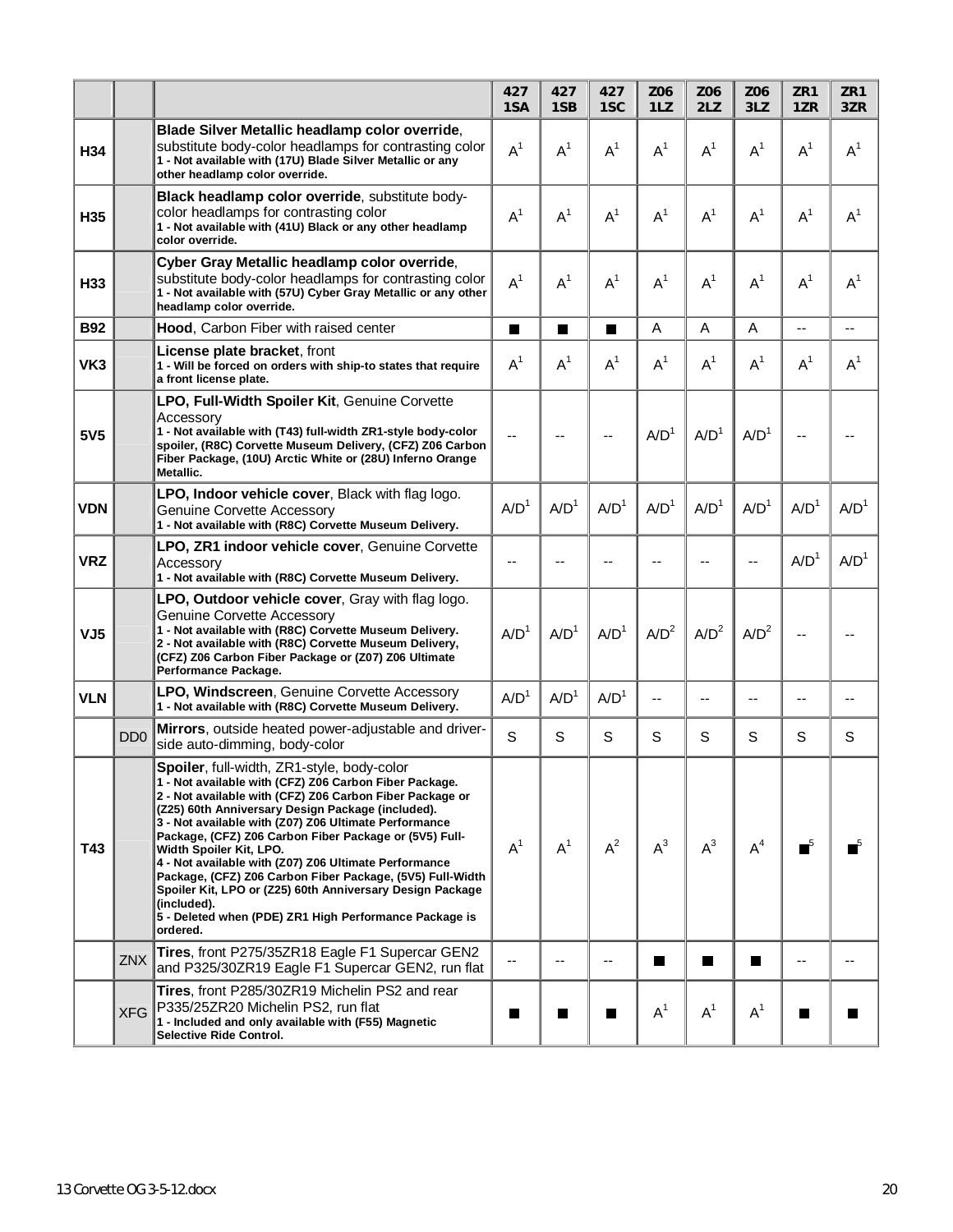|            |            |                                                                                                                                                                                                                                                                                                                                                                                                                                                                                        | 427<br>1SA   | 427<br>1SB | 427<br>1SC     | Z06<br>1LZ     | Z06<br>2LZ               | Z06<br>3LZ | ZR1<br>1ZR | ZR1<br>3ZR |
|------------|------------|----------------------------------------------------------------------------------------------------------------------------------------------------------------------------------------------------------------------------------------------------------------------------------------------------------------------------------------------------------------------------------------------------------------------------------------------------------------------------------------|--------------|------------|----------------|----------------|--------------------------|------------|------------|------------|
|            | <b>XFH</b> | Tires, front P285/30ZR19 Michelin PS CUP and rear<br>P335/25ZR20 Michelin PS CUP, run flat<br>1 - Included and only available with (Z07) Z06 Ultimate<br>Performance Package. NOTE: Tires are designed for<br>ultimate dry warm weather performance and have reduced<br>tread wear rating.<br>2 - Included and only available with (PDE) ZR1 High<br>Performance Package. NOTE: Tires are designed for<br>ultimate dry warm weather performance and have reduced<br>tread wear rating. |              |            |                | $A^1$          | $A^1$                    | $A^1$      | $A^2$      | $A^2$      |
|            |            | NEW! Wheels, machined-face, cup style lightweight<br>Q8K aluminum, 19" x 10" (48.3 cm x 25.4 cm) front and<br>20" x 12" (50.8 cm x 30.48 cm) rear                                                                                                                                                                                                                                                                                                                                      | S            | S          | S              |                |                          |            |            |            |
|            |            | Wheels, spider design, Z06 Silver-painted aluminum,<br>Q10 18" x 9.5" (45.7 cm x 24.1 cm) front and 19" x 12"<br>(48.3 cm x 30.48 cm) rear                                                                                                                                                                                                                                                                                                                                             |              |            | --             | S              | S                        | S          |            |            |
|            |            | Wheels, ZR1 20-spoke silver-painted aluminum, 19"<br>Q6A  x 10" (48.3 cm x 25.4 cm) front and 20" x 12" (50.8<br>cm x 30.48 cm) rear                                                                                                                                                                                                                                                                                                                                                   |              |            | --             |                |                          |            | S          | S          |
| <b>RUV</b> |            | Wheels, Black, cup style lightweight aluminum, 19" x<br>10" (48.3 cm x 25.4 cm) front and 20" x 12" (50.8 cm<br>x 30.48 cm) rear<br>1 - Included and only available with (F55) Magnetic<br>Selective Ride Control or (Z07) Z06 Ultimate Performance<br>Package.<br>2 - Included and only available with (PDE) ZR1 High<br>Performance Package.                                                                                                                                         | A            | A          | Α              | A <sup>1</sup> | $A^1$                    | $A^1$      | $A^2$      | $A^2$      |
| Q6B        |            | Wheels, ZR1 20-spoke chrome aluminum, 19" x 10"<br>(48.3 cm x 25.4 cm) front and 20" x 12" (50.8 cm x<br>30.48 cm) rear                                                                                                                                                                                                                                                                                                                                                                | A            | A          | A              |                |                          |            | A          | A          |
| Q5V        |            | Wheels, machined-face, cup style aluminum, 19" x<br>10" (48.3 cm x 25.4 cm) front and 20" x 12" (50.8 cm<br>x 30.48 cm) rear<br>1 - Requires (F55) Magnetic Selective Ride Control or (Z07)<br>Z06 Ultimate Performance Package.<br>2 - Requires (PDE) ZR1 High Performance Package.                                                                                                                                                                                                   |              |            |                | A <sup>1</sup> | $A^1$                    | $A^1$      | $A^2$      | $A^2$      |
| Q8A        |            | Wheels, spider design, Z06 chrome aluminum, 18" x<br>9.5" (45.7 cm x 24.1 cm) front and 19" x 12" (48.3 cm<br> x 30.48 cm) rear<br>1 - Not available with (F55) Magnetic Selective Ride Control<br>or (Z07) Z06 Ultimate Performance Package.                                                                                                                                                                                                                                          |              |            |                | $A^1$          | $A^1$                    | $A^1$      |            |            |
| Q7Z        |            | NEW! Wheels, spider design, Z06 Black aluminum,<br>18" x 9.5" (45.7 cm x 24.1 cm) front and 19" x 12"<br>(48.3 cm x 30.48 cm) rear<br>1 - Not available with (F55) Magnetic Selective Ride Control<br>or (Z07) Z06 Ultimate Performance Package.                                                                                                                                                                                                                                       |              |            | --             | A <sup>1</sup> | $A^1$                    | $A^1$      | --         |            |
| Q6U        |            | NEW! Wheels, ZR1 Black aluminum, 19" x 10" (48.3)<br>cm x 25.4 cm) front and 20" x 12" (50.8 cm x 30.48<br>cm) rear                                                                                                                                                                                                                                                                                                                                                                    | --           |            | --             | ٠.             | $\overline{\phantom{a}}$ | --         | Α          | A          |
|            |            | Wipers, front intermittent                                                                                                                                                                                                                                                                                                                                                                                                                                                             | $\mathsf S$  | S          | S              | S              | S                        | S          | S          | S          |
|            |            | Z06 carbon fiber components, includes body-color<br>unique front fenders and floor panels                                                                                                                                                                                                                                                                                                                                                                                              | $\mathsf{s}$ | S          | S              | S              | S                        | S          | --         | $-$        |
|            |            | ZR1 carbon fiber components, includes roof, roof<br>bow, front splitter and rocker extension with visible<br>clear-coated carbon fiber weave pattern plus body-<br>color dual front cove fenders, floor panels and raised<br>hood with window                                                                                                                                                                                                                                          |              |            | --             |                |                          |            | S          | S          |
| <b>CFZ</b> |            | Z06 Carbon Fiber Package, includes Black painted<br>carbon fiber roof, rockers, splitter and body-color<br>ZR1-style spoiler<br>1 - Carbon fiber roof not included with convertible top.                                                                                                                                                                                                                                                                                               | $A^1$        | $A^1$      | A <sup>1</sup> | A              | Α                        | A          | --         |            |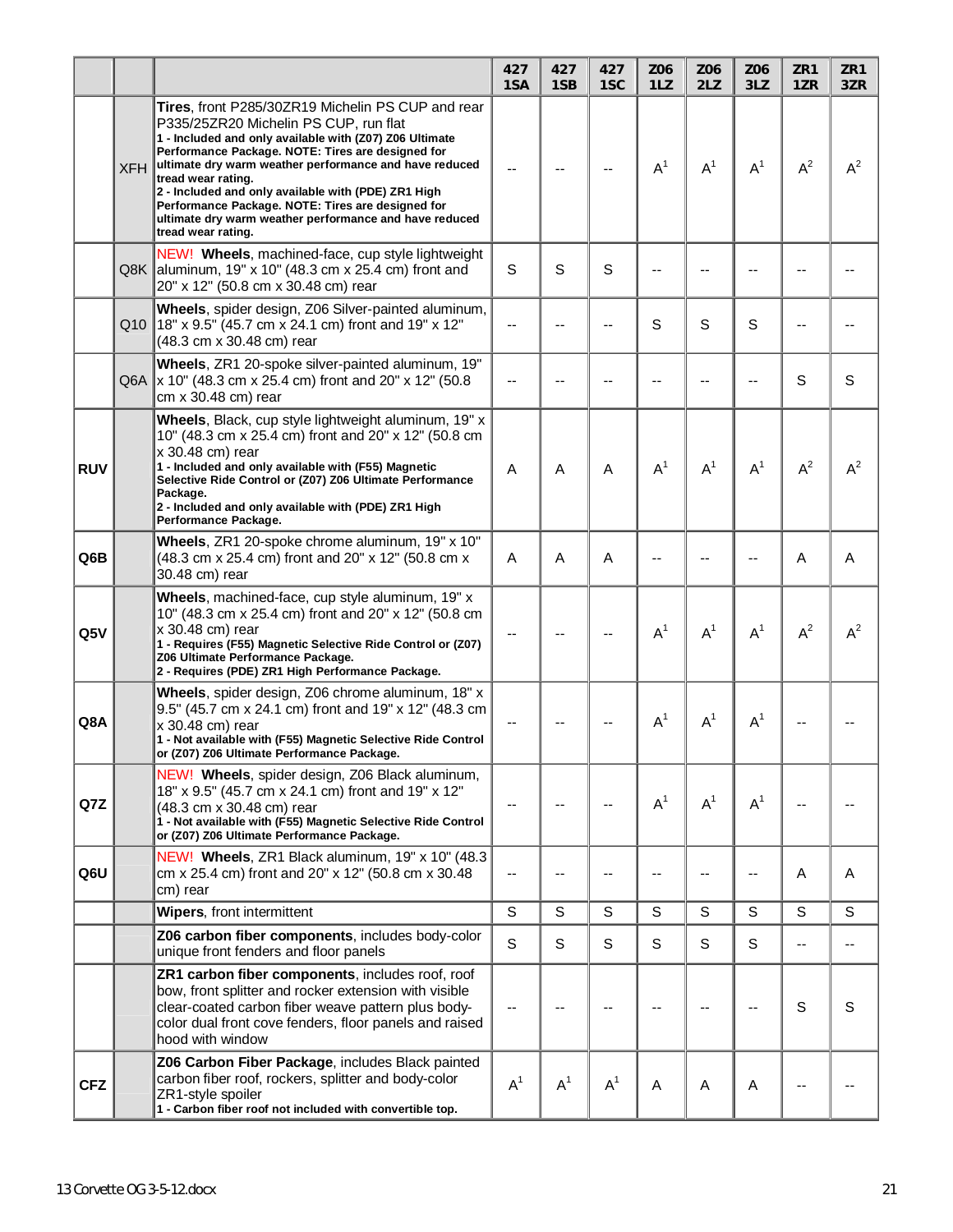| 2012 (2013) Corvette |  |
|----------------------|--|
|----------------------|--|

 $S =$  Standard Equipment  $A =$  Available  $-$  (dashes) = Not Available  $D =$  ADI Available

 $\blacksquare$ = Included in Equipment Group  $\square$  = Included in Equipment Group but upgradeable

# **Codes listed in the shaded column titled Ref. Only RPO Code are for internal use only and should not be ordered.**

**2012 (2013) Corvette MECHANICAL** 

| Free<br><b>Flow</b> | Ref.<br>Only            | <b>DESCRIPTION</b>                                                                                                                                                                                                                                                                                                                                                                                                                                                                                                                                                                                                                                   |                |       | Coupe<br>1YY07 |       |             | Convertible | 1YY67 |                |
|---------------------|-------------------------|------------------------------------------------------------------------------------------------------------------------------------------------------------------------------------------------------------------------------------------------------------------------------------------------------------------------------------------------------------------------------------------------------------------------------------------------------------------------------------------------------------------------------------------------------------------------------------------------------------------------------------------------------|----------------|-------|----------------|-------|-------------|-------------|-------|----------------|
| <b>RPO</b>          | <b>RPO</b><br>Code Code |                                                                                                                                                                                                                                                                                                                                                                                                                                                                                                                                                                                                                                                      | 1LT            | 2LT   | 3LT            | 4LT   | 1LT         | 2LT         | 3LT   | 4LT            |
|                     |                         | Active handling, improves traction and enhances<br>vehicle stability                                                                                                                                                                                                                                                                                                                                                                                                                                                                                                                                                                                 | S              | S     | S              | S     | S           | S           | S     | S              |
| <b>ERI</b>          |                         | <b>Battery Protection Package</b>                                                                                                                                                                                                                                                                                                                                                                                                                                                                                                                                                                                                                    | A              | A     | A              | A     | A           | A           | A     | A              |
|                     |                         | Brakes, 4-wheel antilock, 4-wheel disc                                                                                                                                                                                                                                                                                                                                                                                                                                                                                                                                                                                                               | S              | S     | $\mathbf S$    | S     | $\mathsf S$ | S           | S     | S              |
| <b>J55</b>          |                         | Brake rotors, cross-drilled, larger, 13.4" (34 cm)<br>front and 12.8" (32.5 cm) rear with Black painted<br>calipers<br>1 - Not available with (F55) Magnetic Selective Ride Control.                                                                                                                                                                                                                                                                                                                                                                                                                                                                 | A <sup>1</sup> | $A^1$ | $A^1$          | $A^1$ | $A^1$       | $A^1$       | $A^1$ | A <sup>1</sup> |
|                     | J <sub>6</sub> A        | Calipers, Black                                                                                                                                                                                                                                                                                                                                                                                                                                                                                                                                                                                                                                      | S              | S     | $\mathbf S$    | S     | S           | S           | S     | S              |
| J6D                 |                         | <b>Calipers, Dark Gray Metallic</b><br>1 - Requires (J55) cross-drilled, larger brake rotors or (F55)<br>Magnetic Selective Ride Control. Not available with any<br>other calipers color.<br>2 - Requires (J55) cross-drilled, larger brake rotors or (F55)<br>Magnetic Selective Ride Control. Not available with any<br>other calipers color. Included with (Z25) 60th Anniversary<br>Design Package.                                                                                                                                                                                                                                              | $A^1$          | $A^1$ | $A^1$          | $A^2$ | $A^1$       | $A^1$       | $A^1$ | $A^2$          |
| J6F                 |                         | <b>Calipers, Red</b><br>1 - Requires (J55) cross-drilled, larger brake rotors or (F55)<br>Magnetic Selective Ride Control. Not available with any<br>other calipers color.                                                                                                                                                                                                                                                                                                                                                                                                                                                                           | $A^1$          | $A^1$ | $A^1$          | $A^1$ | $A^1$       | $A^1$       | $A^1$ | $A^1$          |
| J6C                 |                         | <b>Calipers, Silver</b><br>1 - Requires (J55) cross-drilled, larger brake rotors or (F55)<br>Magnetic Selective Ride Control. Not available with any<br>other calipers color.                                                                                                                                                                                                                                                                                                                                                                                                                                                                        | $A^1$          | $A^1$ | $A^1$          | $A^1$ | $A^1$       | $A^1$       | $A^1$ | A <sup>1</sup> |
| J6E                 |                         | Calipers, Yellow<br>1 - Requires (J55) cross-drilled, larger brake rotors or (F55)<br>Magnetic Selective Ride Control. Not available with any<br>other calipers color.                                                                                                                                                                                                                                                                                                                                                                                                                                                                               | $A^1$          | $A^1$ | $A^1$          | $A^1$ | $A^1$       | $A^1$       | $A^1$ | $A^1$          |
| FE <sub>9</sub>     |                         | <b>Emissions, Federal requirements</b>                                                                                                                                                                                                                                                                                                                                                                                                                                                                                                                                                                                                               | A              | A     | A              | A     | A           | A           | A     | A              |
| YF <sub>5</sub>     |                         | <b>Emissions, California state requirements</b>                                                                                                                                                                                                                                                                                                                                                                                                                                                                                                                                                                                                      | A              | A     | A              | Α     | A           | A           | A     | A              |
| NE <sub>1</sub>     |                         | <b>Emissions, Connecticut, Maine, Maryland,</b><br>Massachusetts, New Jersey, New York, Oregon,<br>Pennsylvania, Rhode Island, Vermont and<br>Washington state requirements                                                                                                                                                                                                                                                                                                                                                                                                                                                                          | A              | A     | A              | Α     | A           | A           | A     | A              |
| NB8                 |                         | Emissions override, California (allows a dealer in<br>states that require California emissions - California,<br>Connecticut, Maryland, Massachusetts, New Jersey,<br>New York, Oregon, Pennsylvania, Rhode Island or<br>Washington - to order Federal emissions for a<br>vehicle that will be registered in a state that has<br>Federal emission requirements). Do not use for<br>vehicles that will be registered in California,<br>Connecticut, Maryland, Massachusetts, New Jersey,<br>New York, Oregon, Pennsylvania, Rhode Island or<br>Washington.<br>1 - Requires (FE9) Federal emissions requirements. Not<br>available in Maine or Vermont. | $A^1$          | $A^1$ | $A^1$          | $A^1$ | $A^1$       | $A^1$       | $A^1$ | $A^1$          |

Coupe and Convertible

 $\overline{\Xi}$ 

| Coupe and Conve |  |
|-----------------|--|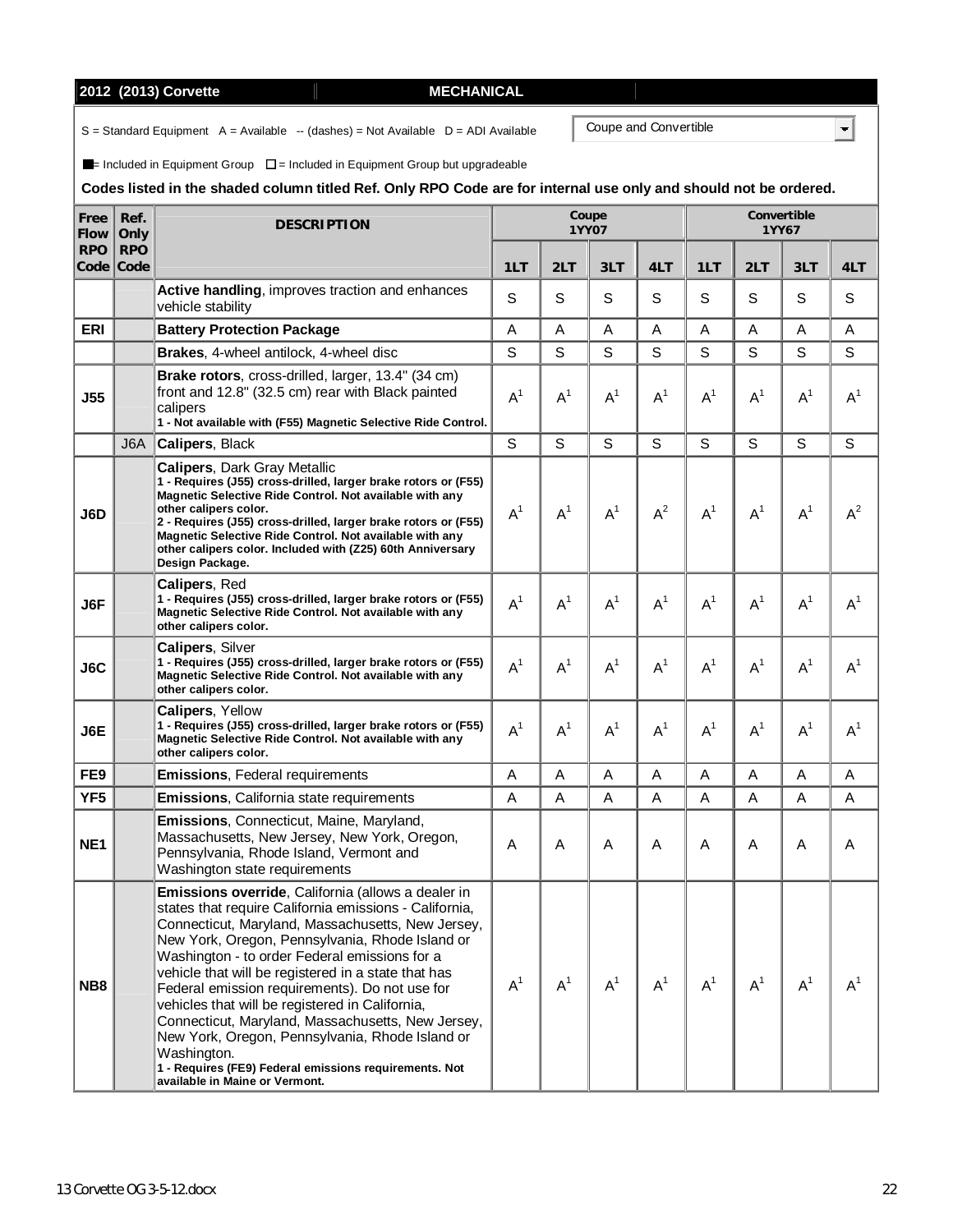|                 |                 |                                                                                                                                                                                                                                                                                                                                                                                                                                                                                                                                                                                                                                                                                          | 1LT            | 2LT            | 3LT            | 4LT            | 1LT            | 2LT            | 3LT            | 4LT            |
|-----------------|-----------------|------------------------------------------------------------------------------------------------------------------------------------------------------------------------------------------------------------------------------------------------------------------------------------------------------------------------------------------------------------------------------------------------------------------------------------------------------------------------------------------------------------------------------------------------------------------------------------------------------------------------------------------------------------------------------------------|----------------|----------------|----------------|----------------|----------------|----------------|----------------|----------------|
| NB <sub>9</sub> |                 | Emissions override, state-specific (for dealers<br>ordering vehicles in (YF5) or (NE1) emission states -<br>California, Connecticut, Maine, Maryland,<br>Massachusetts, New Jersey, New York, Oregon,<br>Pennsylvania, Rhode Island, Vermont and<br>Washington)<br>1 - Allows a California dealer (YF5 emissions) to order<br>(NE1) emissions with (NB9) emissions override code for<br>registration in (NE1) states; or, a Connecticut, Maine,<br>Maryland, Massachusetts, New Jersey, New York, Oregon,<br>Pennsylvania, Rhode Island, Vermont and Washington<br>dealer (NE1 emissions) to order (YF5) emissions with (NB9)<br>emissions override code for registration in California. | $A^1$          | $A^1$          | $A^1$          | $A^1$          | $A^1$          | $A^1$          | $A^1$          | $A^1$          |
| NC7             |                 | <b>Emissions override, Federal (for vehicles ordered)</b><br>by dealers in Federal emission states with (YF5) or<br>(NE1) emissions - Not required for vehicles being<br>shipped to California, Connecticut, Maine, Maryland,<br>Massachusetts, New Jersey, New York, Oregon,<br>Pennsylvania, Rhode Island, Vermont or<br>Washington)<br>1 - Requires (YF5) California state emissions requirements<br>or (NE1) Connecticut, Maine, Maryland, Massachusetts,<br>New Jersey, New York, Oregon, Pennsylvania, Rhode<br>Island, Vermont or Washington state emissions<br>requirements.                                                                                                     | $A^1$          | $A^1$          | $A^1$          | A <sup>1</sup> | $A^1$          | $A^1$          | $A^1$          | $A^1$          |
|                 | LS <sub>3</sub> | Engine, 6.2L V8 SFI (430 hp [320.6 kW] @ 5900<br>rpm, 424 lb-ft of torque [572.4 N-m] @ 4600 rpm)                                                                                                                                                                                                                                                                                                                                                                                                                                                                                                                                                                                        | S              | S              | S              | S              | S              | S              | S              | S              |
|                 |                 | Exhaust, aluminized stainless-steel with 3" polished<br>stainless-steel tips                                                                                                                                                                                                                                                                                                                                                                                                                                                                                                                                                                                                             | S              | S              | S              | S              | S              | S              | S              | S              |
| <b>NPP</b>      |                 | Exhaust, dual-mode, performance, increases<br>horsepower, adds 6 hp, aggressive exhaust sound,<br>with 4" polished stainless-steel tips                                                                                                                                                                                                                                                                                                                                                                                                                                                                                                                                                  | A              | A              | A              | A              | A              | A              | A              | Α              |
| F <sub>55</sub> |                 | <b>Magnetic Selective Ride Control for ultimate driver</b><br>control and comfort through the use of driver-<br>selected Tour or Sport modes<br>1 - Not available with (J55) cross-drilled, larger brake<br>rotors.                                                                                                                                                                                                                                                                                                                                                                                                                                                                      | $A^1$          | $A^1$          | $A^1$          | $A^1$          | $A^1$          | $A^1$          | $A^1$          | A <sup>1</sup> |
|                 |                 | Oil life monitoring system                                                                                                                                                                                                                                                                                                                                                                                                                                                                                                                                                                                                                                                               | S              | S              | S              | S              | S              | S              | S              | S              |
|                 |                 | <b>Rear axle, 3.42 ratio, limited slip</b><br>GU6 1 - Included and only available with (MM6) 6-speed manual<br>transmission.                                                                                                                                                                                                                                                                                                                                                                                                                                                                                                                                                             | S <sup>1</sup> | S <sup>1</sup> | S <sup>1</sup> | $S^1$          | S <sup>1</sup> | S <sup>1</sup> | S <sup>1</sup> | S <sup>1</sup> |
|                 |                 | Rear axle, 2.56 ratio, limited slip<br>GM8 1 - Included and only available with (MYC) 6-speed paddle<br>shift, automatic transmission.                                                                                                                                                                                                                                                                                                                                                                                                                                                                                                                                                   | $A^1$          | $A^1$          | $A^1$          | $A^1$          | $A^1$          | $A^1$          | $A^1$          | $A^1$          |
|                 |                 | Steering, power, speed-sensitive, rack-and-pinion,<br>variable ratio                                                                                                                                                                                                                                                                                                                                                                                                                                                                                                                                                                                                                     | S              | S              | S              | S              | $\mathbb S$    | S              | S              | S              |
|                 | FE <sub>1</sub> | Suspension, 4-wheel independent, includes<br>transverse composite springs                                                                                                                                                                                                                                                                                                                                                                                                                                                                                                                                                                                                                | S              | S              | S              | S              | $\mathbb S$    | S              | S              | S              |
|                 |                 | Traction control, all-speed                                                                                                                                                                                                                                                                                                                                                                                                                                                                                                                                                                                                                                                              | $\mathbb S$    | S              | S              | $\mathbf S$    | $\mathsf S$    | S              | S              | S              |
|                 | MM <sub>6</sub> | Transmission, 6-speed manual, short-throw,<br>includes launch control                                                                                                                                                                                                                                                                                                                                                                                                                                                                                                                                                                                                                    | S              | S              | S              | S              | S              | S              | S              | S              |
| <b>MYC</b>      |                 | Transmission, 6-speed paddle shift with automatic<br>modes                                                                                                                                                                                                                                                                                                                                                                                                                                                                                                                                                                                                                               | A              | Α              | A              | Α              | A              | A              | A              | A              |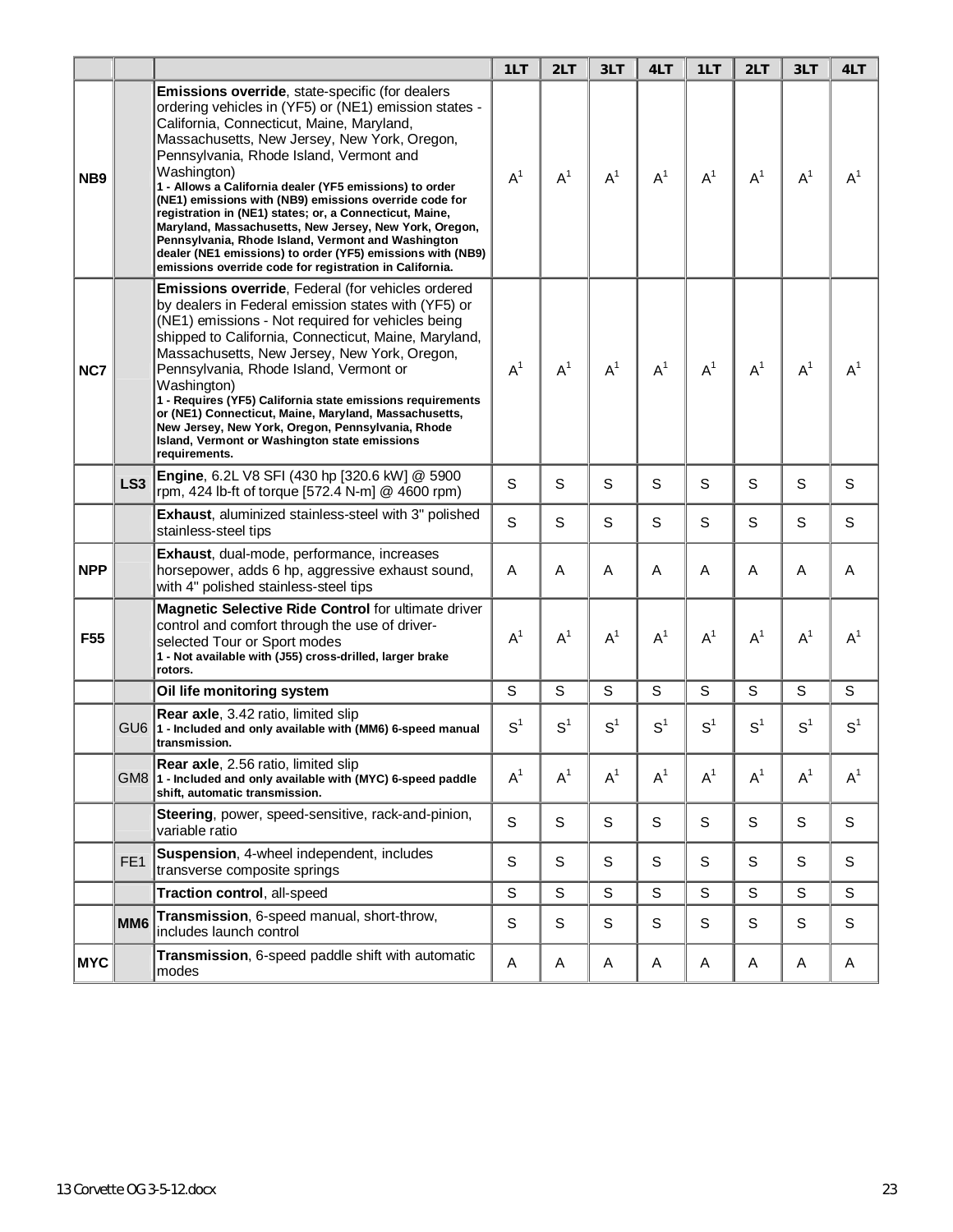# **2012 (2013) Corvette MECHANICAL IN**

 $S =$  Standard Equipment  $A =$  Available  $-$  (dashes) = Not Available  $D =$  ADI Available

 $\blacksquare$ = Included in Equipment Group  $\square$  = Included in Equipment Group but upgradeable

# **Codes listed in the shaded column titled Ref. Only RPO Code are for internal use only and should not be ordered.**

| Free<br>Flow    | Ref.<br>Only            | <b>DESCRIPTION</b>                                                                                                                                                                                                                                                                                                                                                                                                                                                                                                                                                                                                                                                                       |                | <b>Grand Sport Coupe</b><br>1YG07 |                        |                        | <b>Grand Sport Convertible</b><br>1YG67 |            |                        |                |
|-----------------|-------------------------|------------------------------------------------------------------------------------------------------------------------------------------------------------------------------------------------------------------------------------------------------------------------------------------------------------------------------------------------------------------------------------------------------------------------------------------------------------------------------------------------------------------------------------------------------------------------------------------------------------------------------------------------------------------------------------------|----------------|-----------------------------------|------------------------|------------------------|-----------------------------------------|------------|------------------------|----------------|
| <b>RPO</b>      | <b>RPO</b><br>Code Code |                                                                                                                                                                                                                                                                                                                                                                                                                                                                                                                                                                                                                                                                                          | Z16<br>1LT     | Z16<br>2LT                        | Z <sub>16</sub><br>3LT | Z <sub>16</sub><br>4LT | Z <sub>16</sub><br>1LT                  | Z16<br>2LT | Z <sub>16</sub><br>3LT | Z16<br>4LT     |
|                 |                         | Active handling, improves traction and enhances<br>vehicle stability                                                                                                                                                                                                                                                                                                                                                                                                                                                                                                                                                                                                                     | S              | S                                 | S                      | S                      | S                                       | S          | S                      | S              |
| <b>ERI</b>      |                         | <b>Battery Protection Package</b>                                                                                                                                                                                                                                                                                                                                                                                                                                                                                                                                                                                                                                                        | Α              | A                                 | Α                      | Α                      | A                                       | A          | Α                      | A              |
|                 |                         | Brakes, 4-wheel antilock, 4-wheel disc                                                                                                                                                                                                                                                                                                                                                                                                                                                                                                                                                                                                                                                   | S              | S                                 | S                      | S                      | S                                       | S          | S                      | $\mathsf S$    |
| J6D             |                         | <b>Calipers, Dark Gray Metallic</b><br>1 - Not available with any other calipers color.<br>2 - Not available with any other calipers color. Included<br>with (Z25) 60th Anniversary Design Package.                                                                                                                                                                                                                                                                                                                                                                                                                                                                                      | A <sup>1</sup> | $A^1$                             | $A^1$                  | $A^2$                  | $A^1$                                   | $A^1$      | $A^1$                  | $A^2$          |
| J6F             |                         | <b>Calipers, Red</b><br>1 - Not available with any other calipers color.                                                                                                                                                                                                                                                                                                                                                                                                                                                                                                                                                                                                                 | $A^1$          | $A^1$                             | $A^1$                  | $A^1$                  | $A^1$                                   | $A^1$      | $A^1$                  | A <sup>1</sup> |
|                 | J6C                     | Calipers, Silver                                                                                                                                                                                                                                                                                                                                                                                                                                                                                                                                                                                                                                                                         | S              | S                                 | S                      | S                      | S                                       | S          | S                      | $\mathbf S$    |
| J6E             |                         | <b>Calipers, Yellow</b><br>1 - Not available with any other calipers color.                                                                                                                                                                                                                                                                                                                                                                                                                                                                                                                                                                                                              | A <sup>1</sup> | $A^1$                             | A <sup>1</sup>         | $A^1$                  | $A^1$                                   | $A^1$      | $A^1$                  | A <sup>1</sup> |
| FE9             |                         | <b>Emissions, Federal requirements</b>                                                                                                                                                                                                                                                                                                                                                                                                                                                                                                                                                                                                                                                   | A              | A                                 | A                      | Α                      | A                                       | A          | A                      | A              |
| YF <sub>5</sub> |                         | <b>Emissions, California state requirements</b>                                                                                                                                                                                                                                                                                                                                                                                                                                                                                                                                                                                                                                          | A              | A                                 | A                      | Α                      | Α                                       | A          | A                      | A              |
| NE <sub>1</sub> |                         | <b>Emissions, Connecticut, Maine, Maryland,</b><br>Massachusetts, New Jersey, New York, Oregon,<br>Pennsylvania, Rhode Island, Vermont and<br>Washington state requirements                                                                                                                                                                                                                                                                                                                                                                                                                                                                                                              | A              | A                                 | A                      | Α                      | Α                                       | A          | Α                      | A              |
| NB8             |                         | Emissions override, California (allows a dealer in<br>states that require California emissions - California,<br>Connecticut, Maryland, Massachusetts, New Jersey,<br>New York, Oregon, Pennsylvania, Rhode Island or<br>Washington - to order Federal emissions for a<br>vehicle that will be registered in a state that has<br>Federal emission requirements). Do not use for<br>vehicles that will be registered in California,<br>Connecticut, Maryland, Massachusetts, New Jersey,<br>New York, Oregon, Pennsylvania, Rhode Island or<br>Washington.<br>1 - Requires (FE9) Federal emissions requirements. Not<br>available in Maine or Vermont.                                     | A <sup>1</sup> | $A^1$                             | $A^1$                  | A <sup>1</sup>         | $A^1$                                   | $A^1$      | $A^1$                  | $A^1$          |
| NB <sub>9</sub> |                         | Emissions override, state-specific (for dealers<br>ordering vehicles in (YF5) or (NE1) emission states -<br>California, Connecticut, Maine, Maryland,<br>Massachusetts, New Jersey, New York, Oregon,<br>Pennsylvania, Rhode Island, Vermont and<br>Washington)<br>1 - Allows a California dealer (YF5 emissions) to order<br>(NE1) emissions with (NB9) emissions override code for<br>registration in (NE1) states; or, a Connecticut, Maine,<br>Maryland, Massachusetts, New Jersey, New York, Oregon,<br>Pennsylvania, Rhode Island, Vermont and Washington<br>dealer (NE1 emissions) to order (YF5) emissions with (NB9)<br>emissions override code for registration in California. | $A^1$          | A <sup>1</sup>                    | $A^1$                  | $A^1$                  | $A^1$                                   | $A^1$      | $A^1$                  | $A^1$          |

Grand Sport Coupe and Convertible

 $\blacksquare$ 

| <b>IECHANICAL</b> |  |  |  |
|-------------------|--|--|--|
|                   |  |  |  |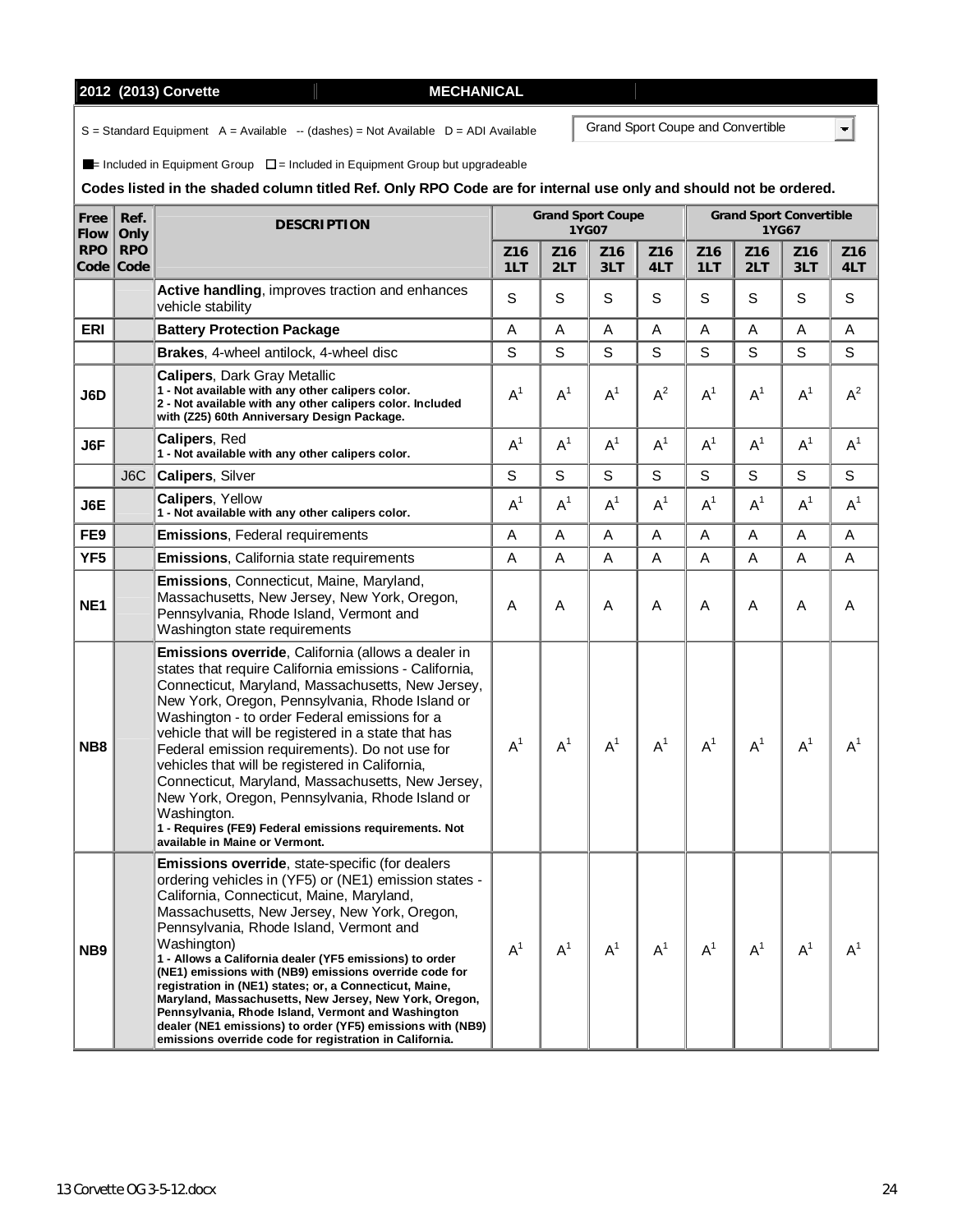|                 |                 |                                                                                                                                                                                                                                                                                                                                                                                                                                                                                                                                                                              | Z <sub>16</sub><br>1LT | Z16<br>2LT     | Z <sub>16</sub><br>3LT | Z <sub>16</sub><br>4LT | Z <sub>16</sub><br>1LT | Z <sub>16</sub><br>2LT | Z <sub>16</sub><br>3LT | Z16<br>4LT     |
|-----------------|-----------------|------------------------------------------------------------------------------------------------------------------------------------------------------------------------------------------------------------------------------------------------------------------------------------------------------------------------------------------------------------------------------------------------------------------------------------------------------------------------------------------------------------------------------------------------------------------------------|------------------------|----------------|------------------------|------------------------|------------------------|------------------------|------------------------|----------------|
| NC7             |                 | Emissions override, Federal (for vehicles ordered<br>by dealers in Federal emission states with (YF5) or<br>(NE1) emissions - Not required for vehicles being<br>shipped to California, Connecticut, Maine, Maryland,<br>Massachusetts, New Jersey, New York, Oregon,<br>Pennsylvania, Rhode Island, Vermont or<br>Washington)<br>1 - Requires (YF5) California state emissions requirements<br>or (NE1) Connecticut, Maine, Maryland, Massachusetts,<br>New Jersey, New York, Oregon, Pennsylvania, Rhode<br>Island, Vermont or Washington state emissions<br>requirements. | $A^1$                  | $A^1$          | $A^1$                  | $A^1$                  | $A^1$                  | $A^1$                  | $A^1$                  | $A^1$          |
|                 | LS <sub>3</sub> | Engine, 6.2L V8 SFI (430 hp [320.6 kW] @ 5900<br>rpm, 424 lb-ft of torque [572.4 N-m] @ 4600 rpm)                                                                                                                                                                                                                                                                                                                                                                                                                                                                            | S                      | S              | S                      | S                      | S                      | S                      | S                      | S              |
|                 |                 | Exhaust, aluminized stainless-steel with 3" polished<br>stainless-steel tips                                                                                                                                                                                                                                                                                                                                                                                                                                                                                                 | S                      | S              | S                      | S                      | S                      | S                      | S                      | S              |
| <b>NPP</b>      |                 | Exhaust, dual-mode, performance, increases<br>horsepower, adds 6 hp, aggressive exhaust sound,<br>with 4" polished stainless-steel tips                                                                                                                                                                                                                                                                                                                                                                                                                                      | A                      | A              | A                      | A                      | A                      | A                      | Α                      | A              |
| F <sub>55</sub> |                 | Magnetic Selective Ride Control for ultimate driver<br>control and comfort through the use of driver-<br>selected Tour or Sport modes<br>1 - When ordered with (MZ6) 6-speed manual transmission,<br>also includes (ZNX) Eagle F1 Supercar GEN2 tires.                                                                                                                                                                                                                                                                                                                       | $A^1$                  | $A^1$          | $A^1$                  | $A^1$                  | $A^1$                  | $A^1$                  | $A^1$                  | $A^1$          |
|                 |                 | Oil life monitoring system                                                                                                                                                                                                                                                                                                                                                                                                                                                                                                                                                   | S                      | S              | S                      | S                      | S                      | S                      | S                      | S              |
|                 | Z <sub>52</sub> | Performance Package, includes dry sump oil<br>system, rear-mounted battery and differential cooler<br>1 - Deleted when (MYC) 6-speed paddle shift, automatic<br>transmission is ordered.                                                                                                                                                                                                                                                                                                                                                                                     | S <sup>1</sup>         | S <sup>1</sup> | S <sup>1</sup>         | S <sup>1</sup>         |                        |                        | --                     |                |
|                 |                 | <b>Rear axle, 3.42 ratio, limited slip</b><br>GU6 1 - Included and only available with (MZ6) 6-speed manual<br>transmission.                                                                                                                                                                                                                                                                                                                                                                                                                                                 | S <sup>1</sup>         | S <sup>1</sup> | S <sup>1</sup>         | S <sup>1</sup>         | S <sup>1</sup>         | S <sup>1</sup>         | S <sup>1</sup>         | S <sup>1</sup> |
|                 |                 | Rear axle, 2.73 ratio, limited-slip, performance<br>GU2 1 - Included and only available with (MYC) 6-speed paddle<br>shift, automatic transmission.                                                                                                                                                                                                                                                                                                                                                                                                                          | $A^1$                  | $A^1$          | $A^1$                  | $A^1$                  | $A^1$                  | $A^1$                  | $A^1$                  | $A^1$          |
|                 |                 | Steering, power, speed-sensitive, rack-and-pinion,<br>variable ratio                                                                                                                                                                                                                                                                                                                                                                                                                                                                                                         | S                      | S              | S                      | S                      | S                      | S                      | S                      | S              |
|                 | Z <sub>16</sub> | Z16 Performance Package, performance-oriented<br>package for the Gymkhana/Autocross enthusiast;<br>includes extra cooling, stiffer springs and stabilizer<br>bars, specific shock absorbers, larger brakes with 6<br>piston front and 4 piston rear cross-drilled rotors,<br>specific tires and Z16-specific 6-speed manual when<br>ordered with 6-speed manual transmission or (GU2)<br>performance axle ratio with 6-speed paddle shift<br>automatic                                                                                                                       | $\mathbb S$            | S              | $\mathsf S$            | $\mathsf S$            | $\mathbf S$            | S                      | S                      | S              |
|                 |                 | Traction control, all-speed                                                                                                                                                                                                                                                                                                                                                                                                                                                                                                                                                  | S                      | S              | $\mathsf{s}$           | $\mathbf S$            | $\mathsf{s}$           | S                      | S                      | S              |
|                 | MZ <sub>6</sub> | Transmission, 6-speed manual, short-throw,<br>includes launch control, specific gearing and quicker<br>ratios                                                                                                                                                                                                                                                                                                                                                                                                                                                                | S                      | $\mathsf S$    | S                      | S                      | $\mathsf S$            | S                      | S                      | S              |
| <b>MYC</b>      |                 | Transmission, 6-speed paddle shift with automatic<br>modes<br>1 - Deletes (Z52) Performance Package when ordered.                                                                                                                                                                                                                                                                                                                                                                                                                                                            | $A^1$                  | A <sup>1</sup> | A <sup>1</sup>         | $A^1$                  | Α                      | A                      | Α                      | A              |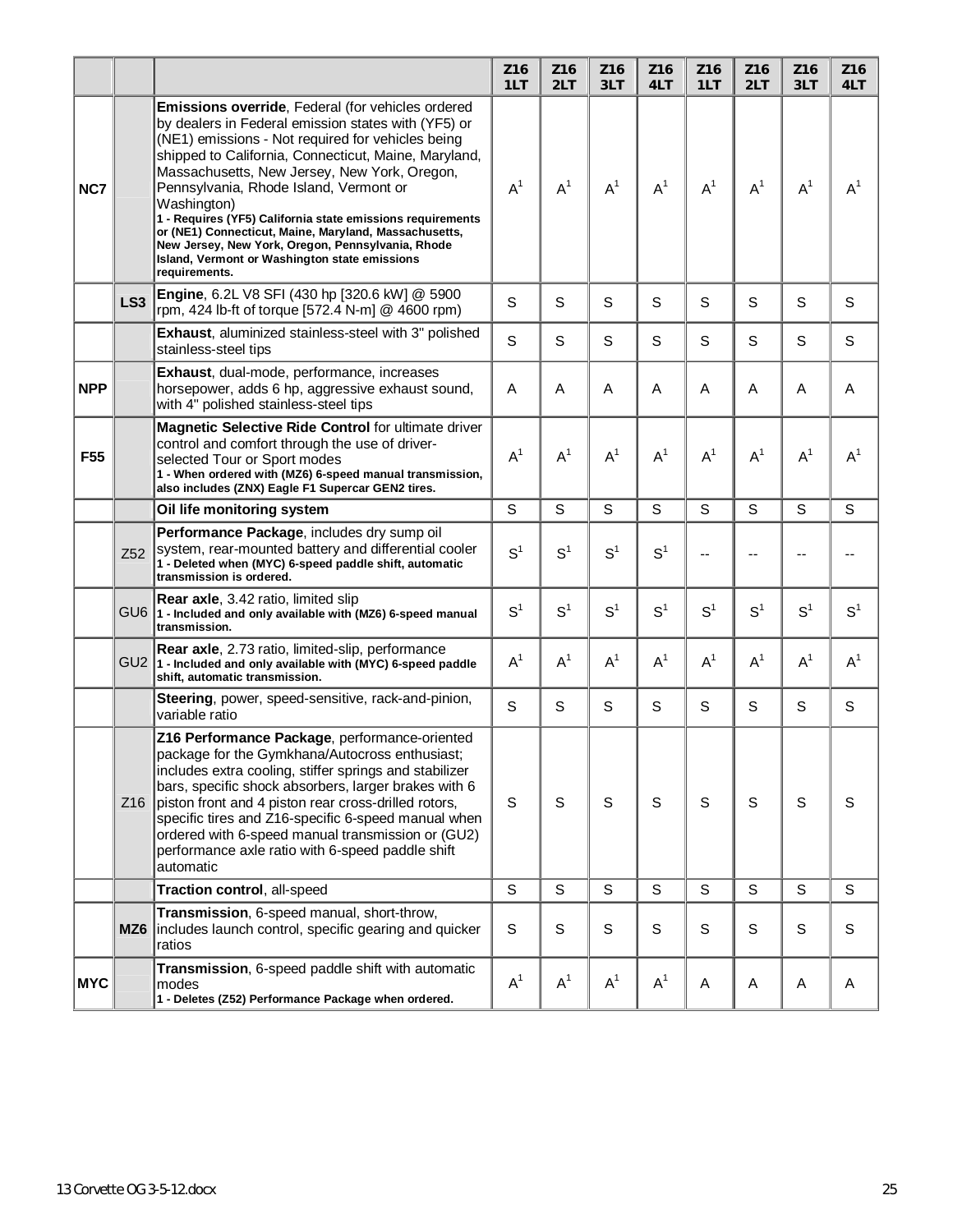# **2012 (2013) Corvette MECHANICAL**

 $S =$  Standard Equipment  $A =$  Available  $-$  (dashes) = Not Available  $D =$  ADI Available

 $\blacksquare$ = Included in Equipment Group  $\square$  = Included in Equipment Group but upgradeable

### **Codes listed in the shaded column titled Ref. Only RPO Code are for internal use only and should not be ordered.**

| Free<br><b>Flow</b> | Ref.<br>Only       | <b>DESCRIPTION</b>                                                                                                                                                                                                                                                                                                                                                                                                                                                                                                                                                                                                                                                                              |                | 427 Convertible<br>1YG67 |                          |            | Z06<br><b>1YY87</b> |            |            | ZR1<br>1YY87   |
|---------------------|--------------------|-------------------------------------------------------------------------------------------------------------------------------------------------------------------------------------------------------------------------------------------------------------------------------------------------------------------------------------------------------------------------------------------------------------------------------------------------------------------------------------------------------------------------------------------------------------------------------------------------------------------------------------------------------------------------------------------------|----------------|--------------------------|--------------------------|------------|---------------------|------------|------------|----------------|
| <b>RPO</b><br>Code  | <b>RPO</b><br>Code |                                                                                                                                                                                                                                                                                                                                                                                                                                                                                                                                                                                                                                                                                                 | 427<br>1SA     | 427<br>1SB               | 427<br>1SC               | Z06<br>1LZ | Z06<br>2LZ          | Z06<br>3LZ | ZR1<br>1ZR | ZR1<br>3ZR     |
|                     |                    | Active handling, improves traction and enhances<br>vehicle stability                                                                                                                                                                                                                                                                                                                                                                                                                                                                                                                                                                                                                            | S              | S                        | S                        | S          | $\mathbf S$         | S          | S          | S              |
| <b>ERI</b>          |                    | <b>Battery Protection Package</b>                                                                                                                                                                                                                                                                                                                                                                                                                                                                                                                                                                                                                                                               | A              | A                        | A                        | A          | A                   | Α          | A          | A              |
|                     |                    | Brakes, 4-wheel antilock, 4-wheel disc                                                                                                                                                                                                                                                                                                                                                                                                                                                                                                                                                                                                                                                          | S              | S                        | S                        | S          | S                   | S          | S          | S              |
|                     | J57                | Brakes, 4-wheel antilock, 4-wheel disc, ceramic<br>1 - Included and only available with (Z07) Z06 Ultimate<br>Performance Package.                                                                                                                                                                                                                                                                                                                                                                                                                                                                                                                                                              | $-$            | $\overline{\phantom{a}}$ | $\overline{\phantom{a}}$ | $A^1$      | $A^1$               | $A^1$      | H          | Ш              |
| J6D                 |                    | <b>Calipers, Dark Gray Metallic</b><br>1 - Not available with any other calipers color.<br>2 - Not available with any other calipers color. Included<br>with (Z25) 60th Anniversary Design Package.                                                                                                                                                                                                                                                                                                                                                                                                                                                                                             | S              | S                        | S                        | $A^1$      | $A^1$               | $A^2$      | $A^1$      | $A^2$          |
| J6F                 |                    | Calipers, Red<br>1 - Not available with any other calipers color.                                                                                                                                                                                                                                                                                                                                                                                                                                                                                                                                                                                                                               | $A^1$          | $A^1$                    | $A^1$                    | S          | $\mathbf S$         | S          | $A^1$      | $A^1$          |
|                     | J6B                | <b>Calipers, ZR1 Blue</b>                                                                                                                                                                                                                                                                                                                                                                                                                                                                                                                                                                                                                                                                       |                | --                       | --                       | --         |                     | --         | S          | S              |
| J6C                 |                    | <b>Calipers, Silver</b><br>1 - Not available with any other calipers color.                                                                                                                                                                                                                                                                                                                                                                                                                                                                                                                                                                                                                     | A <sup>1</sup> | $A^1$                    | A <sup>1</sup>           | $A^1$      | $A^1$               | $A^1$      | $A^1$      | A <sup>1</sup> |
| J6E                 |                    | Calipers, Yellow<br>1 - Not available with any other calipers color.                                                                                                                                                                                                                                                                                                                                                                                                                                                                                                                                                                                                                            | $A^1$          | $A^1$                    | $A^1$                    | $A^1$      | $A^1$               | $A^1$      | $A^1$      | $A^1$          |
| FE9                 |                    | <b>Emissions, Federal requirements</b>                                                                                                                                                                                                                                                                                                                                                                                                                                                                                                                                                                                                                                                          | A              | A                        | A                        | A          | A                   | A          | Α          | Α              |
| YF <sub>5</sub>     |                    | <b>Emissions, California state requirements</b>                                                                                                                                                                                                                                                                                                                                                                                                                                                                                                                                                                                                                                                 | A              | A                        | A                        | Α          | A                   | Α          | Α          | A              |
| NE <sub>1</sub>     |                    | <b>Emissions, Connecticut, Maine, Maryland,</b><br>Massachusetts, New Jersey, New York, Oregon,<br>Pennsylvania, Rhode Island, Vermont and<br>Washington state requirements                                                                                                                                                                                                                                                                                                                                                                                                                                                                                                                     | A              | A                        | Α                        | Α          | A                   | Α          | Α          | Α              |
| NB <sub>8</sub>     |                    | Emissions override, California (allows a dealer in<br>states that require California emissions - California,<br>Connecticut, Maryland, Massachusetts, New Jersey,<br>New York, Oregon, Pennsylvania, Rhode Island or<br>Washington - to order Federal emissions for a<br>vehicle that will be registered in a state that has<br>Federal emission requirements). Do not use for<br>vehicles that will be registered in California,<br>Connecticut, Maryland, Massachusetts, New Jersey,<br>New York, Oregon, Pennsylvania, Rhode Island or<br>Washington.<br>1 - Requires (FE9) Federal emissions requirements. Not<br>available in Maine or Vermont.                                            | $A^1$          | $A^1$                    | $A^1$                    | $A^1$      | $A^1$               | $A^1$      | $A^1$      | $A^1$          |
| NB <sub>9</sub>     |                    | <b>Emissions override, state-specific (for dealers</b><br>ordering vehicles in (YF5) or (NE1) emission states -<br>California, Connecticut, Maine, Maryland,<br>Massachusetts, New Jersey, New York, Oregon,<br>Pennsylvania, Rhode Island, Vermont and<br>Washington)<br>1 - Allows a California dealer (YF5 emissions) to order<br>(NE1) emissions with (NB9) emissions override code for<br>registration in (NE1) states; or, a Connecticut, Maine,<br>Maryland, Massachusetts, New Jersey, New York, Oregon,<br>Pennsylvania, Rhode Island, Vermont and Washington<br>dealer (NE1 emissions) to order (YF5) emissions with (NB9)<br>emissions override code for registration in California. | $A^1$          | A <sup>1</sup>           | $A^1$                    | $A^1$      | $A^1$               | $A^1$      | $A^1$      | $A^1$          |

427, Z06 and ZR1

 $\overline{\mathbf{F}}$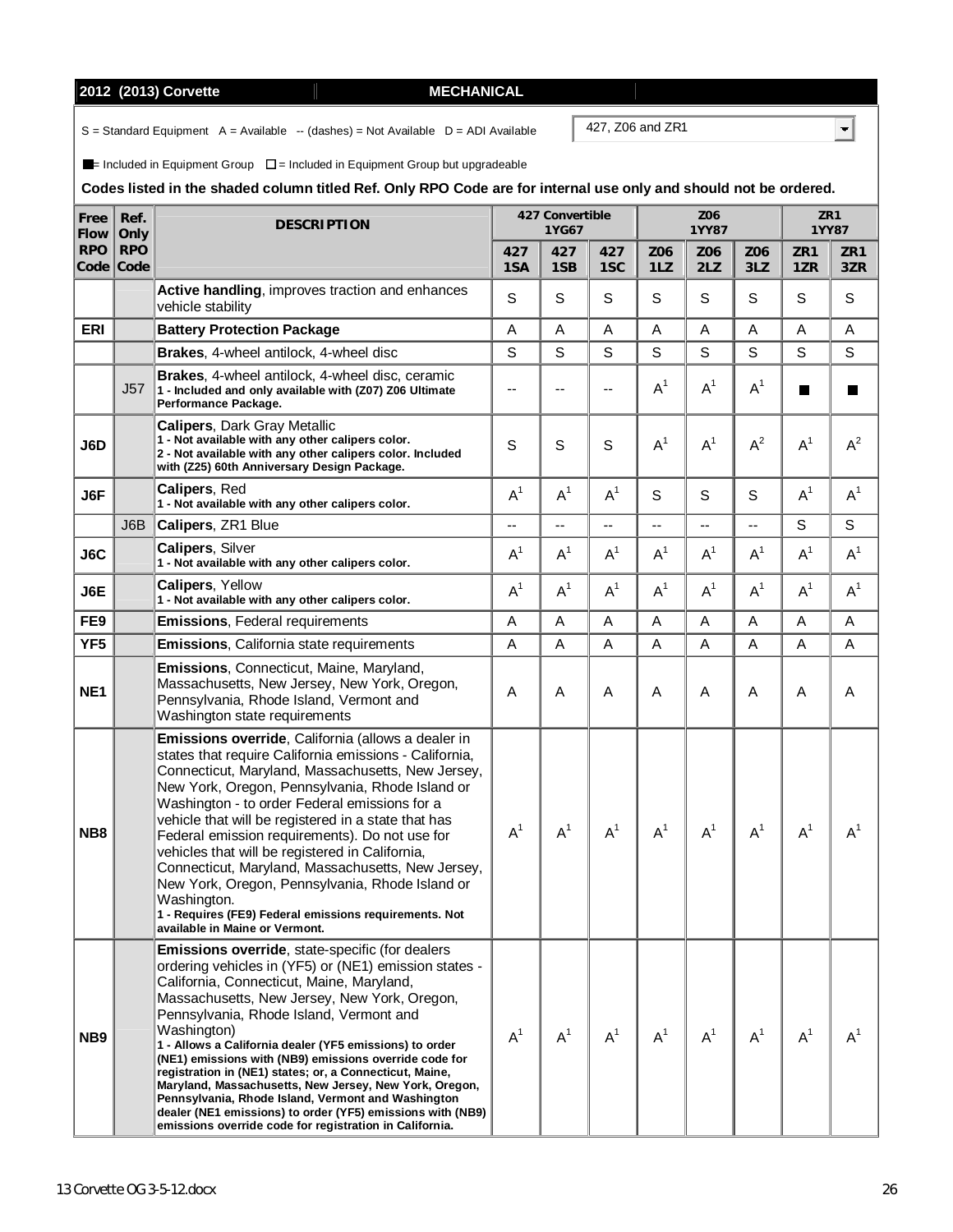|                 |                  |                                                                                                                                                                                                                                                                                                                                                                                                                                                                                                                                                                              | 427<br>1SA | 427<br>1SB                                 | 427<br>1SC               | Z06<br>1LZ  | Z06<br>2LZ               | Z06<br>3LZ | ZR1<br>1ZR | ZR1<br>3ZR |
|-----------------|------------------|------------------------------------------------------------------------------------------------------------------------------------------------------------------------------------------------------------------------------------------------------------------------------------------------------------------------------------------------------------------------------------------------------------------------------------------------------------------------------------------------------------------------------------------------------------------------------|------------|--------------------------------------------|--------------------------|-------------|--------------------------|------------|------------|------------|
| NC7             |                  | Emissions override, Federal (for vehicles ordered<br>by dealers in Federal emission states with (YF5) or<br>(NE1) emissions - Not required for vehicles being<br>shipped to California, Connecticut, Maine, Maryland,<br>Massachusetts, New Jersey, New York, Oregon,<br>Pennsylvania, Rhode Island, Vermont or<br>Washington)<br>1 - Requires (YF5) California state emissions requirements<br>or (NE1) Connecticut, Maine, Maryland, Massachusetts,<br>New Jersey, New York, Oregon, Pennsylvania, Rhode<br>Island, Vermont or Washington state emissions<br>requirements. | $A^1$      | $A^1$                                      | $A^1$                    | $A^1$       | $A^1$                    | $A^1$      | $A^1$      | $A^1$      |
|                 | LS7              | Engine, 7.0L (427 ci) LS7 V8 SFI with dry sump oil<br>system (505 hp [376.6 kW] @ 6300 rpm, 470 lb-ft of<br>torque [634.5 N-m] @ 4800 rpm)                                                                                                                                                                                                                                                                                                                                                                                                                                   | S          | S                                          | S                        | S           | S                        | S          | --         |            |
|                 | LS9              | Engine, 6.2L supercharged V8 SFI with dry sump oil<br>system (638 hp [475.7 kW] @ 6500 rpm, 604 lb-ft of<br>torque [815.4 N-m] @ 3800 rpm)                                                                                                                                                                                                                                                                                                                                                                                                                                   | $-$        | --                                         | --                       | --          | --                       |            | S          | S          |
| <b>PBC</b>      |                  | <b>Corvette Engine Build Experience</b><br>1 - Available for Sold Orders only. Additional travel costs<br>apply. Visit GM Launch or contact Corvette@Maritz.com for<br>further program information.                                                                                                                                                                                                                                                                                                                                                                          | $A^1$      | $A^1$                                      | $A^1$                    | $A^1$       | $A^1$                    | $A^1$      | $A^1$      | $A^1$      |
|                 |                  | <b>Exhaust, dual-mode aluminized stainless-steel with</b><br>4" polished stainless-steel tips                                                                                                                                                                                                                                                                                                                                                                                                                                                                                | S          | S                                          | S                        | S           | S                        | S          | S          | S          |
|                 |                  | Frame, aluminum                                                                                                                                                                                                                                                                                                                                                                                                                                                                                                                                                              | --         | Ξ.                                         | $\overline{\phantom{a}}$ | S           | S                        | S          | S          | S          |
|                 | R <sub>8</sub> E | Gas guzzler tax                                                                                                                                                                                                                                                                                                                                                                                                                                                                                                                                                              | --         | --                                         | $\overline{\phantom{a}}$ | --          | --                       | --         | S          | S          |
|                 | F <sub>55</sub>  | Magnetic Selective Ride Control for ultimate driver<br>control and comfort through the use of driver-<br>selected Tour or Sport modes                                                                                                                                                                                                                                                                                                                                                                                                                                        | ш          | <b>In the case of the case of the case</b> | H                        | --          | $-$                      | --         | --         |            |
| F <sub>55</sub> |                  | Magnetic Selective Ride Control, for ultimate driver<br>control and comfort through the use of driver-<br>selected Tour or Sport modes; includes Performance<br><b>Traction Management</b>                                                                                                                                                                                                                                                                                                                                                                                   |            |                                            | --                       | A           | A                        | А          | ш          |            |
|                 |                  | Oil life monitoring system                                                                                                                                                                                                                                                                                                                                                                                                                                                                                                                                                   | S          | S                                          | S                        | $\mathbf S$ | S                        | S          | S          | S          |
|                 |                  | Performance Traction Management, performance<br>traction control with 5 selectable settings                                                                                                                                                                                                                                                                                                                                                                                                                                                                                  | --         | --                                         | --                       | --          | $\overline{\phantom{a}}$ | --         | S          | S          |
|                 |                  | GU6 Rear axle, 3.42 ratio, limited slip                                                                                                                                                                                                                                                                                                                                                                                                                                                                                                                                      | S          | S                                          | S                        | S           | S                        | S          | S          | S          |
|                 |                  | Steering, power, speed-sensitive, rack-and-pinion,<br>variable ratio                                                                                                                                                                                                                                                                                                                                                                                                                                                                                                         | S          | S                                          | S                        | S           | S                        | S          | S          | S          |
|                 | FE4              | Z06 Performance Package, 4-wheel independent,<br>includes transverse composite springs, power<br>steering, engine oil, axle and transmission coolers,<br>stiffer springs and stabilizer bars, specific shock<br>absorbers, larger brakes with 6-piston front and 4-<br>piston rear cross-drilled rotors and specific tires                                                                                                                                                                                                                                                   |            |                                            |                          | S           | S                        | S          |            |            |
| Z07             |                  | Z06 Ultimate Performance Package, includes (J57)<br>ceramic brakes, (RUV) Black cup style lightweight<br>19" front and 20" rear wheels, (XFH) Michelin PS<br>CUP tires, enhanced cooling and Performance<br>Traction Management; Black painted full width<br>spoiler replaces standard spoiler<br>1 - Requires (CFZ) Z06 Carbon Fiber Package and (F55)<br>Magnetic Selective Ride Control. NOTE: Tires are designed<br>for ultimate dry warm weather performance and have<br>reduced tread wear rating.                                                                     |            |                                            |                          | $A^1$       | $A^1$                    | $A^1$      |            |            |
|                 | FE <sub>5</sub>  | ZR1 Performance Package, 4-wheel independent,<br>includes transverse composite springs, power<br>steering, engine oil, axle and transmission coolers,<br>stiffer springs and stabilizer bars, Magnetic Selective<br>Ride Control, larger Brembo ceramic brakes with<br>cross-drilled rotors and specific tires                                                                                                                                                                                                                                                               |            |                                            |                          |             |                          |            | S          | S          |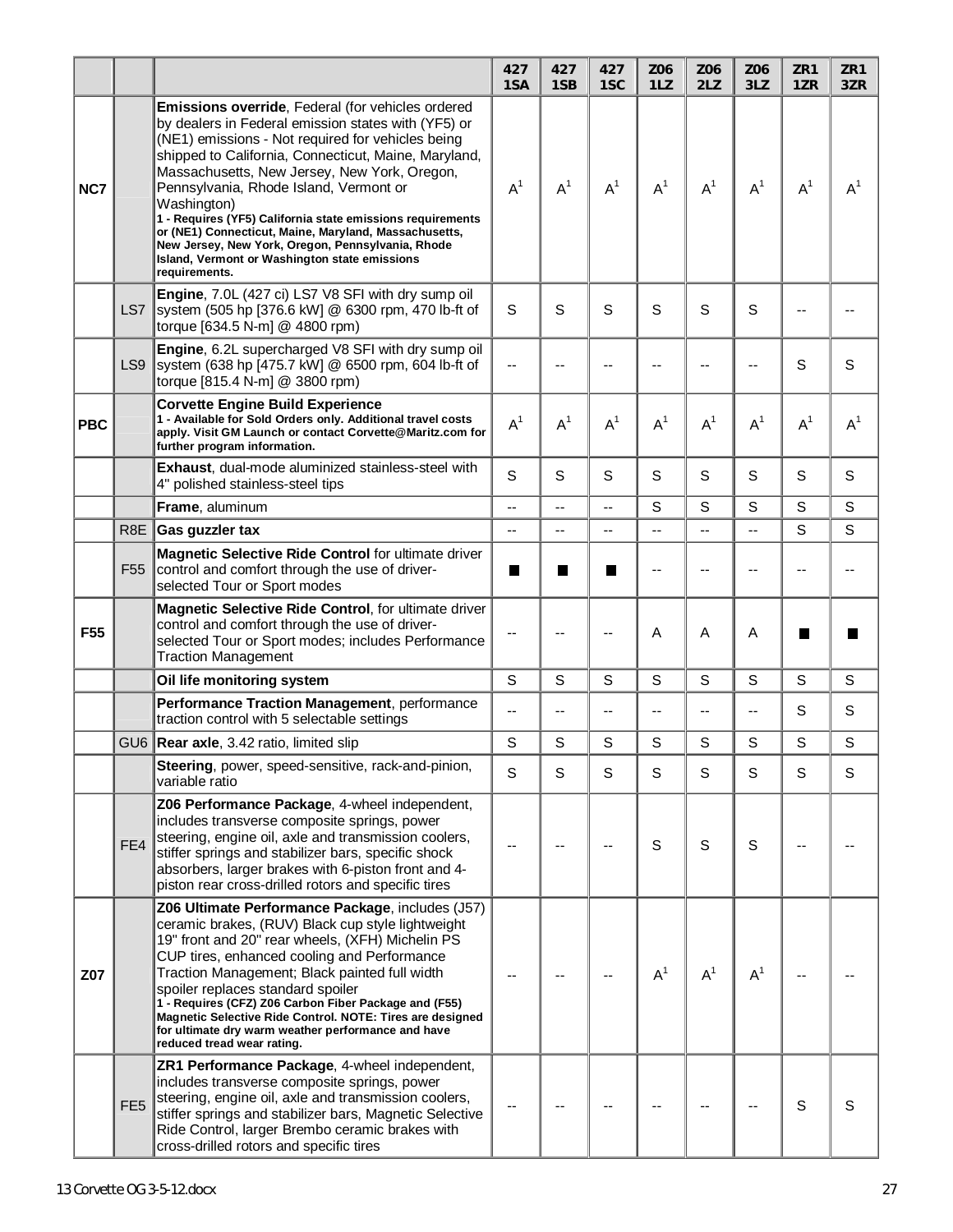|            |                 |                                                                                                                                                                                                                                                                                                                                                                                 | 427<br>1SA | 427<br>1SB | 427<br>1SC | Z06<br>1LZ | Z <sub>06</sub><br>2LZ | Z06<br>3LZ | ZR <sub>1</sub><br>1ZR | ZR <sub>1</sub><br>3ZR |
|------------|-----------------|---------------------------------------------------------------------------------------------------------------------------------------------------------------------------------------------------------------------------------------------------------------------------------------------------------------------------------------------------------------------------------|------------|------------|------------|------------|------------------------|------------|------------------------|------------------------|
| <b>PDE</b> |                 | ZR1 High Performance Package, includes (RUV)<br>Black cup style lightweight 19" front and 20" rear<br>wheels, (XFH) Michelin PS CUP tires and (MH3) 6-<br>speed close-ratio manual transmission; Black painted<br>full width spoiler replaces standard spoiler<br>1 - NOTE: Tires are designed for ultimate dry warm weather<br>performance and have reduced tread wear rating. |            |            |            |            |                        |            | $A^{\prime}$           | $A^1$                  |
|            |                 | Traction control, all-speed                                                                                                                                                                                                                                                                                                                                                     | S          | S          | S          | S          | S                      | S          | S                      | S                      |
|            | MM <sub>6</sub> | Transmission, 6-speed manual, short-throw,<br>includes launch control                                                                                                                                                                                                                                                                                                           | S          | S          | S          | S          | S                      | S          |                        |                        |
|            | ME <sub>2</sub> | Transmission, 6-speed manual, short-throw,<br>includes launch control                                                                                                                                                                                                                                                                                                           |            |            |            |            |                        |            | S                      | S                      |
|            |                 | Transmission, 6-speed manual, close-ratio short-<br>MH3 throw, includes launch control<br>1 - Included and only available with (PDE) ZR1 High<br>Performance Package.                                                                                                                                                                                                           |            |            |            |            |                        |            | $A^1$                  |                        |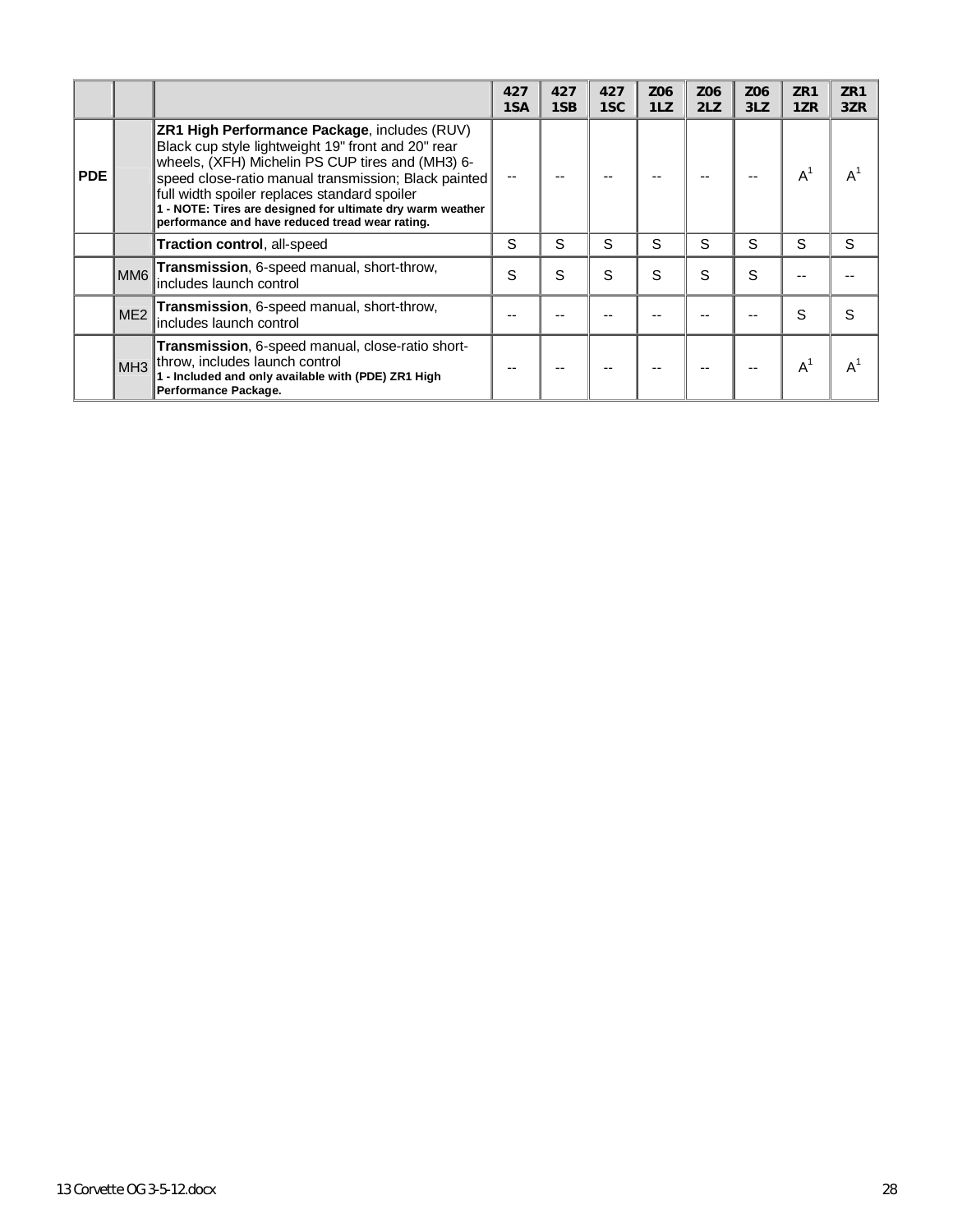## **2012 (2013) Corvette COLOR AND TRIM - COUPE, CONVERTIBLE, GRAND SPORT and 427**

COUPE, CONVERTIBLE, GRAND SPORT and 427

 $\blacksquare$ 

 $S =$  Standard Equipment  $A =$  Available  $-$  (dashes) = Not Available

 $=$  Included in Equipment Group  $\square$  = Included in Equipment Group but upgradeable

|                       |                                 | Seat           |                                                                    |         |         |                    | Interior         |                                      |                              |
|-----------------------|---------------------------------|----------------|--------------------------------------------------------------------|---------|---------|--------------------|------------------|--------------------------------------|------------------------------|
| Model                 | Seat Type                       | Code           | Seat Trim                                                          |         |         | Red Ebony Cashmere | Titanium<br>Gray | <b>Dark</b><br>Titanium <sup>1</sup> | Diamond<br>Blue <sup>2</sup> |
| 1LT                   | Front bucket                    | AR9            | Leather Seating<br><b>Surfaces</b>                                 | --      | 193     |                    |                  |                                      |                              |
| 2LT, 3LT,<br>1SA, 1SB | Sport bucket                    | AR9/AQ9        | Leather Seating<br><b>Surfaces</b>                                 | 023     | 193     | 313                | 843              |                                      |                              |
| 2LT, 3LT,<br>1SA, 1SB | <b>Modified</b><br>Sport bucket | <b>AR9/AQ9</b> | <b>Two-tone Leather</b><br><b>Seating Surfaces</b>                 | $026^3$ | $-$     | 316 <sup>3</sup>   | $846^{3}$        |                                      |                              |
| 4LT, 1SC              | Sport bucket                    | AQ9            | <b>Custom Leather</b><br><b>Wrapped Seating</b><br><b>Surfaces</b> | $-$     | $195^1$ | $315^{1}$          |                  | 785                                  |                              |
| 4LT, 1SC<br>lwith Z25 | Sport bucket                    | AQ9            | <b>Custom Leather</b><br><b>Wrapped Seating</b><br><b>Surfaces</b> | --      | $- -$   | --                 |                  |                                      | 205                          |

| Exterior                                                                    | Color      | Touch-Up       |                          | Interior                 |                           |                                   |                               |                              |  |  |  |  |
|-----------------------------------------------------------------------------|------------|----------------|--------------------------|--------------------------|---------------------------|-----------------------------------|-------------------------------|------------------------------|--|--|--|--|
| <b>Solid Paint</b>                                                          | Code       | Paint Number   | Red                      | Ebony                    | Cashmere                  | Titanium<br>Gray                  | Dark<br>Titanium <sup>1</sup> | Diamond<br>Blue <sup>2</sup> |  |  |  |  |
| <b>Arctic White</b><br>Convertible top color                                | 10U        | WA-9567        | A<br>41T                 | A<br>34T/35T/37T/<br>41T | A<br>34T/35T/<br>41T      | A<br>34T/37T/<br>41T              | A<br>34T/37T/41T              | A<br>34T                     |  |  |  |  |
| <b>Blade Silver</b><br><b>Metallic</b><br>Convertible top color             | <b>17U</b> | <b>WA-636R</b> | A<br>41T                 | Α<br>34T/37T/41T         | A<br>34T/35T/<br>41T      | $\overline{A}$<br>34T/37T/<br>41T | A<br>34T/37T/41T              |                              |  |  |  |  |
| <b>Inferno Orange</b><br>$M$ etallic <sup>4</sup><br>Convertible top color  | <b>28U</b> | <b>WA-502Q</b> | $\mathbf{u}$             | A<br>41T                 | A<br>35T/41T              | A<br>41T                          | A<br>41T                      |                              |  |  |  |  |
| NEW! Black<br>Convertible top color                                         | 41U        | WA-8555        | A<br>41T                 | A<br>34T/35T/37T/<br>41T | A<br>34T/35T/<br>41T      | $\overline{A}$<br>34T/37T/<br>41T | A<br>34T/37T/41T              |                              |  |  |  |  |
| <b>Velocity Yellow</b><br>Tintcoat <sup>5</sup><br>Convertible top color    | 45U        | <b>WA-300N</b> | $\mathbf{u}$             | A<br>41T                 | $\overline{A}$<br>35T/41T | A<br>41T                          | A<br>41T                      |                              |  |  |  |  |
| <b>Cyber Gray Metallic</b><br>Convertible top color                         | 57U        | <b>WA-637R</b> | A<br>41T                 | A<br>34T/37T/41T         | A<br>34T/35T/41T          | A<br>34T/37T/41T                  | A<br>34T/37T/41T              |                              |  |  |  |  |
| <b>Torch Red</b><br>Convertible top color                                   | <b>70U</b> | WA-9075        | A<br>41T                 | A<br>37T/41T             | A<br>35T/41T              | A<br>41T                          | A<br>41T                      |                              |  |  |  |  |
| <b>Crystal Red</b><br>Tintcoat <sup>5</sup><br>Convertible top color        | 89U        | <b>WA-505Q</b> | A<br>41T                 | A<br>41T                 | A<br>35T/41T              | A<br>41T                          | A<br>41T                      |                              |  |  |  |  |
| <b>Supersonic Blue</b><br>$M$ etallic <sup>4</sup><br>Convertible top color | <b>GLB</b> | <b>WA-818T</b> | $\overline{\phantom{a}}$ | A<br>34T/37T/41T         | A<br>34T/<br>35T/41T      | A<br>34T/37T/41T                  | A<br>34T/37T/41T              |                              |  |  |  |  |
| <b>NEW! Night Race</b><br><b>Blue Metallic</b><br>Convertible top color     | <b>GXH</b> | <b>WA-122V</b> | $\overline{\phantom{a}}$ | Α<br>34T/37T/41T         | A<br>34T/35T/<br>41T      | A<br>34T/37T/<br>41T              | A<br>34T/37T/41T              |                              |  |  |  |  |

**Convertible top colors: 34T = Blue, 35T = Beige, 37T = Gray, 41T = Black.** 

**Convertible top must be specified in "Plus" (+) option section of order worksheet.**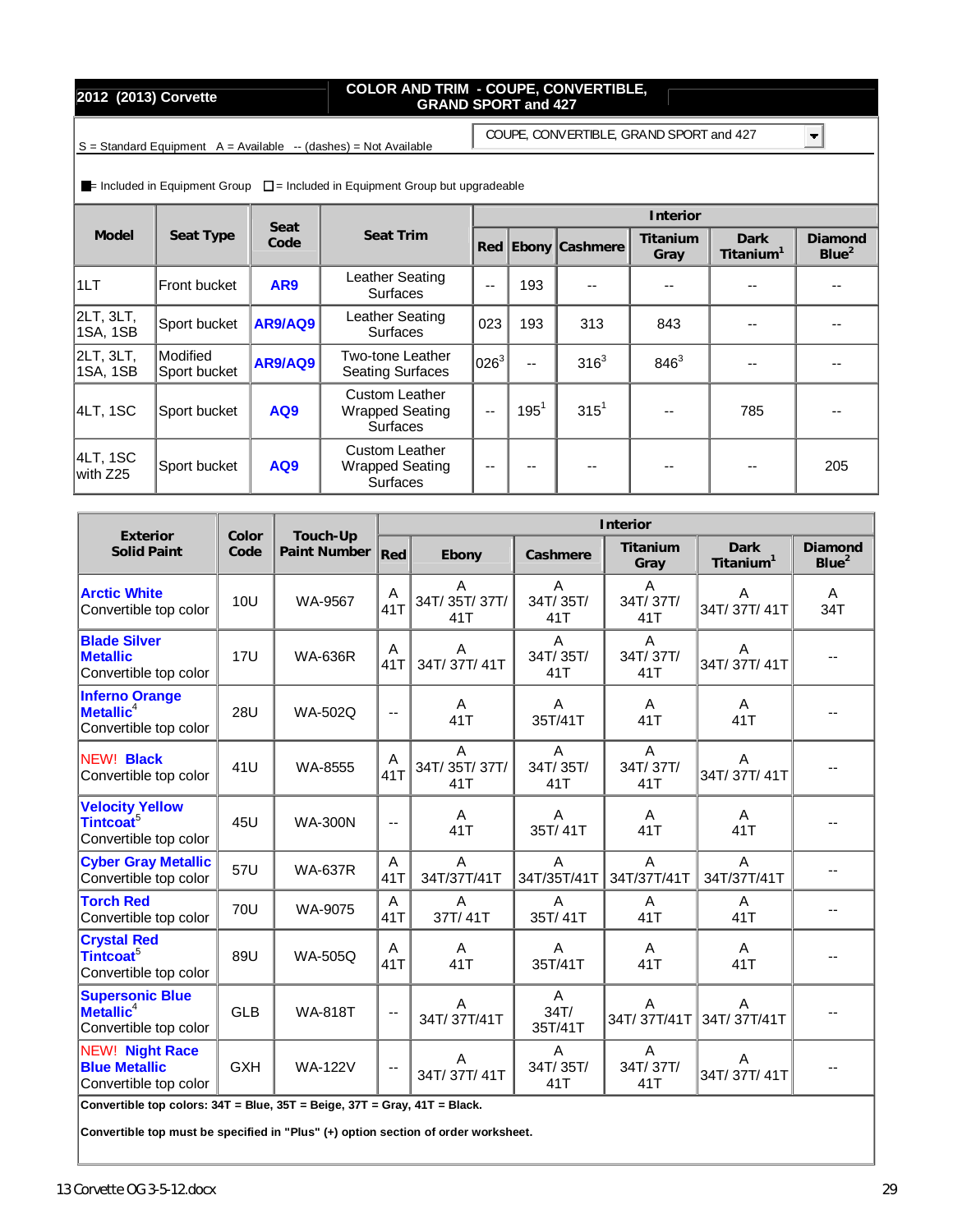- **1 - Custom leather wrap with embroidery. Includes specific console trim plate.**
- **2 Requires (Z25) 60th Anniversary Design Package.**
- **3 Additional charge Two-tone perforated leather seating surfaces with crossed flag embroidery and contrasting stitching.**
- **4 Additional charge premium paint.**
- **5 Additional charge premium tintcoat color.**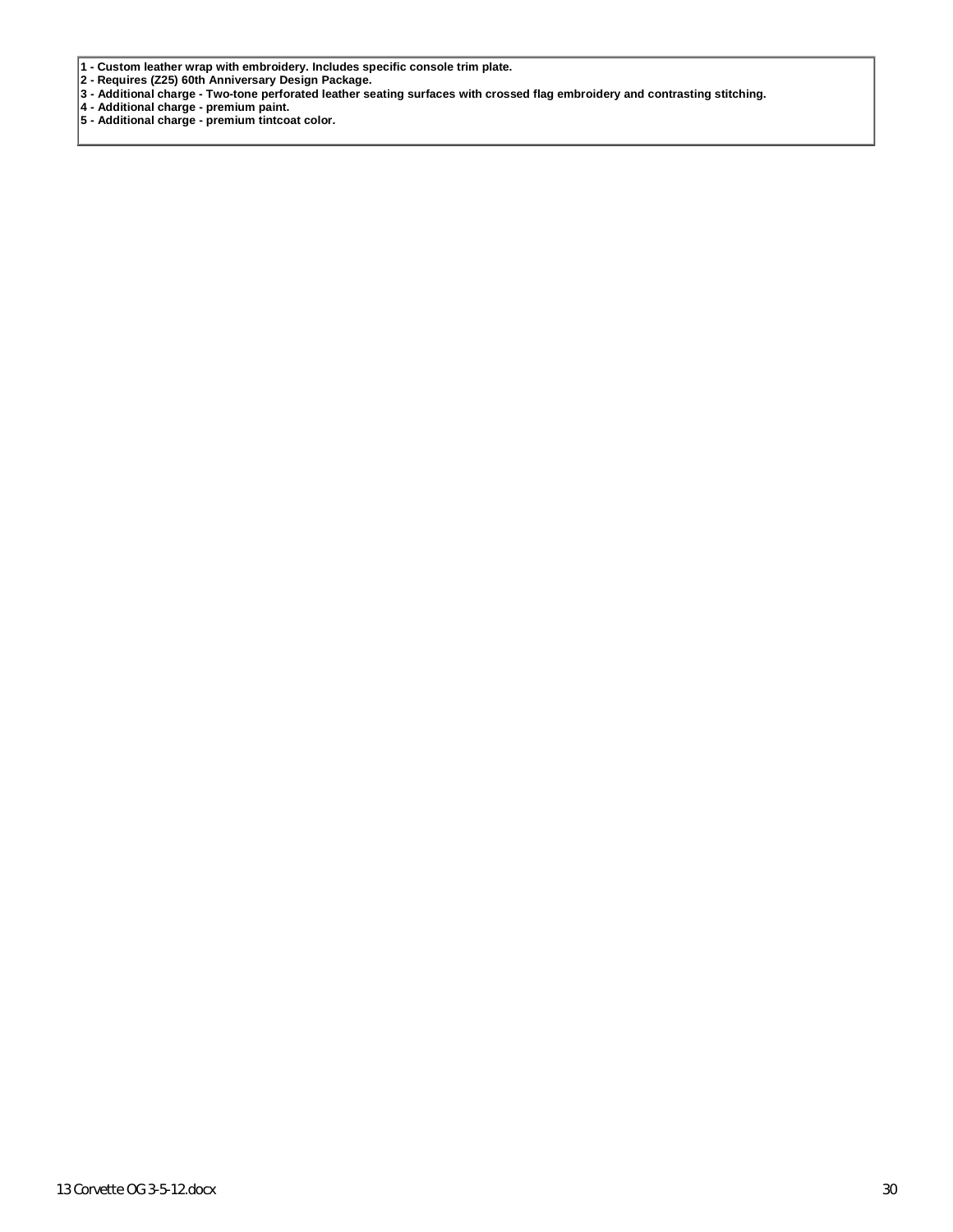## 13 Corvette OG 3-5-12.docx 31

| 2012 (2013) Corvette | COLOR AND TRIM - Z06 and ZR1 |
|----------------------|------------------------------|

Z06 and ZR1

 $S =$  Standard Equipment  $A =$  Available  $-$  (dashes) = Not Available

 $\blacksquare$ = Included in Equipment Group  $\square$  = Included in Equipment Group but upgradeable

|                                            |                     |              |                                                            |                            | Interior |                             |                                 |                                 |                               |                              |  |  |  |  |
|--------------------------------------------|---------------------|--------------|------------------------------------------------------------|----------------------------|----------|-----------------------------|---------------------------------|---------------------------------|-------------------------------|------------------------------|--|--|--|--|
| Model                                      | Seat<br><b>Type</b> | Seat<br>Code | Seat Trim                                                  | Ebony w/<br>Red<br>accents |          | Ebony Cashmere <sup>1</sup> | Ebony w/<br>Cashmere<br>accents | Ebony w/<br>Titanium<br>accents | Dark<br>Titanium <sup>1</sup> | Diamond<br>Blue <sup>2</sup> |  |  |  |  |
| 1LZ and<br> 2LZ (Z06) <br>and 1ZR<br>(ZR1) | Front<br>∥bucket    | <b>N/A</b>   | Leather<br>Seating<br><b>Surfaces</b>                      | 023                        | 193      | --                          | 313                             | 843                             |                               |                              |  |  |  |  |
| 3LZ (Z06)<br>and 3ZR<br>(CR1)              | Front<br>bucket     | <b>N/A</b>   | Custom<br>Leather<br>Wrapped<br>Seating<br><b>Surfaces</b> | --                         | $195^1$  | 315                         | --                              |                                 | 785                           |                              |  |  |  |  |
| 3LZ, 3ZR<br>with Z25                       | ∥Sport<br>∥bucket   | <b>N/A</b>   | Custom<br>Leather<br>Wrapped<br>Seating<br><b>Surfaces</b> | $- -$                      | --       | --                          | --                              | --                              | --                            | 205                          |  |  |  |  |

|                                                       |               | Touch-Up               |                            | Interior |                             |                                 |                                 |                               |                              |  |  |  |  |
|-------------------------------------------------------|---------------|------------------------|----------------------------|----------|-----------------------------|---------------------------------|---------------------------------|-------------------------------|------------------------------|--|--|--|--|
| Exterior<br><b>Solid Paint</b>                        | Color<br>Code | Paint<br><b>Number</b> | Ebony w/<br>Red<br>accents |          | Ebony Cashmere <sup>1</sup> | Ebony w/<br>Cashmere<br>accents | Ebony w/<br>Titanium<br>accents | Dark<br>Titanium <sup>1</sup> | Diamond<br>Blue <sup>2</sup> |  |  |  |  |
| <b>Arctic White</b>                                   | 10U           | WA-9567                | A                          | A        | A                           | A                               | A                               | A                             | A                            |  |  |  |  |
| <b>Blade Silver</b><br><b>Metallic</b>                | <b>17U</b>    | <b>WA-636R</b>         | A                          | A        | A                           | A                               | A                               | A                             |                              |  |  |  |  |
| <b>Inferno Orange</b><br><b>Metallic</b> $3$          | <b>28U</b>    | <b>WA-502Q</b>         | $-$                        | A        | A                           | A                               | A                               | A                             |                              |  |  |  |  |
| NEW! Black                                            | 41U           | WA-8555                | $\mathsf{A}$               | A        | A                           | A                               | A                               | A                             | --                           |  |  |  |  |
| Velocity Yellow<br>Tintcoat <sup>4</sup>              | 45U           | <b>WA-300N</b>         |                            | A        | A                           | A                               | A                               | A                             |                              |  |  |  |  |
| <b>Cyber Gray</b><br><b>Metallic</b>                  | 57U           | <b>WA-637R</b>         | $\overline{A}$             | A        | A                           | A                               | $\mathsf{A}$                    | $\overline{A}$                |                              |  |  |  |  |
| <b>Torch Red</b>                                      | 70U           | WA-9075                | A                          | A        | A                           | A                               | A                               | A                             | $-$                          |  |  |  |  |
| <b>Crystal Red</b><br>Tintcoat <sup>4</sup>           | 89U           | <b>WA-505Q</b>         | A                          | A        | A                           | A                               | A                               | A                             |                              |  |  |  |  |
| <b>Supersonic</b><br><b>Blue Metallic<sup>3</sup></b> | <b>GLB</b>    | <b>WA-818T</b>         | A                          | A        | A                           | A                               | A                               | A                             |                              |  |  |  |  |
| NEW! Night<br><b>Race Blue</b><br><b>Metallic</b>     | <b>GXH</b>    | <b>WA-122V</b>         | $\overline{A}$             | A        | A                           | A                               | Α                               | A                             |                              |  |  |  |  |

**NOTE: Deviations from these recommended combinations require option code (D30) Color Combination Override at an additional charge. 1 - Custom leather wrap with embroidery. Includes specific console trim plate.** 

**2 - Requires (Z25) 60th Anniversary Design Package.** 

**3 - Additional charge - premium paint.** 

**4 - Additional charge - premium tintcoat color.** 

ᆋ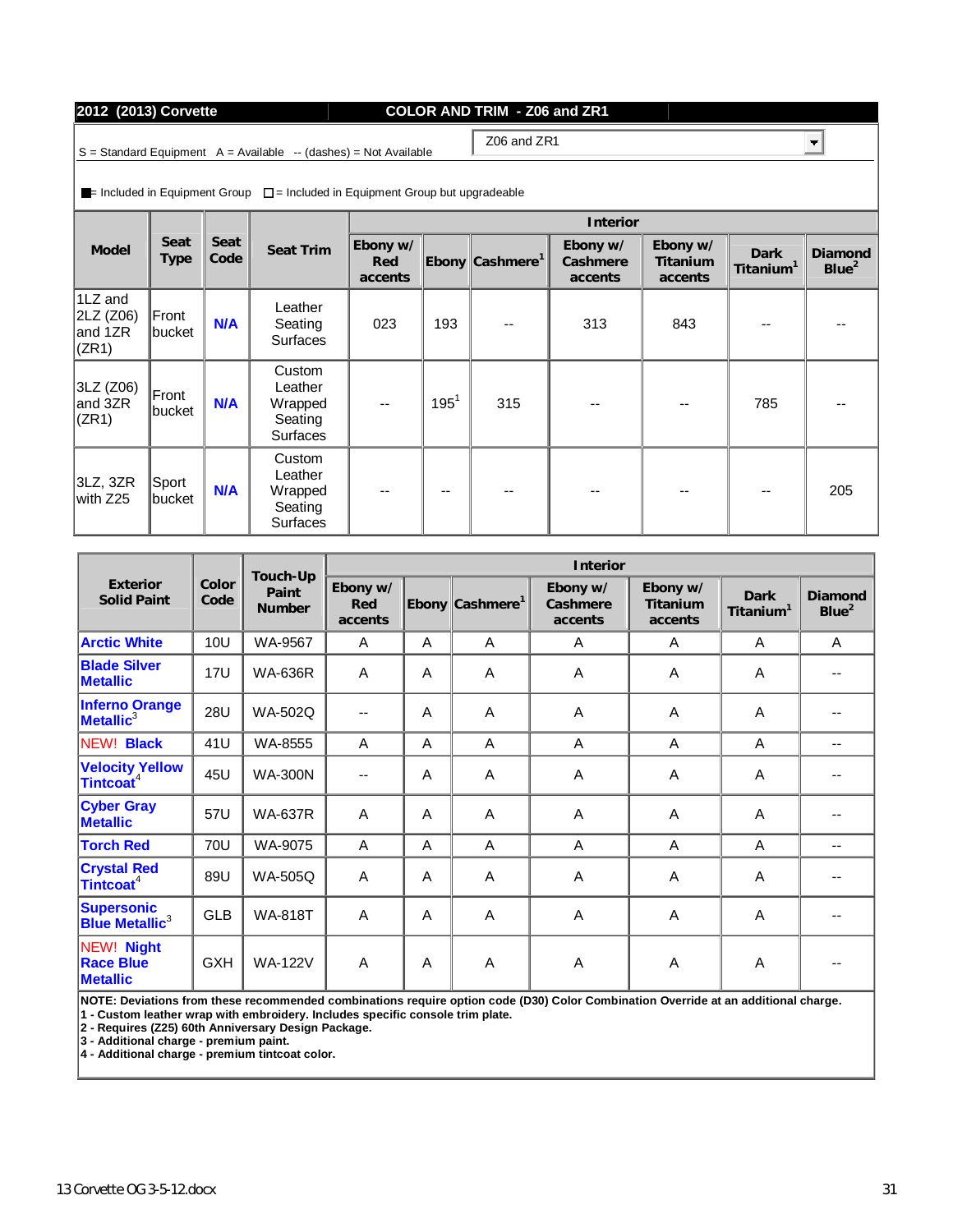### **2012 (2013) Corvette COLOR AND TRIM - D30 COUPE, CONVERTIBLE, GRAND SPORT and 427**

 $S =$  Standard Equipment  $A =$  Available  $-$  (dashes) = Not Available

D30 COUPE, CONVERTIBLE, GRAND SPORT and 427

 $\blacksquare$ 

 $\blacksquare$ = Included in Equipment Group  $\square$  = Included in Equipment Group but upgradeable

D30 Color Combination Override provides the opportunity to individualize vehicle appearance by overriding recommended restrictions to color, trim and convertible top (if equipped) combinations.

|                       |                           |           |                                                   | Interior  |               |           |                  |                               |  |  |  |
|-----------------------|---------------------------|-----------|---------------------------------------------------|-----------|---------------|-----------|------------------|-------------------------------|--|--|--|
| Model                 | Seat Type                 | Seat Code | Seat Trim                                         | Red       | Ebony         | Cashmere  | Titanium<br>Gray | Dark<br>Titanium <sup>'</sup> |  |  |  |
| 2LT, 3LT,<br>1SA, 1SB | Sport bucket              | AR9/AQ9   | Leather Seating Surfaces                          | 023       | 193           | 313       | 843              |                               |  |  |  |
| 2LT, 3LT,<br>1SA, 1SB | Modified Sport<br>lbucket | AR9/AQ9   | Two-tone Leather Seating<br><b>Surfaces</b>       | $026^{2}$ | --            | $316^2$   | $846^2$          | --                            |  |  |  |
| 4LT, 1SC              | Sport bucket              | AQ9       | Custom Leather Wrapped<br><b>Seating Surfaces</b> | $- -$     | $195^{\circ}$ | $315^{1}$ | $-$              | 785                           |  |  |  |

| Exterior                                                                 | Color      | Touch-Up Paint | Interior                 |                      |              |                                 |                                      |  |  |  |  |
|--------------------------------------------------------------------------|------------|----------------|--------------------------|----------------------|--------------|---------------------------------|--------------------------------------|--|--|--|--|
| <b>Solid Paint</b>                                                       | Code       | Number         | Red                      | Ebony                | Cashmere     | Titanium<br>Gray                | <b>Dark</b><br>Titanium <sup>1</sup> |  |  |  |  |
| <b>Arctic White</b><br>Convertible top color                             | 10U        | WA-9567        | A<br>34T/35T/37T         |                      | A<br>37T     | $\mathsf{A}$<br>35T             | $\mathsf{A}$<br>35T                  |  |  |  |  |
| <b>Blade Silver Metallic</b><br>Convertible top color                    | <b>17U</b> | <b>WA-636R</b> | Α<br>34T/35T/37T         | A<br>35T             | A<br>37T     | A<br>35T                        | A<br>35T                             |  |  |  |  |
| <b>Inferno Orange</b><br>Metallic <sup>3</sup><br>Convertible top color  | 28U        | WA-502Q        | A<br>34T/<br>35T/37T/41T | A<br>34T/35T/37T     | A<br>34T/37T | A<br>34T/35T/37T                | A<br>34T/35T/37T                     |  |  |  |  |
| <b>NEW! Black</b><br>Convertible top color                               | 41U        | WA-8555        | A<br>34T/35T/37T         |                      | A<br>37T     | A<br>35T                        | A<br>35T                             |  |  |  |  |
| <b>Velocity Yellow</b><br>Tintcoat <sup>4</sup><br>Convertible top color | 45U        | <b>WA-300N</b> | A<br>34T/35T/37T/<br>41T | A<br>34T/35T/<br>37T | Α<br>34T/37T | $\mathsf{A}$<br>34T/35T/<br>37T | A<br>34T/35T/37T                     |  |  |  |  |
| <b>Cyber Gray Metallic</b><br>Convertible top color                      | 57U        | <b>WA-637R</b> | A<br>34T/35T/37T         | A<br>35T             | A<br>37T     | $\mathsf{A}$<br>35T             | A<br>35T                             |  |  |  |  |
| <b>Torch Red</b><br>Convertible top color                                | 70U        | WA-9075        | A<br>34T/35T/37T         | A<br>34T/35T         | A<br>34T/37T | A<br>34T/35T/<br>37T            | A<br>34T/35T/37T                     |  |  |  |  |
| <b>Crystal Red Tintcoat<sup>4</sup></b><br>Convertible top color         | 89U        | <b>WA-505Q</b> | A<br>34T/35T/37T         | A<br>34T/35T/37T     | A<br>34T/37T | $\overline{A}$<br>34T/35T/37T   | A<br>34T/35T/37T                     |  |  |  |  |
| <b>Supersonic Blue</b><br>Metallic <sup>3</sup><br>Convertible top color | GLB        | <b>WA-818T</b> | A<br>34T/<br>35T/37T/41T | A<br>35T             | A<br>37T     | A<br>35T                        | A<br>35T                             |  |  |  |  |
| <b>NEW! Night Race</b><br><b>Blue Metallic</b><br>Convertible top color  | <b>GXH</b> | <b>WA-122V</b> | A<br>34T/35T/37T/<br>41T | A<br>35T             | A<br>37T     | A<br>35T                        | A<br>35T                             |  |  |  |  |

**Convertible top colors: 34T= Blue, 35T = Beige, 37T = Gray, 41T = Black.** 

**Convertible top must be specified in "Plus" (+) option section of order worksheet.**

**1 - Custom leather wrap with embroidery. Includes specific console trim plate.** 

**2 - Additional charge - Two-tone perforated leather seating surfaces with crossed flag embroidery and contrasting stitching.** 

**3 - Additional charge - premium paint.** 

**4 - Additional charge - premium tintcoat color.**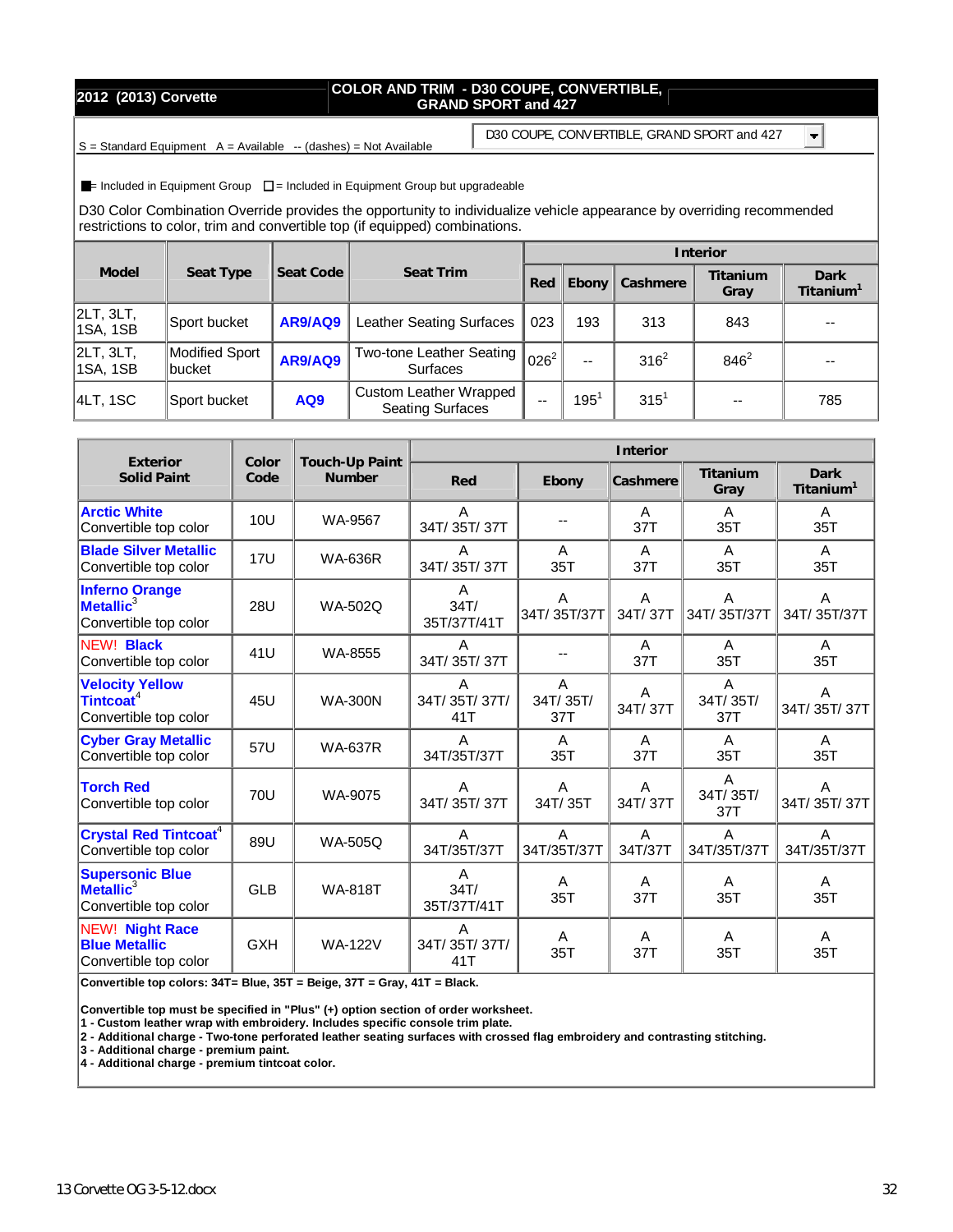# **2012 (2013) Corvette ONSTAR FLEET CODES**

 $S =$  Standard Equipment  $A =$  Available  $-$  (dashes) = Not Available  $D =$  ADI Available

 $\blacksquare$ = Included in Equipment Group  $\square$  = Included in Equipment Group but upgradeable

### **Codes listed in the shaded column titled Ref. Only RPO Code are for internal use only and should not be ordered.**

| Free<br>Flow     | Ref.<br>Only            | <b>DESCRIPTION</b>                                                                                                                                                                                                                                                                                                                                                                                                                                                                                                                                                                                                                  |       |       | Coupe<br>1YY07 |       | Convertible<br>1YY67 |       |       |       |  |
|------------------|-------------------------|-------------------------------------------------------------------------------------------------------------------------------------------------------------------------------------------------------------------------------------------------------------------------------------------------------------------------------------------------------------------------------------------------------------------------------------------------------------------------------------------------------------------------------------------------------------------------------------------------------------------------------------|-------|-------|----------------|-------|----------------------|-------|-------|-------|--|
| <b>RPO</b>       | <b>RPO</b><br>Code Code |                                                                                                                                                                                                                                                                                                                                                                                                                                                                                                                                                                                                                                     | 1LT   | 2LT   | 3LT            | 4LT   | 1LT                  | 2LT   | 3LT   | 4LT   |  |
| R8G              |                         | OnStar 1 Additional Year of OnStar Safe and<br>Sound Service. Provides 1 year of Safe and Sound<br>service in addition to the 6 months of standard<br>Directions and Connections service (12 months for<br>Cadillac) that is included in the price of the vehicle.<br>Total service duration is 18 months (24 months for<br>Cadillac). Fleet may also order (RFA) OnStar<br>Business Vehicle Manager Service.<br>1 - Requires (UE1) OnStar. Requires one of the following<br>Fleet or Government order types: FLS, FNR, FRC, FBC,<br>FGO or FEF. Not available with R8P, R8W, R8Y, R8Z or<br>RFG.                                   | $A^1$ | $A^1$ | $A^1$          | $A^1$ | $A^1$                | $A^1$ | $A^1$ | $A^1$ |  |
| <b>R8W</b>       |                         | <b>OnStar 2 Additional Years of OnStar Safe and</b><br><b>Sound Service.</b> Provides 2 years of Safe and Sound<br>service in addition to the 6 months of standard<br>Directions and Connections service (12 months for<br>Cadillac) that is included in the price of the vehicle.<br>Total service duration is 30 months (36 months for<br>Cadillac). Fleet may also order (RFA) OnStar<br>Business Vehicle Manager Service.<br>1 - Requires (UE1) OnStar. Requires one of the following<br>Fleet or Government order types: FLS, FNR, FRC, FBC,<br>FGO or FEF. Not available with R8G, R8P, R8Y, R8Z or RFG.                      | $A^1$ | $A^1$ | $A^1$          | $A^1$ | $A^1$                | $A^1$ | $A^1$ | $A^1$ |  |
| R <sub>8</sub> P |                         | <b>OnStar 30 Additional Months of OnStar Safe and</b><br>Sound Service. Provides 30 months of Safe and<br>Sound service in addition to the 6 months of standard<br>Directions and Connections service that is included<br>in the price of the vehicle. Total service duration is 36<br>months. Fleet may also order (RFA) OnStar<br>Business Vehicle Manager Service.<br>1 - Requires (UE1) OnStar. Requires one of the following<br>Fleet or Government order types: FLS, FNR, FRC, FBC,<br>FGO or FEF. Not available with R8G, R8W, R8Y, R8Z or<br>RFG.                                                                           | $A^1$ | $A^1$ | $A^1$          | $A^1$ | $A^1$                | $A^1$ | $A^1$ | $A^1$ |  |
| R8Y              |                         | <b>OnStar 1 Additional Year of OnStar Directions</b><br>and Connections Service. Provides 1 year of<br>Directions and Connections service in addition to the<br>6 months of standard Directions and Connections<br>service (12 months for Cadillac) that is included in<br>the price of the vehicle. Total service duration is 18<br>months (24 months for Cadillac). Fleet may also<br>order (RFA) OnStar Business Vehicle Manager<br>Service.<br>1 - Requires (UE1) OnStar. Requires one of the following<br>Fleet or Government order types: FLS, FNR, FRC, FBC,<br>FGO or FEF. Not available with R8G, R8W, R8P, R8Z or<br>RFG. | $A^1$ | $A^1$ | $A^1$          | $A^1$ | $A^1$                | $A^1$ | $A^1$ | $A^1$ |  |
| R8Z              |                         | <b>OnStar 2 Additional Years of OnStar Directions</b><br>and Connections Service. Provides 2 years of<br>Directions and Connections service in addition to the<br>6 months of standard Directions and Connections<br>service (12 months for Cadillac) that is included in<br>the price of the vehicle. Total service duration is 30<br>months (36 months for Cadillac). Fleet may also<br>order (RFA) OnStar Business Vehicle Manager                                                                                                                                                                                               | $A^1$ | $A^1$ | $A^1$          | $A^1$ | $A^1$                | $A^1$ | $A^1$ | $A^1$ |  |

Coupe and Convertible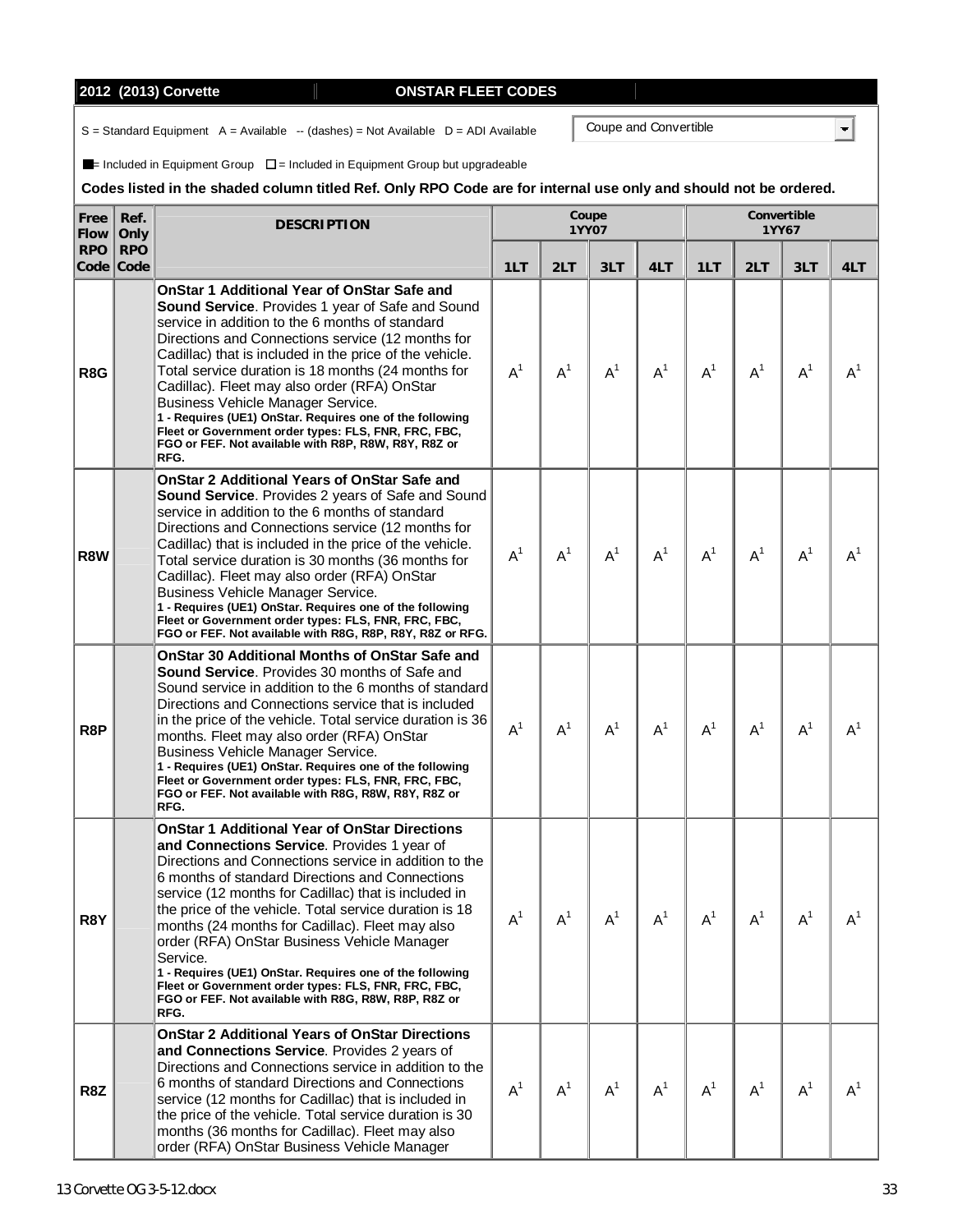|            | Service.<br>1 - Requires (UE1) OnStar. Requires one of the following<br>Fleet or Government order types: FLS, FNR, FRC, FBC,<br>FGO or FEF. Not available with R8G, R8W, R8P, R8Y or<br>RFG.                                                                                                                                                                                                                                                                                                                                                                                                       |       |       |       |       |       |       |       |                |
|------------|----------------------------------------------------------------------------------------------------------------------------------------------------------------------------------------------------------------------------------------------------------------------------------------------------------------------------------------------------------------------------------------------------------------------------------------------------------------------------------------------------------------------------------------------------------------------------------------------------|-------|-------|-------|-------|-------|-------|-------|----------------|
| <b>RFG</b> | <b>OnStar 30 Additional Months of OnStar</b><br><b>Directions and Connections Service.</b> Provides 30<br>months of Directions and Connections service in<br>addition to the 6 months of standard Directions and<br>Connections service that is included in the price of<br>the vehicle. Total service duration is 36 months. Fleet<br>may also order (RFA) OnStar Business Vehicle<br>Manager Service.<br>1 - Requires (UE1) OnStar. Requires one of the following<br>Fleet or Government order types: FLS, FNR, FRC, FBC,<br>FGO or FEF. Not available with R8G, R8W, R8P, R8Y or<br><b>R8Z.</b> | $A^1$ | $A^1$ | $A^1$ | $A^1$ | $A^1$ | $A^1$ | $A^1$ | $A^1$          |
| <b>RFA</b> | <b>OnStar Business Vehicle Manager Service.</b><br>Provides OnStar Business Vehicle Manager Service<br>equal to the length of OnStar multi-year order. Must<br>be ordered to receive service.<br>1 - Requires (UE1) OnStar. Requires one of the following<br>Fleet or Government order types: FLS, FNR, FRC, FBC,<br>FGO or FEF. Requires Fleet Master Agreement (FMA).                                                                                                                                                                                                                            | $A^1$ | $A^1$ | $A^1$ | $A^1$ | $A^1$ | $A^1$ | $A^1$ | A <sup>1</sup> |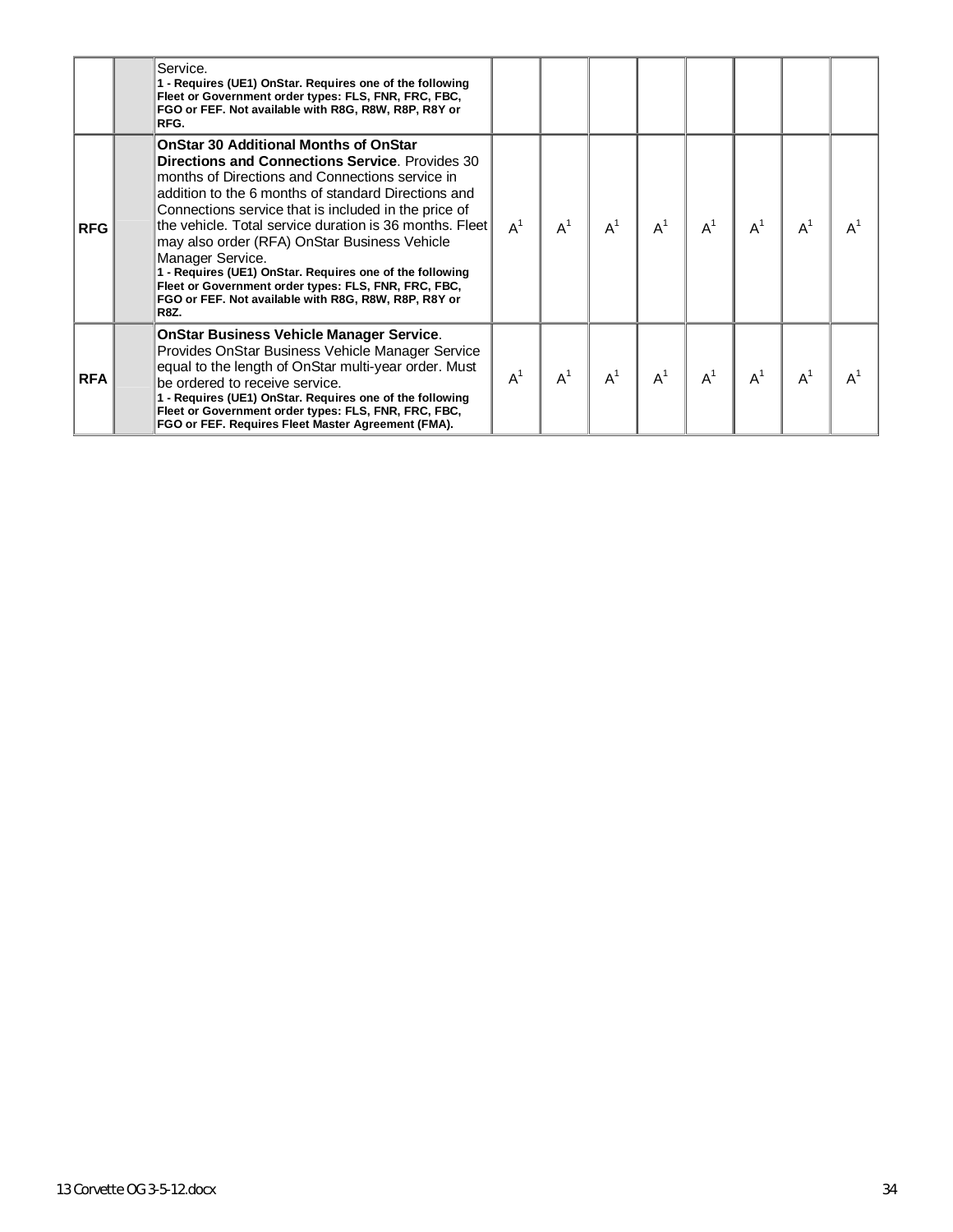# **2012 (2013) Corvette CODES CONSTAR FLEET CONST**

 $S =$  Standard Equipment  $A =$  Available  $-$  (dashes) = Not Available  $D =$  ADI Available

 $\blacksquare$ = Included in Equipment Group  $\square$  = Included in Equipment Group but upgradeable

#### **Codes listed in the shaded column titled Ref. Only RPO Code are for internal use only and should not be ordered.**

| Free<br><b>Flow</b> | Ref.<br>Only            | <b>DESCRIPTION</b>                                                                                                                                                                                                                                                                                                                                                                                                                                                                                                                                                                                                                  |                        |                        | <b>Grand Sport Coupe</b><br>1YG07 |                        | <b>Grand Sport Convertible</b><br>1YG67 |                        |                        |                        |  |
|---------------------|-------------------------|-------------------------------------------------------------------------------------------------------------------------------------------------------------------------------------------------------------------------------------------------------------------------------------------------------------------------------------------------------------------------------------------------------------------------------------------------------------------------------------------------------------------------------------------------------------------------------------------------------------------------------------|------------------------|------------------------|-----------------------------------|------------------------|-----------------------------------------|------------------------|------------------------|------------------------|--|
| <b>RPO</b>          | <b>RPO</b><br>Code Code |                                                                                                                                                                                                                                                                                                                                                                                                                                                                                                                                                                                                                                     | Z <sub>16</sub><br>1LT | Z <sub>16</sub><br>2LT | Z <sub>16</sub><br>3LT            | Z <sub>16</sub><br>4LT | Z <sub>16</sub><br>1LT                  | Z <sub>16</sub><br>2LT | Z <sub>16</sub><br>3LT | Z <sub>16</sub><br>4LT |  |
| R8G                 |                         | OnStar 1 Additional Year of OnStar Safe and<br>Sound Service. Provides 1 year of Safe and Sound<br>service in addition to the 6 months of standard<br>Directions and Connections service (12 months for<br>Cadillac) that is included in the price of the vehicle.<br>Total service duration is 18 months (24 months for<br>Cadillac). Fleet may also order (RFA) OnStar<br>Business Vehicle Manager Service.<br>1 - Requires (UE1) OnStar. Requires one of the following<br>Fleet or Government order types: FLS, FNR, FRC, FBC,<br>FGO or FEF. Not available with R8P, R8W, R8Y, R8Z or<br>RFG.                                   | $A^1$                  | $A^1$                  | $A^1$                             | $A^1$                  | A <sup>1</sup>                          | A <sup>1</sup>         | $A^1$                  | $A^1$                  |  |
| R8W                 |                         | <b>OnStar 2 Additional Years of OnStar Safe and</b><br>Sound Service. Provides 2 years of Safe and Sound<br>service in addition to the 6 months of standard<br>Directions and Connections service (12 months for<br>Cadillac) that is included in the price of the vehicle.<br>Total service duration is 30 months (36 months for<br>Cadillac). Fleet may also order (RFA) OnStar<br>Business Vehicle Manager Service.<br>1 - Requires (UE1) OnStar. Requires one of the following<br>Fleet or Government order types: FLS, FNR, FRC, FBC,<br>FGO or FEF. Not available with R8G, R8P, R8Y, R8Z or RFG.                             | $A^1$                  | $A^1$                  | A <sup>1</sup>                    | $A^1$                  | $A^1$                                   | $A^1$                  | $A^1$                  | $A^1$                  |  |
| R8P                 |                         | <b>OnStar 30 Additional Months of OnStar Safe and</b><br>Sound Service. Provides 30 months of Safe and<br>Sound service in addition to the 6 months of standard<br>Directions and Connections service that is included<br>in the price of the vehicle. Total service duration is 36<br>months. Fleet may also order (RFA) OnStar<br><b>Business Vehicle Manager Service.</b><br>1 - Requires (UE1) OnStar. Requires one of the following<br>Fleet or Government order types: FLS, FNR, FRC, FBC,<br>FGO or FEF. Not available with R8G, R8W, R8Y, R8Z or<br>RFG.                                                                    | $A^1$                  | $A^1$                  | $A^1$                             | $A^1$                  | $A^1$                                   | $A^1$                  | $A^1$                  | $A^1$                  |  |
| R8Y                 |                         | <b>OnStar 1 Additional Year of OnStar Directions</b><br>and Connections Service. Provides 1 year of<br>Directions and Connections service in addition to the<br>6 months of standard Directions and Connections<br>service (12 months for Cadillac) that is included in<br>the price of the vehicle. Total service duration is 18<br>months (24 months for Cadillac). Fleet may also<br>order (RFA) OnStar Business Vehicle Manager<br>Service.<br>1 - Requires (UE1) OnStar. Requires one of the following<br>Fleet or Government order types: FLS, FNR, FRC, FBC,<br>FGO or FEF. Not available with R8G, R8W, R8P, R8Z or<br>RFG. | $A^1$                  | $A^1$                  | $A^1$                             | $A^1$                  | $A^1$                                   | $A^1$                  | $A^1$                  | $A^1$                  |  |
| R8Z                 |                         | <b>OnStar 2 Additional Years of OnStar Directions</b><br>and Connections Service. Provides 2 years of<br>Directions and Connections service in addition to the<br>6 months of standard Directions and Connections<br>service (12 months for Cadillac) that is included in<br>the price of the vehicle. Total service duration is 30<br>months (36 months for Cadillac). Fleet may also<br>order (RFA) OnStar Business Vehicle Manager                                                                                                                                                                                               | $A^1$                  | $A^1$                  | A <sup>1</sup>                    | $A^1$                  | $A^1$                                   | $A^1$                  | $A^1$                  | $A^1$                  |  |

Grand Sport Coupe and Convertible

|--|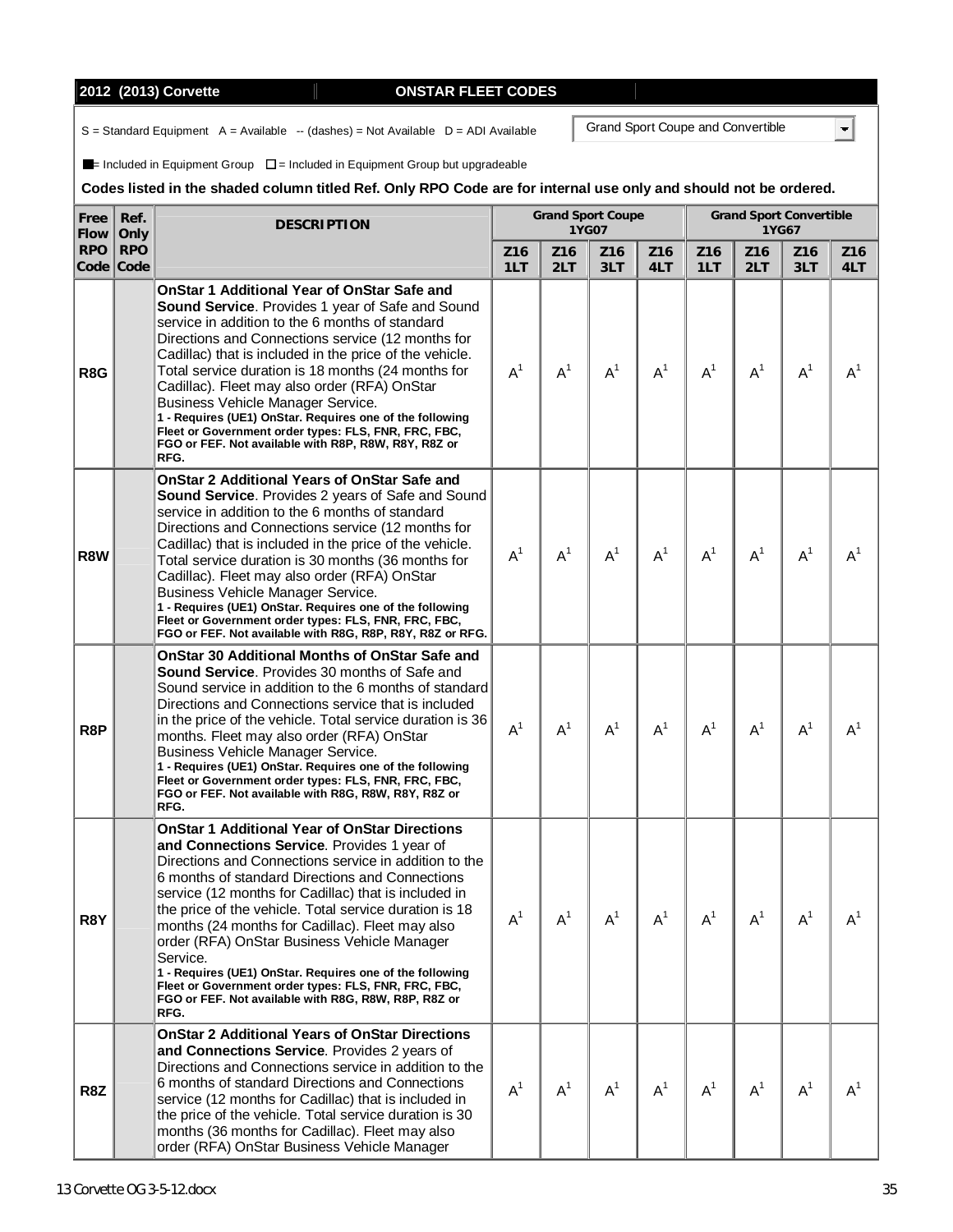|            | Service.<br>1 - Requires (UE1) OnStar. Requires one of the following<br>Fleet or Government order types: FLS, FNR, FRC, FBC,<br>FGO or FEF. Not available with R8G, R8W, R8P, R8Y or<br>RFG.                                                                                                                                                                                                                                                                                                                                                                                                       |       |       |       |                |       |       |       |       |
|------------|----------------------------------------------------------------------------------------------------------------------------------------------------------------------------------------------------------------------------------------------------------------------------------------------------------------------------------------------------------------------------------------------------------------------------------------------------------------------------------------------------------------------------------------------------------------------------------------------------|-------|-------|-------|----------------|-------|-------|-------|-------|
| <b>RFG</b> | <b>OnStar 30 Additional Months of OnStar</b><br><b>Directions and Connections Service.</b> Provides 30<br>months of Directions and Connections service in<br>addition to the 6 months of standard Directions and<br>Connections service that is included in the price of<br>the vehicle. Total service duration is 36 months. Fleet<br>may also order (RFA) OnStar Business Vehicle<br>Manager Service.<br>1 - Requires (UE1) OnStar. Requires one of the following<br>Fleet or Government order types: FLS, FNR, FRC, FBC,<br>FGO or FEF. Not available with R8G, R8W, R8P, R8Y or<br><b>R8Z.</b> | $A^1$ | $A^1$ | $A^1$ | $A^1$          | $A^1$ | $A^1$ | $A^1$ | $A^1$ |
| <b>RFA</b> | <b>OnStar Business Vehicle Manager Service.</b><br>Provides OnStar Business Vehicle Manager Service<br>equal to the length of OnStar multi-year order. Must<br>be ordered to receive service.<br>1 - Requires (UE1) OnStar. Requires one of the following<br>Fleet or Government order types: FLS, FNR, FRC, FBC,<br>FGO or FEF. Requires Fleet Master Agreement (FMA).                                                                                                                                                                                                                            | $A^1$ | $A^1$ | $A^1$ | A <sup>1</sup> | $A^1$ | $A^1$ | $A^1$ | $A^1$ |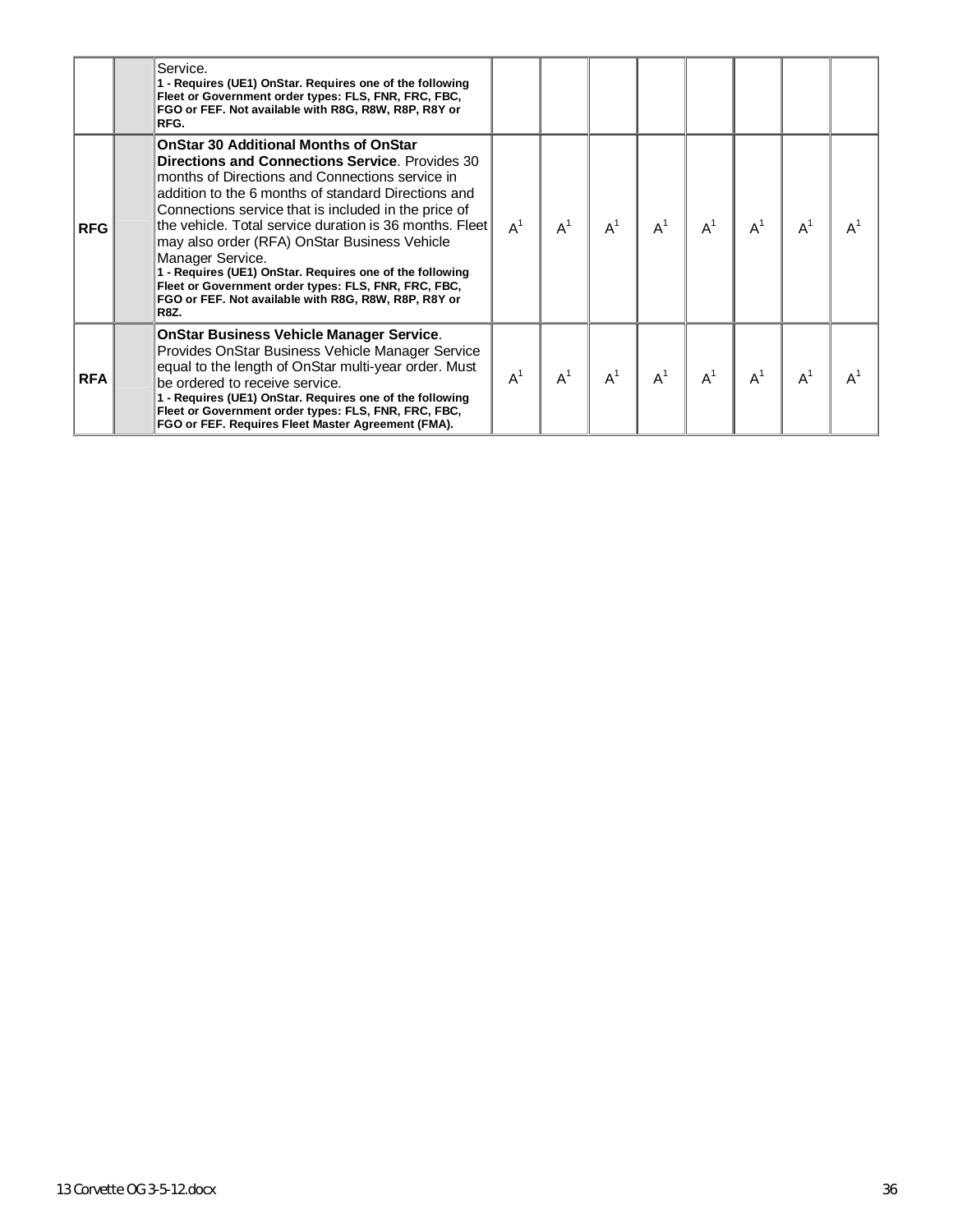# **2012 (2013) Corvette Manual Example 2012 (2013) Corvette**

 $S =$  Standard Equipment  $A =$  Available  $-$  (dashes) = Not Available  $D =$  ADI Available

 $\blacksquare$ = Included in Equipment Group  $\square$  = Included in Equipment Group but upgradeable

### **Codes listed in the shaded column titled Ref. Only RPO Code are for internal use only and should not be ordered.**

| Free<br>Flow | Ref.<br>Only            | <b>DESCRIPTION</b>                                                                                                                                                                                                                                                                                                                                                                                                                                                                                                                                                                                                                  |            | 427 Convertible<br>1YG67 |                |            | Z06<br>1YY87 | ZR1<br>1YY87 |                |                        |
|--------------|-------------------------|-------------------------------------------------------------------------------------------------------------------------------------------------------------------------------------------------------------------------------------------------------------------------------------------------------------------------------------------------------------------------------------------------------------------------------------------------------------------------------------------------------------------------------------------------------------------------------------------------------------------------------------|------------|--------------------------|----------------|------------|--------------|--------------|----------------|------------------------|
| <b>RPO</b>   | <b>RPO</b><br>Code Code |                                                                                                                                                                                                                                                                                                                                                                                                                                                                                                                                                                                                                                     | 427<br>1SA | 427<br>1SB               | 427<br>1SC     | Z06<br>1LZ | Z06<br>2LZ   | Z06<br>3LZ   | ZR1<br>1ZR     | ZR <sub>1</sub><br>3ZR |
| R8G          |                         | OnStar 1 Additional Year of OnStar Safe and<br>Sound Service. Provides 1 year of Safe and Sound<br>service in addition to the 6 months of standard<br>Directions and Connections service (12 months for<br>Cadillac) that is included in the price of the vehicle.<br>Total service duration is 18 months (24 months for<br>Cadillac). Fleet may also order (RFA) OnStar<br><b>Business Vehicle Manager Service.</b><br>1 - Requires (UE1) OnStar. Requires one of the following<br>Fleet or Government order types: FLS, FNR, FRC, FBC,<br>FGO or FEF. Not available with R8P, R8W, R8Y, R8Z or<br>RFG.                            | $A^1$      | $A^1$                    | A <sup>1</sup> | $A^1$      | $A^1$        | $A^1$        | A <sup>1</sup> | A <sup>1</sup>         |
| R8W          |                         | <b>OnStar 2 Additional Years of OnStar Safe and</b><br><b>Sound Service.</b> Provides 2 years of Safe and Sound<br>service in addition to the 6 months of standard<br>Directions and Connections service (12 months for<br>Cadillac) that is included in the price of the vehicle.<br>Total service duration is 30 months (36 months for<br>Cadillac). Fleet may also order (RFA) OnStar<br>Business Vehicle Manager Service.<br>1 - Requires (UE1) OnStar. Requires one of the following<br>Fleet or Government order types: FLS, FNR, FRC, FBC,<br>FGO or FEF. Not available with R8G, R8P, R8Y, R8Z or RFG.                      | $A^1$      | $A^1$                    | $A^1$          | $A^1$      | $A^1$        | $A^1$        | $A^1$          | A <sup>1</sup>         |
| R8P          |                         | <b>OnStar 30 Additional Months of OnStar Safe and</b><br>Sound Service. Provides 30 months of Safe and<br>Sound service in addition to the 6 months of standard<br>Directions and Connections service that is included<br>in the price of the vehicle. Total service duration is 36<br>months. Fleet may also order (RFA) OnStar<br><b>Business Vehicle Manager Service.</b><br>1 - Requires (UE1) OnStar. Requires one of the following<br>Fleet or Government order types: FLS, FNR, FRC, FBC,<br>FGO or FEF. Not available with R8G, R8W, R8Y, R8Z or<br>RFG.                                                                    | $A^1$      | $A^1$                    | $A^1$          | $A^1$      | $A^1$        | $A^1$        | $A^1$          | $A^1$                  |
| R8Y          |                         | <b>OnStar 1 Additional Year of OnStar Directions</b><br>and Connections Service. Provides 1 year of<br>Directions and Connections service in addition to the<br>6 months of standard Directions and Connections<br>service (12 months for Cadillac) that is included in<br>the price of the vehicle. Total service duration is 18<br>months (24 months for Cadillac). Fleet may also<br>order (RFA) OnStar Business Vehicle Manager<br>Service.<br>1 - Requires (UE1) OnStar. Requires one of the following<br>Fleet or Government order types: FLS, FNR, FRC, FBC,<br>FGO or FEF. Not available with R8G, R8W, R8P, R8Z or<br>RFG. | $A^1$      | $A^1$                    | $A^1$          | $A^1$      | $A^1$        | $A^1$        | $A^1$          | $A^1$                  |
| R8Z          |                         | <b>OnStar 2 Additional Years of OnStar Directions</b><br>and Connections Service. Provides 2 years of<br>Directions and Connections service in addition to the<br>6 months of standard Directions and Connections<br>service (12 months for Cadillac) that is included in<br>the price of the vehicle. Total service duration is 30<br>months (36 months for Cadillac). Fleet may also<br>order (RFA) OnStar Business Vehicle Manager                                                                                                                                                                                               | $A^1$      | $A^1$                    | $A^1$          | $A^1$      | $A^1$        | $A^1$        | $A^1$          | $A^1$                  |

427, Z06 and ZR1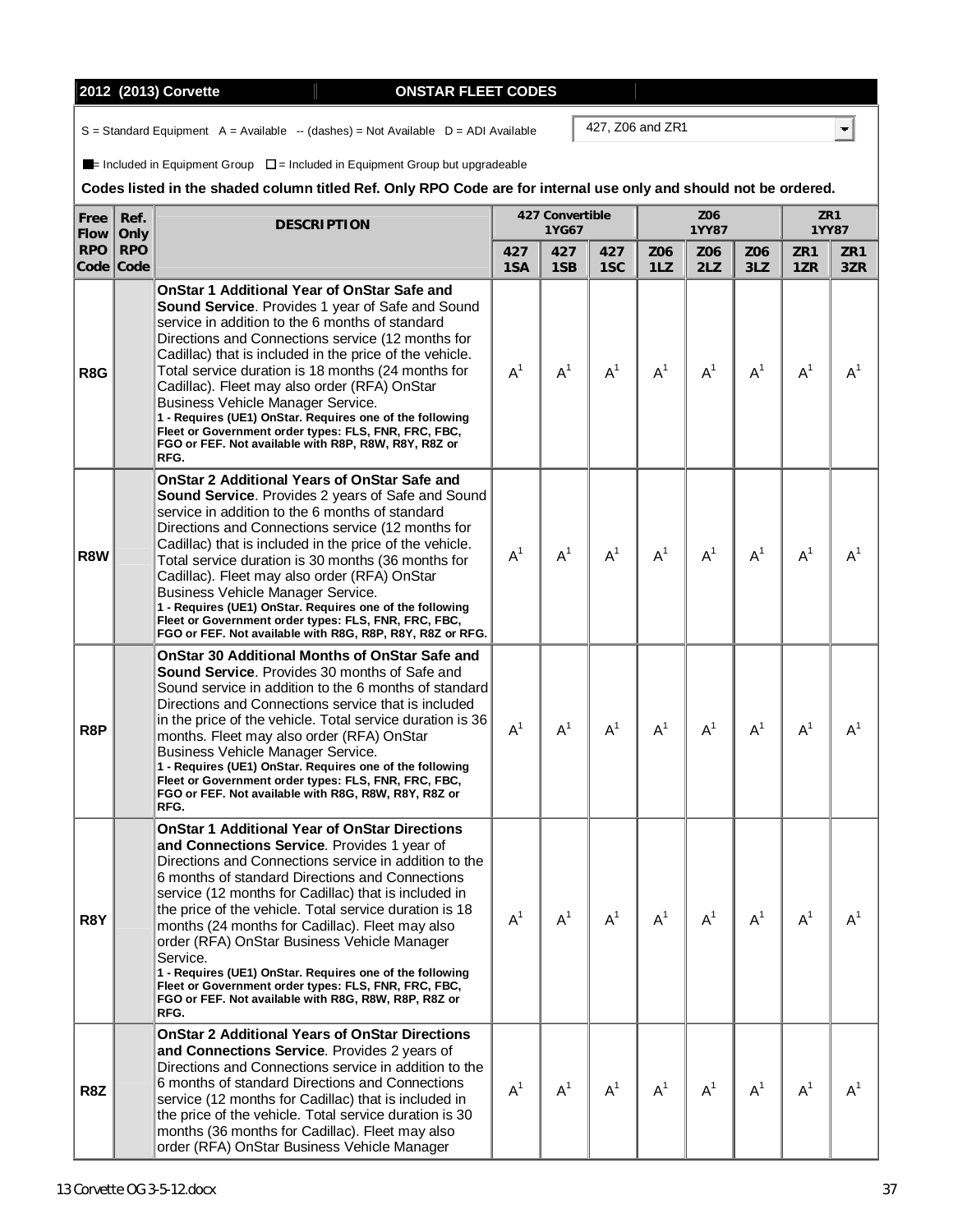|            | Service.<br>1 - Requires (UE1) OnStar. Requires one of the following<br>Fleet or Government order types: FLS, FNR, FRC, FBC,<br>FGO or FEF. Not available with R8G, R8W, R8P, R8Y or<br>RFG.                                                                                                                                                                                                                                                                                                                                                                                                       |       |       |       |                |       |       |       |       |
|------------|----------------------------------------------------------------------------------------------------------------------------------------------------------------------------------------------------------------------------------------------------------------------------------------------------------------------------------------------------------------------------------------------------------------------------------------------------------------------------------------------------------------------------------------------------------------------------------------------------|-------|-------|-------|----------------|-------|-------|-------|-------|
| <b>RFG</b> | <b>OnStar 30 Additional Months of OnStar</b><br><b>Directions and Connections Service.</b> Provides 30<br>months of Directions and Connections service in<br>addition to the 6 months of standard Directions and<br>Connections service that is included in the price of<br>the vehicle. Total service duration is 36 months. Fleet<br>may also order (RFA) OnStar Business Vehicle<br>Manager Service.<br>1 - Requires (UE1) OnStar. Requires one of the following<br>Fleet or Government order types: FLS, FNR, FRC, FBC,<br>FGO or FEF. Not available with R8G, R8W, R8P, R8Y or<br><b>R8Z.</b> | $A^1$ | $A^1$ | $A^1$ | $A^1$          | $A^1$ | $A^1$ | $A^1$ | $A^1$ |
| <b>RFA</b> | <b>OnStar Business Vehicle Manager Service.</b><br>Provides OnStar Business Vehicle Manager Service<br>equal to the length of OnStar multi-year order. Must<br>be ordered to receive service.<br>1 - Requires (UE1) OnStar. Requires one of the following<br>Fleet or Government order types: FLS, FNR, FRC, FBC,<br>FGO or FEF. Requires Fleet Master Agreement (FMA).                                                                                                                                                                                                                            | $A^1$ | $A^1$ | $A^1$ | A <sup>1</sup> | $A^1$ | $A^1$ | $A^1$ | $A^1$ |